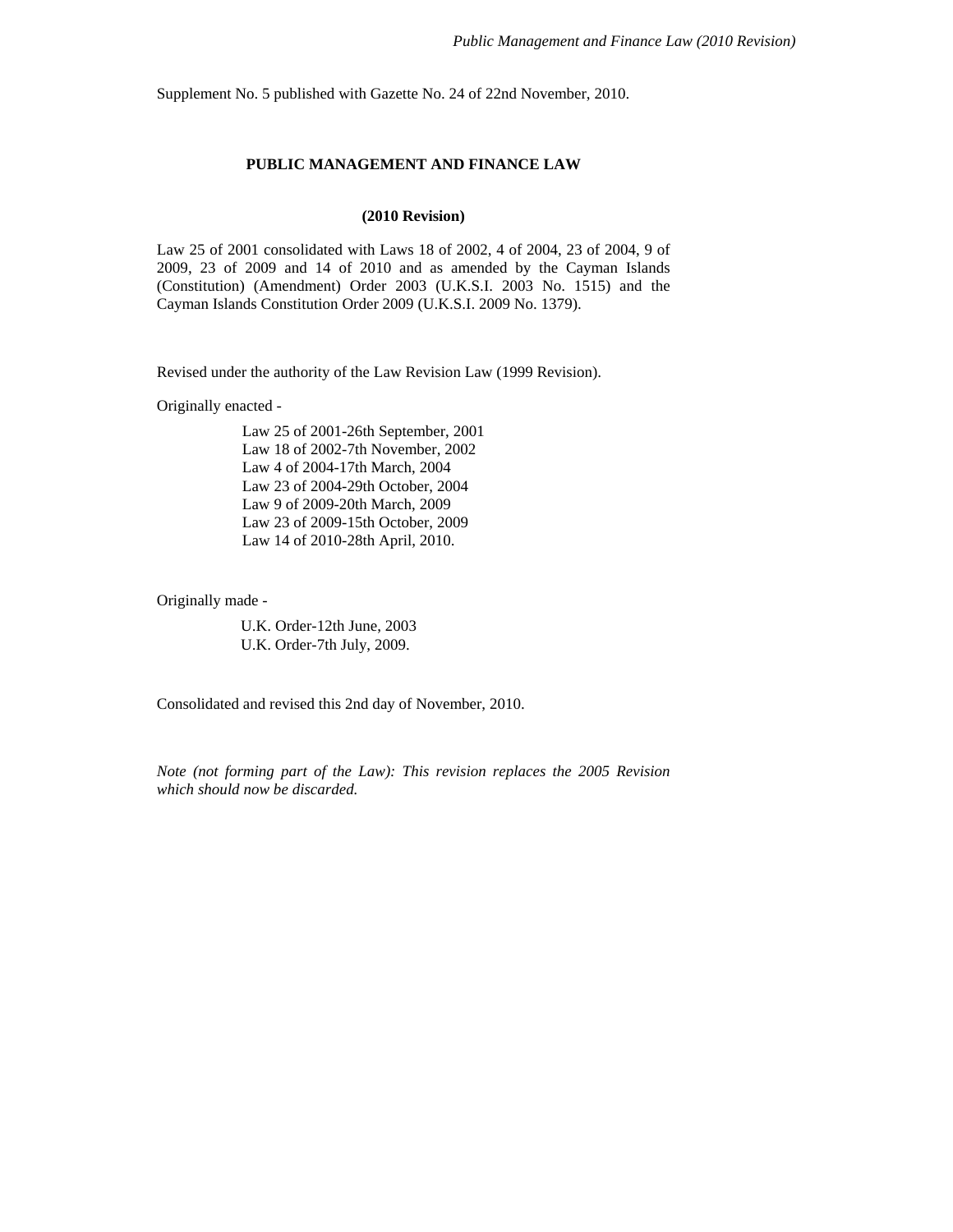*Public Management and Finance Law (2010 Revision)*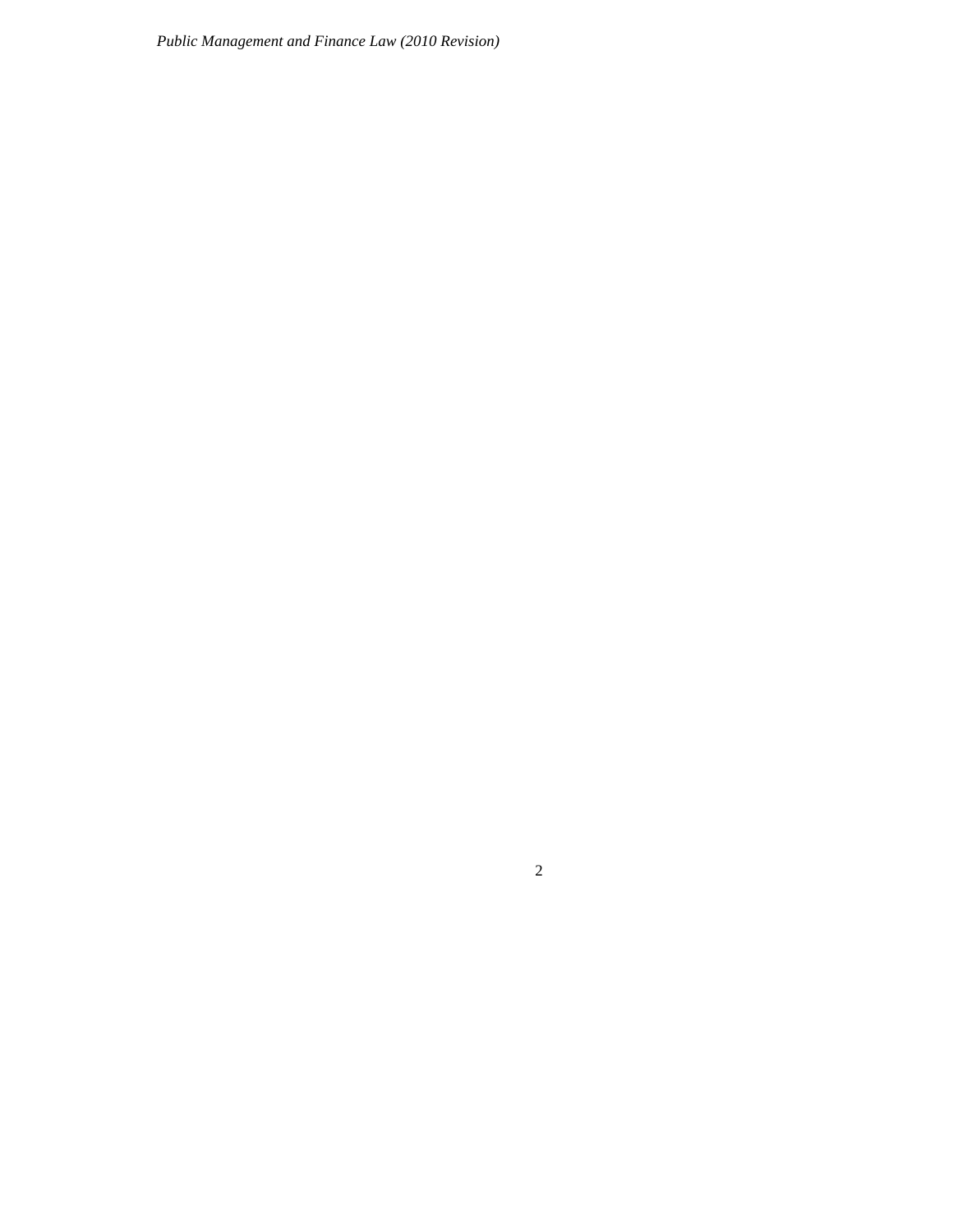## **PUBLIC MANAGEMENT AND FINANCE LAW**

## **(2010 Revision)**

## **ARRANGEMENT OF SECTIONS**

## **PART I - Introductory**

- 1. Short title
- 2. Definitions
- 3. Meaning of accounting terms
- 4. Accrual accounting
- 5. Meaning of controlling interest

## **PART II - Legislative Assembly**

### **Appropriation functions of Legislative Assembly**

- 6. Law required for changes to coercive revenue
- 7. Appropriations required for various transactions
- 8. Resolution required for guarantees
- 9. Appropriations
- 10. Permanent appropriations
- 11. Authorisation in advance of appropriation
- 12. Advance approval of executive expenses and capital expenditure

## **PART III - Governor in Cabinet**

## **Powers and duties of the Governor in Cabinet**

- 13. Emergency expenditure
- 14. Responsible financial management
- 15. Shareholding arrangements for government companies
- 16. Governor in Cabinet's power to direct

## **Government budgeting**

- 17. Budget process
- 18. Strategic phase
- 19. Detailed planning and budgeting phase
- 20. Governor in Cabinet collective review phase
- 21. Legislative Assembly review phase
- 22. Documentation phase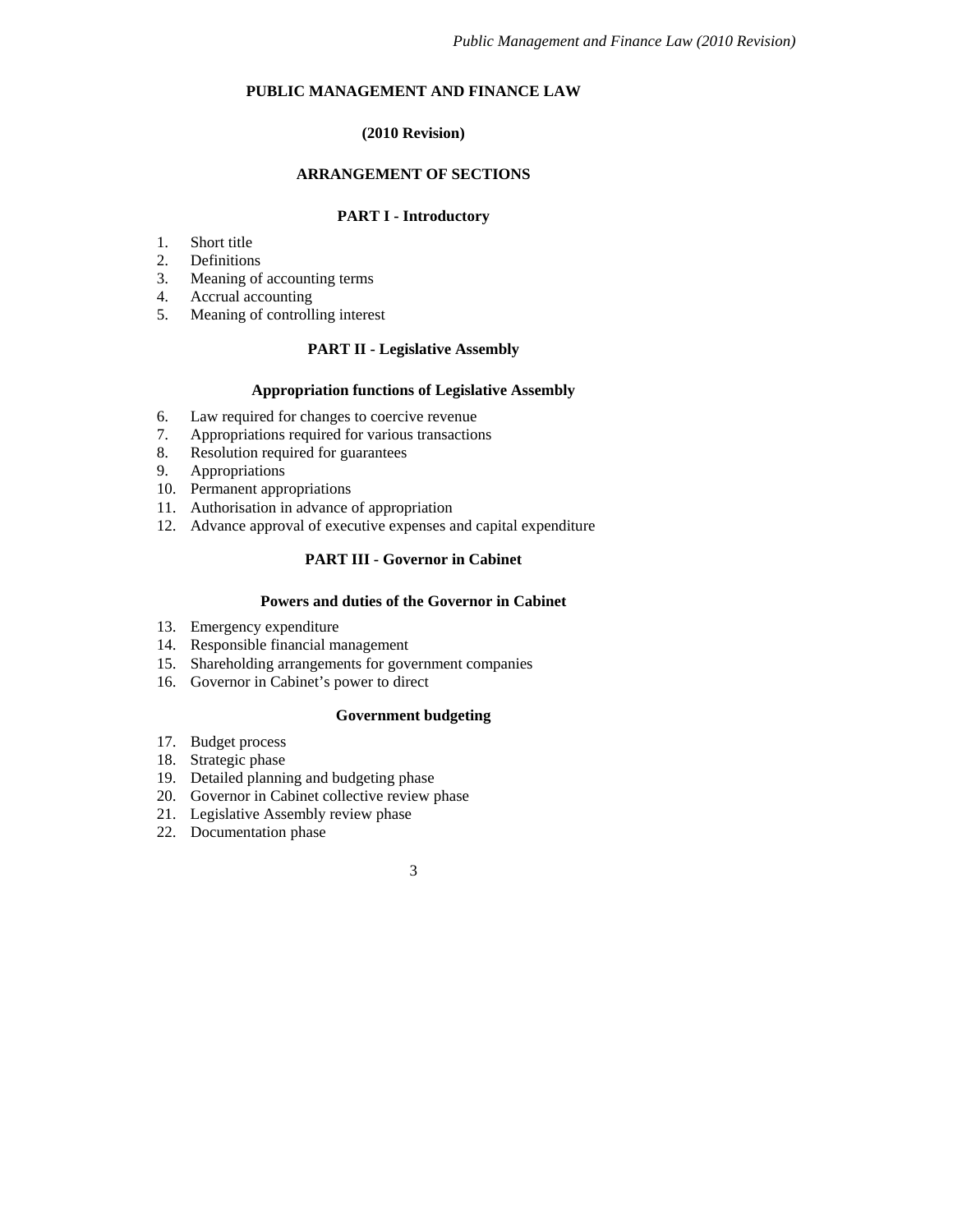- 23. Strategic policy statement
- 24. Annual plan and estimates
- 25. Supplementary annual plan and estimates
- 26. Pre-election economic and financial update
- 27. Information to be included in forecasts

## **Government reporting**

- 28. Government quarterly report
- 29. Government annual report

### **Agreeing output and ownership performance**

- 30. Agreement and monitoring of output delivery
- 31. Agreement and monitoring of ownership performance

## **Powers and duties of Minister of Finance**

- 32. Duties of Minister of Finance
- 33. Delegation by Minister of Finance
- 34. Powers relating to specific financial transactions
- 35. Power to make regulations
- 36. Power to direct over ownership matters

## **PART IV - Ministries and Portfolios**

## **Duties of ministries, portfolios and chief officers**

- 37. Duties of ministries and portfolios
- 38. Duties of chief officer of a ministry or portfolio

## **Powers of ministries, portfolios and chief officers**

- 39. Powers of chief officer of a ministry or portfolio
- 40. Delegation by chief officer
- 41. Further duties and powers of, and prohibitions on, ministries and portfolios

## **Performance specification and reporting**

- 42. Annual Budget Statement
- 43. Ministry or portfolio quarterly report
- 44. Ministry or portfolio annual report
- 45. Application of Part IV to Office of the Complaints Commissioner
- 45A. Application of Part IV to Office of the Information Commissioner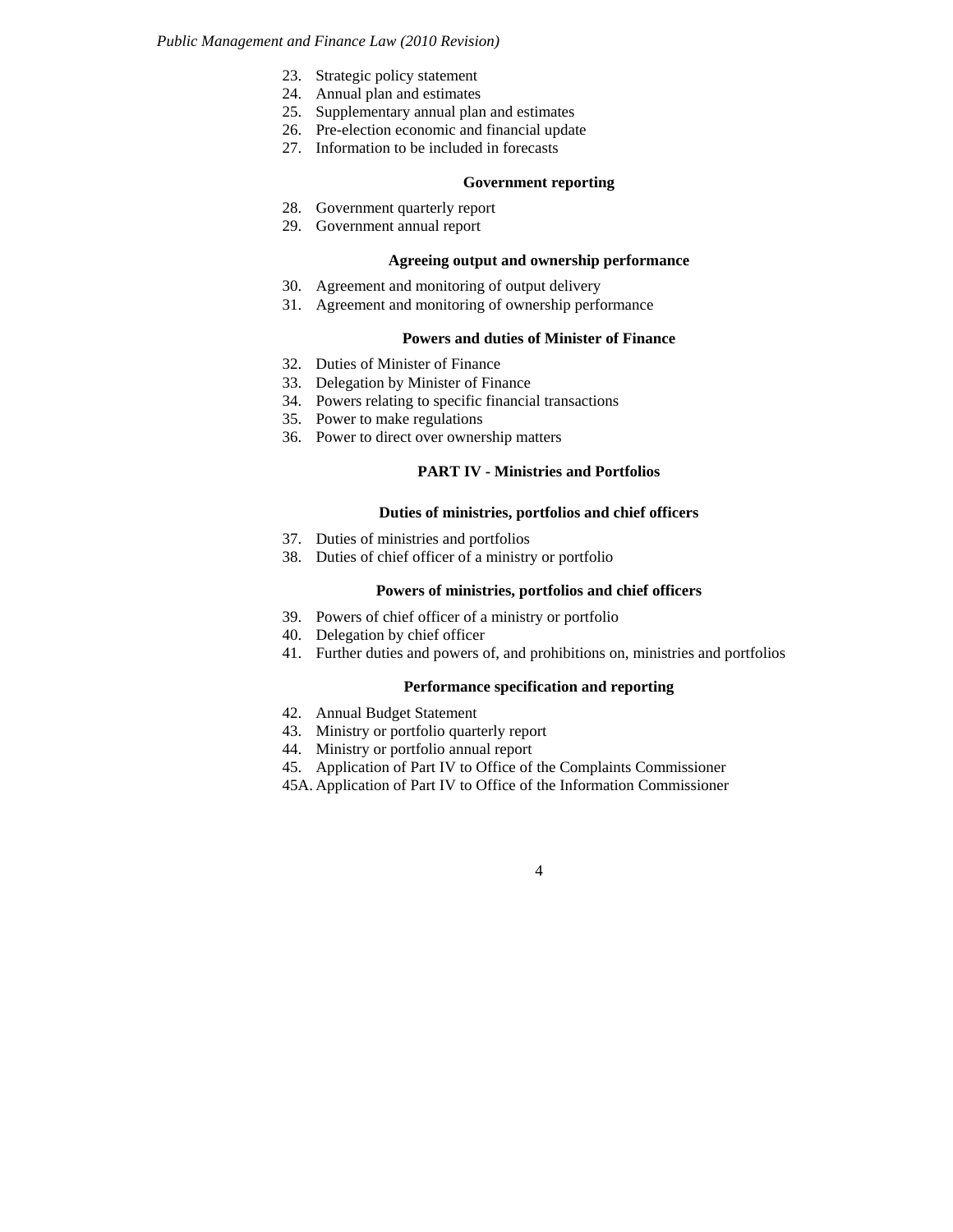## **PART V - Statutory Authorities and Government Companies**

### **Duties and powers of statutory authorities and government companies**

- 46. Duties of statutory authorities and government companies.
- 47. Duties of board
- 48. Acquisition and disposal of subsidiaries

## **Performance specification and reporting**

- 49. Annual purchase agreement.
- 50. Annual ownership agreement
- 51. Half-yearly report
- 52. Statutory authority or government company annual report
- 53. Exclusion of commercially sensitive matters

### **PART VI - Ministry Responsible for Finance**

- 54. Duties of Ministry responsible for Finance
- 55. Executive bank account
- 56. Power to request information for Government reporting
- 57. Powers of Internal Audit Unit

## **PART VII - Audit Office**

#### **Auditor General**

- 58. Independence of Auditor General
- 59. Appointment of acting Auditor General

### **Powers and duties of Auditor General**

- 60. Powers and duties of Auditor General
- 61. Reporting by Auditor General
- 62. Reporting sensitive information
- 63. Obligations of Auditor General
- 64. Investigatory powers of Auditor General
- 65. Appointment of contractors

### **Accountability arrangements in relation to Audit Office**

- 66. Audit Office
- 67. Application of Part IV to Audit Office
- 68. Fees and charges
- 69. Annual report of Audit Office

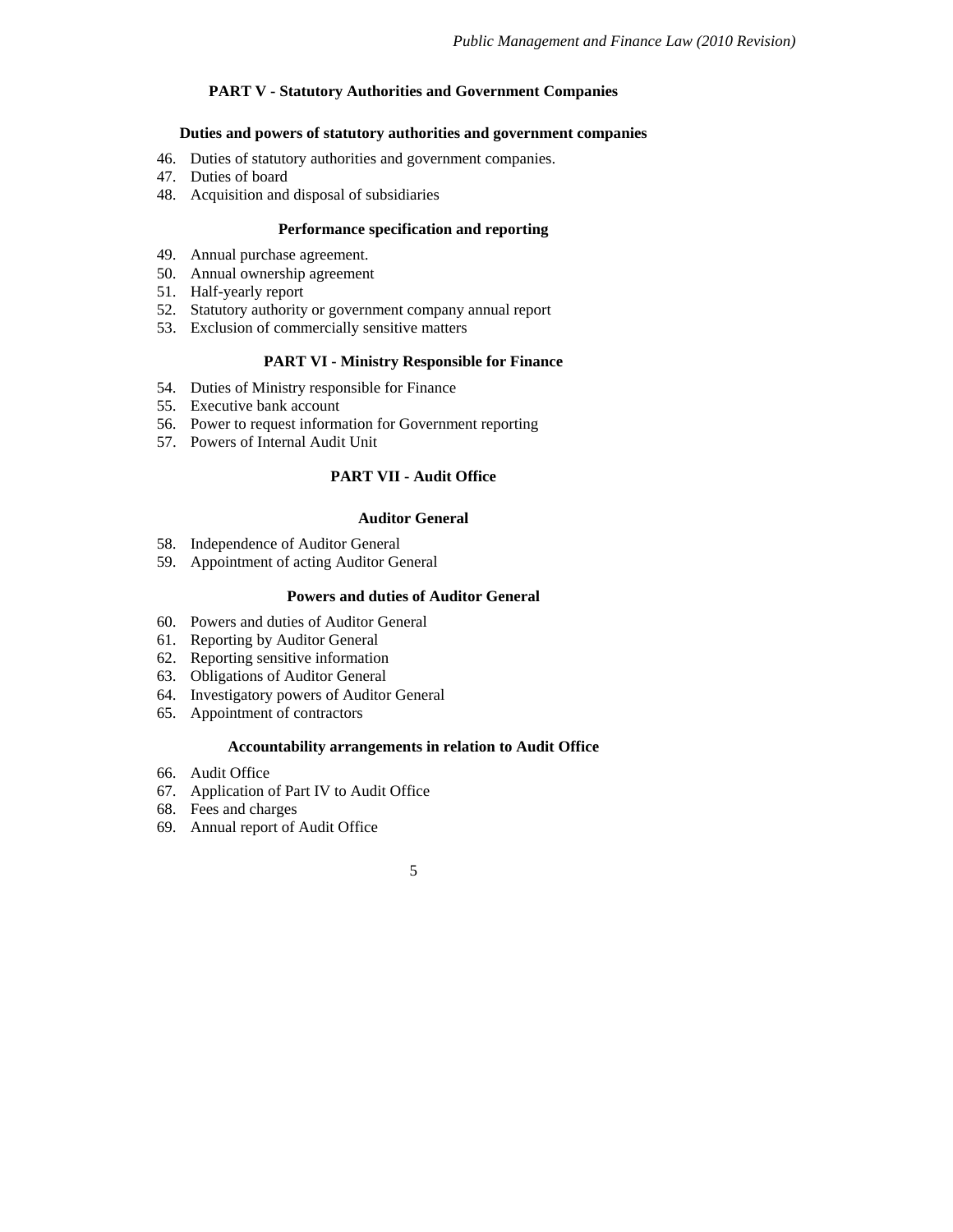# **PART VIII - General Provisions**

#### **Trust assets**

- 70. Trust assets to be separately accounted for
- 71. Trust bank accounts
- 72. Deposit of trust assets consisting of money
- 73. Transfer of trust assets
- 74. Unclaimed trust assets
- 75. Bona vacantia

#### **Offences**

- 76. Offences and penalties
- 77. Offences by corporation

#### **Miscellaneous provisions**

- 78. Law not to affect independence of Governor
- 79. Law not to affect constitutional independence of Attorney General
- 80. Law not to affect constitutional independence of Judiciary
- 81. Law not to affect constitutional independence of Complaints Commissioner
- 81A Law not to affect independence of the Information Commissioner

## **Transitional arrangements, repeals and consequential amendments**

- 82. Transition of accounts
- 83. Transition to responsible financial management First Schedule: Economic forecasts Second Schedule: Forecast financial statements Third Schedule: Quarterly financial statements Fourth Schedule: Annual financial statements Fifth Schedule: Ownership performance measures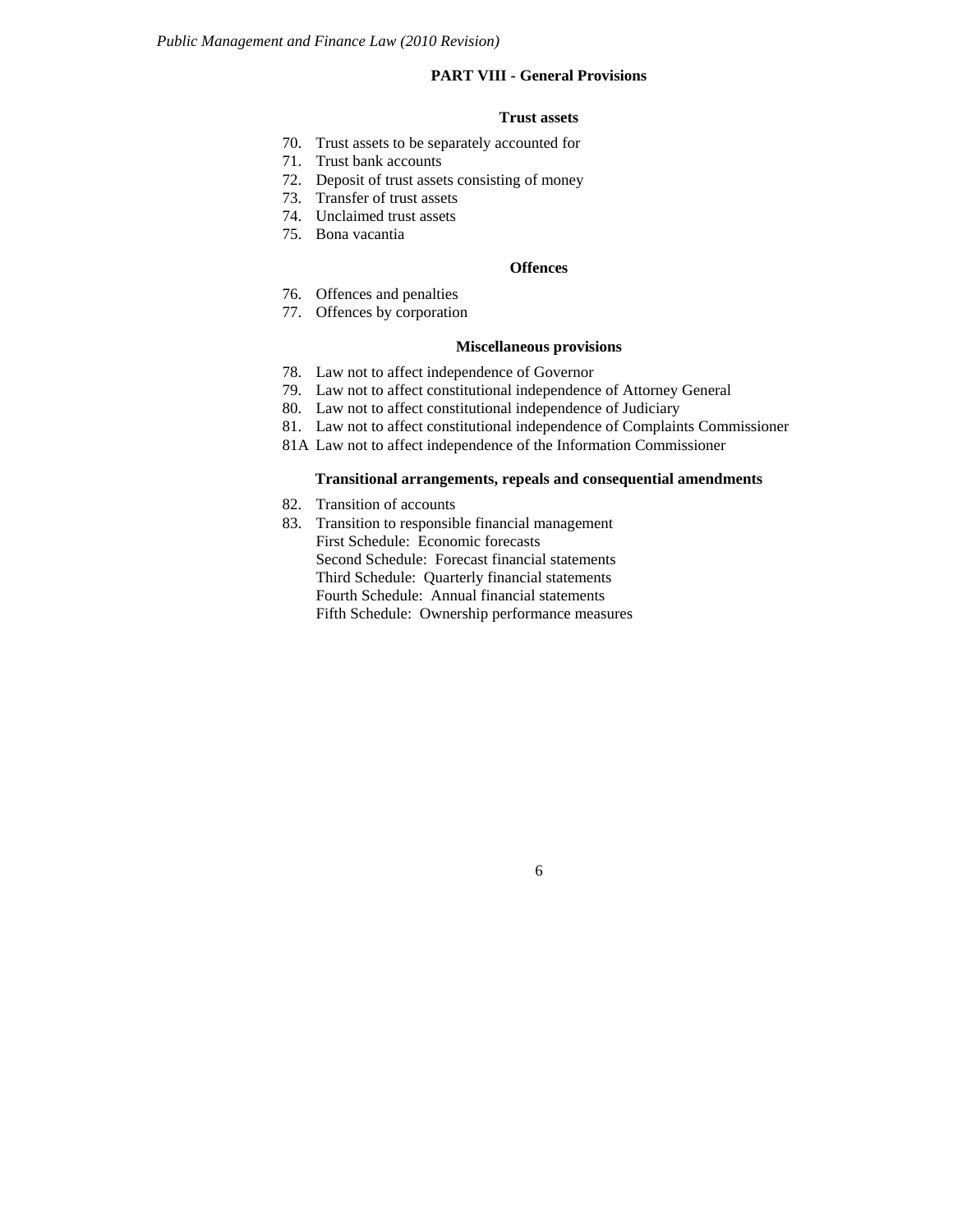### **PUBLIC FINANCE AND MANAGEMENT LAW**

## **(2010 Revision)**

#### **PART I - Introductory**

1. This Law may be cited as the Public Management and Finance Law, (2010 Short title Revision).

2. In this Law - Definitions

"appropriation" means a power given by an Appropriation Law to the Governor in Cabinet to incur executive expenses, make an equity investment, acquire or create executive assets, or lend or borrow money for a particular purpose;

"Appropriation Law" and "Appropriation Bill" respectively mean a Law or Bill which provides or would provide for appropriation in respect of the annual plan and estimates for a financial year;

"Audit Office" means the department, including all of its staff and physical resources, of which the chief officer is the Auditor General;

"borrowing", except in section 14(3)(c), means any borrowing of money or other receipt of credit, whether secured or unsecured, and includes any hire purchase agreement or finance lease, but does not include the purchase of goods or services on credit for a period of ninety days or less;

"capital withdrawal" means the withdrawal of equity investment from an entity;

"centralised accounting information system" means the accounting information system established, operated and managed by the ministry responsible for finance under section 54;

"centralised banking system" means the system of bank accounts consisting of the executive bank account and the bank accounts of ministries and portfolios, the Office of the Complaints Commissioner, the Office of the Information Commissioner and the Audit Office established, operated and managed by the ministry responsible for finance under section 54;

"chief officer" means -

- (a) in the case of a ministry, the Permanent Secretary of that ministry;
- (b) (i) in the case of the Portfolio of Internal and External Affairs, the such public officer in the Portfolio as may be designated by the Governor;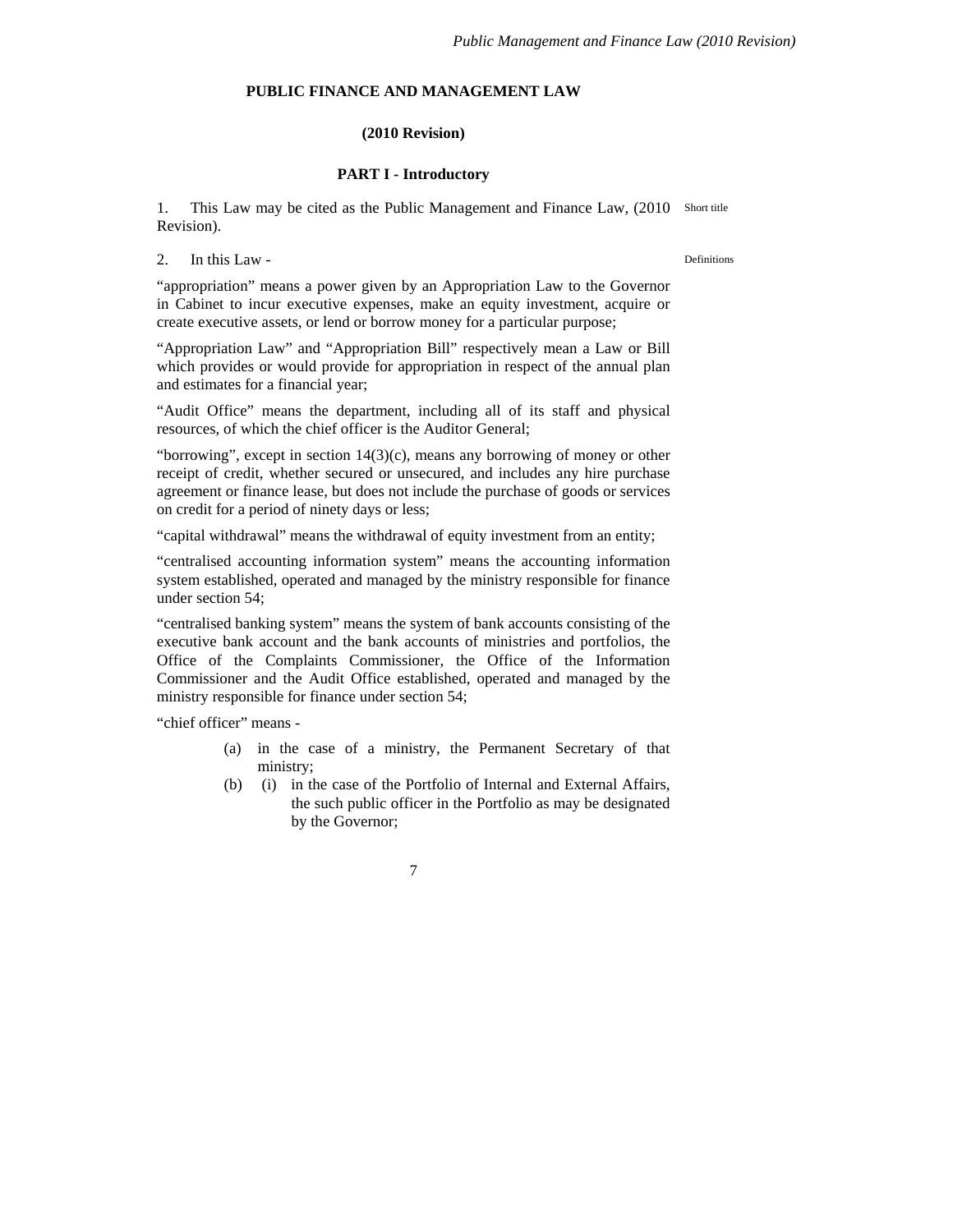- (ii) in the case of the Portfolio of Legal Affairs, such public officer in the Ministry as may be designated by the Governor; and
- (iii) in the case of the ministry responsible for finance, such public officer in the Portfolio as may be designated by the Governor;
- (c) in the case of a statutory authority or a government company, the person appointed as chief officer (by whatever name called) by the board of that authority or company;
- (d) in the case of the Audit Office, the Auditor General;
- (e) in the case of the judicial administration, the court administrator or such other suitable person as may be designated by the Chief Justice;
- (f) in the case of the Office of the Complaints Commissioner, the Complaints Commissioner; and
- (g) in the case of the Office of the Information Commissioner, the Information Commissioner;

"coercive revenue" means revenue earned by the core government using the coercive power of the state and for which no direct exchange of service occurs;

"Constitution" means the Constitution set out in Schedule 2 to the Cayman Islands Constitution Order 2009;

"core government" means the Legislative Assembly, the Governor in Cabinet, ministries, portfolios, the Office of the Complaints Commissioner, the Office of the Information Commissioner and the Audit Office and includes the equity investment in statutory authorities and government companies;

"entire public sector" means the Legislative Assembly, the Governor in Cabinet, ministries, portfolios, statutory authorities, government companies, the Office of the Complaints Commissioner, the Office of the Information Commissioner and the Audit Office;

"entity" means any body and includes a ministry, portfolio, statutory authority, government company, the Office of the Complaints Commissioner, the Office of the Information Commissioner and the Audit Office ;

"entity assets", in relation to a ministry, portfolio, statutory authority, government company, the Office of the Complaints Commissioner, the Office of the Information Commissioner or the Audit Office, means all assets controlled by that entity for the purpose of producing its outputs, but does not include any assets of the core government declared by the Financial Secretary not to be assets of that entity or allocated or transferred by him to another entity by regulations made under section 35;

8

UKSI 2009 No. 1379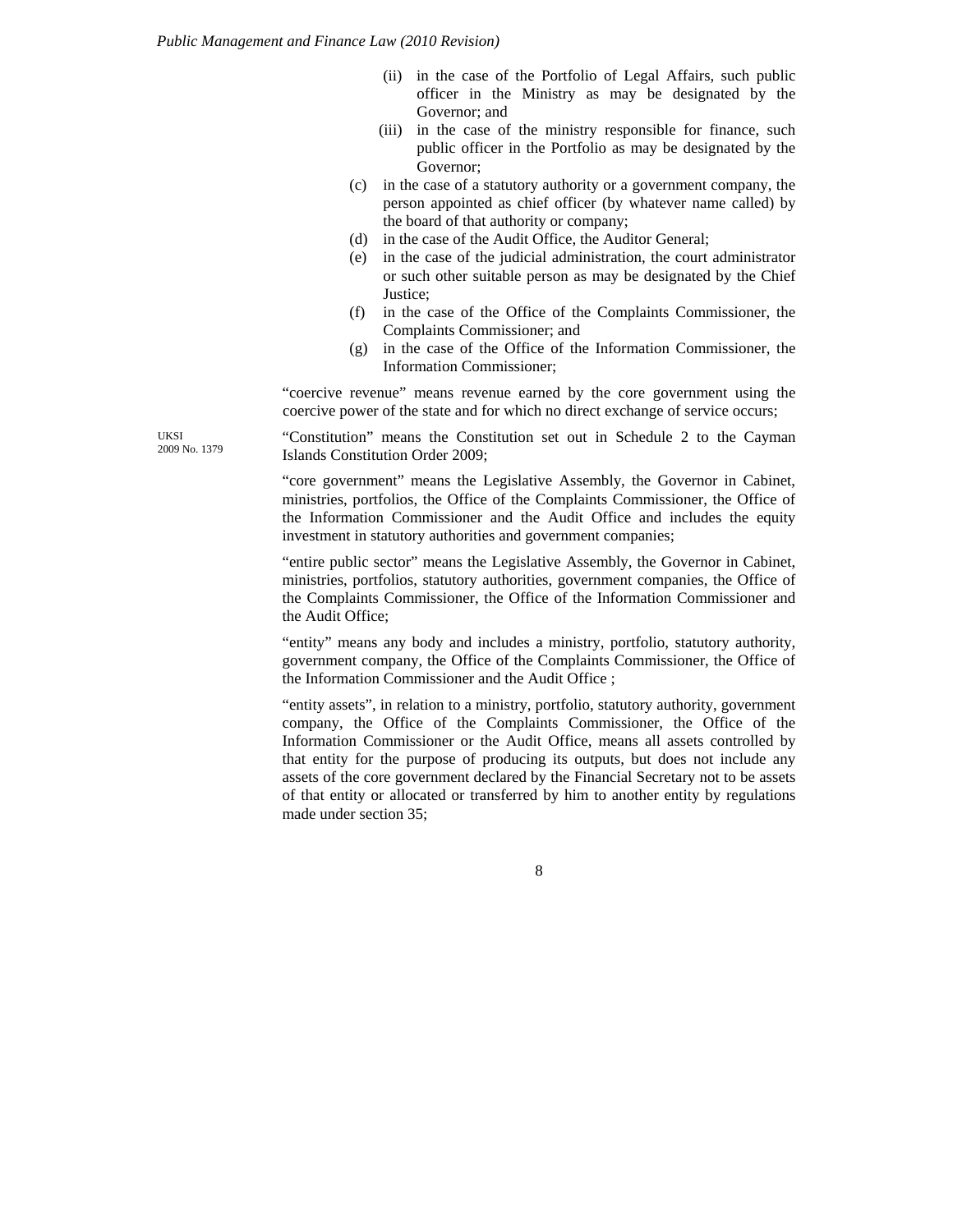"entity expenses", in relation to a ministry, portfolio, statutory authority, government company, the Office of the Complaints Commissioner, the Office of the Information Commissioner or the Audit Office, means expenses incurred by the entity in producing its outputs or in carrying out any other of its activities, but does not include any expenses of the core government declared by the Financial Secretary not to be expenses of that entity or allocated or transferred by him to another entity by regulations made under section 35;

"entity liabilities", in relation to a ministry, portfolio, statutory authority, government company, the Office of the Complaints Commissioner, the Office of the Information Commissioner or the Audit Office, means all liabilities incurred by the entity in respect of its own activities, but does not include any liabilities of the core government declared by the Financial Secretary not to be liabilities of that entity or allocated or transferred by him to another entity by regulations made under section 35;

"entity financial transaction" means any financial transaction relating to entity revenue, entity expenses, entity assets or entity liabilities;

"entity revenue", in relation to a ministry, portfolio, statutory authority, government company, the Office of the Complaints Commissioner, the Office of the Information Commissioner or the Audit Office, means revenue earned by the entity from the production of outputs (including those purchased by the Governor in Cabinet) or any other of its own activities, but does not include any revenue of the core government declared by the Financial Secretary not to be revenue of that entity or allocated or transferred by him to another entity by regulations made under section 35;

"equity investment" means an amount invested in a ministry, portfolio, statutory authority, government company, the Office of the Complaints Commissioner, the Office of the Information Commissioner or the Audit Office by the Governor in Cabinet;

"exceptional circumstance" means an event which occurs during a financial year and which -

- (a) is beyond the control of the Governor in Cabinet;
- (b) could not have been reasonably anticipated at the time of enactment of the Appropriation Law for that financial year;
- (c) has an economic or social impact that is significant enough to necessitate executive financial transactions different from those planned for that financial year; and
- (d) requires the executive financial transactions to be entered into in a timescale that makes compliance with the procedure established by section 12 impractical;

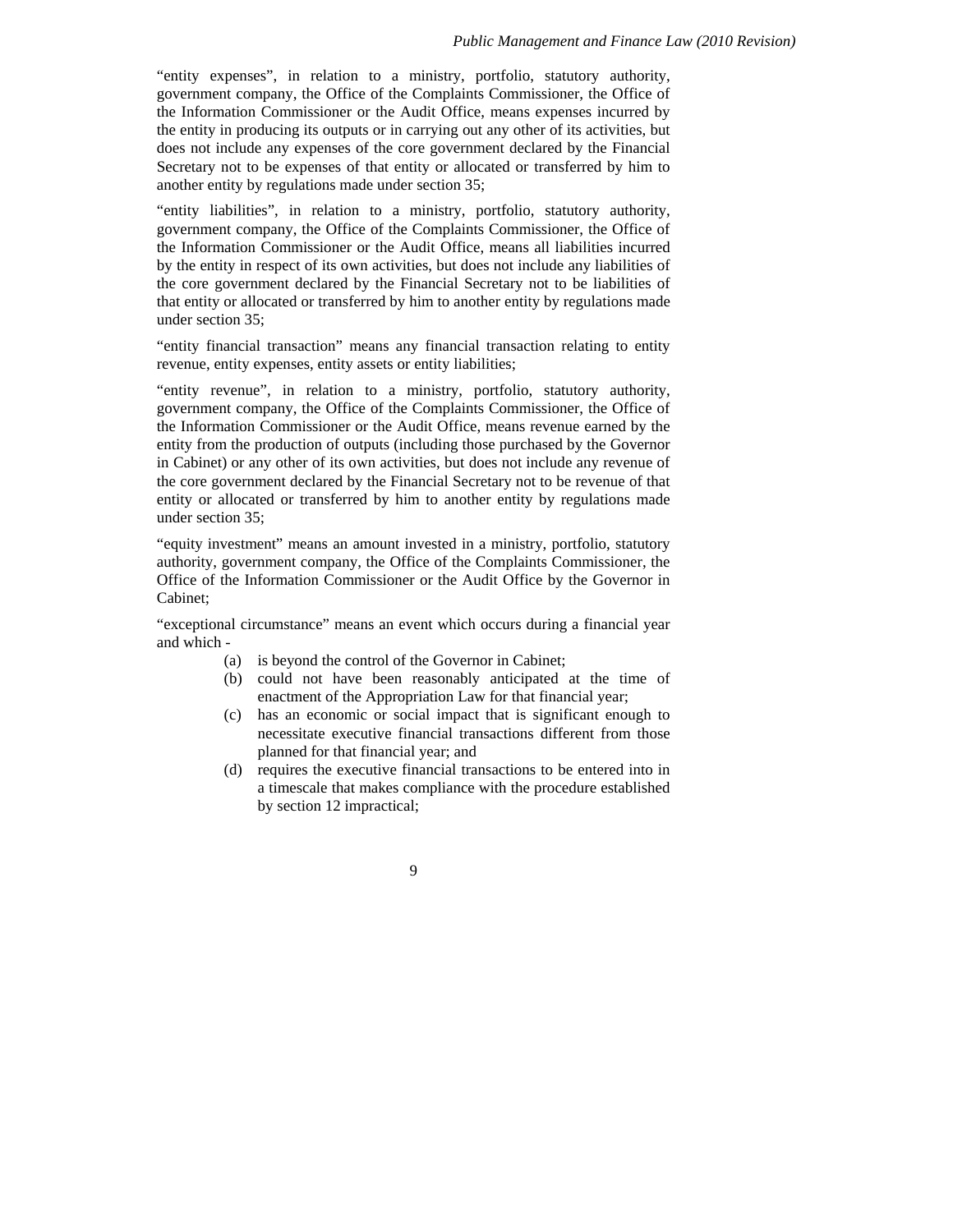#### *Public Management and Finance Law (2010 Revision)*

"executive assets" means all assets of the core government other than entity assets, and includes the equity investments of the Government in ministries, portfolios, statutory authorities, government companies, the Office of the Complaints Commissioner, the Office of the Information Commissioner and the Audit Office, but does not include assets held by the Government as trustee for another person;

"executive expenses" means all expenses incurred by the core government other than entity expenses, and includes expenses incurred by the Governor in Cabinet in purchasing outputs from ministries, portfolios, the Office of the Complaints Commissioner, the Office of the Information Commissioner, the Audit Office and other suppliers, but does not include expenses incurred by the Government as trustee for another person;

"executive financial transaction" means any financial transaction relating to executive revenue, executive expenses, executive assets or executive liabilities;

"executive liabilities" means all liabilities of the core government other than entity liabilities but does not include liabilities of the Government as trustee for another person;

"executive revenue" means all revenue earned by the core government other than entity revenue, but does not include revenue earned by the Government as trustee for another person;

"financial year" in relation to any entity required to report under this Law, means a year ending on the 30th June or, in the case of a statutory authority or government company, such other date as the Governor in Cabinet may determine;

"generally accepted accounting practice" means -

- (a) International Public Sector Accounting Standards issued by the International Federation of Accountants;
- (b) where no guidance is provided by those standards, International Accounting Standards issued by the International Accounting Standards Committee; or
- (c) where no guidance is provided by the standards referred to in paragraphs (a) and (b), accounting practice that is generally accepted within the accounting profession in the United Kingdom as appropriate for reporting by the national governments, regional governments, local governments and related governmental entities such as agencies, boards, commissions and enterprises;

"Government" means the Government of the Islands;

"government company" means -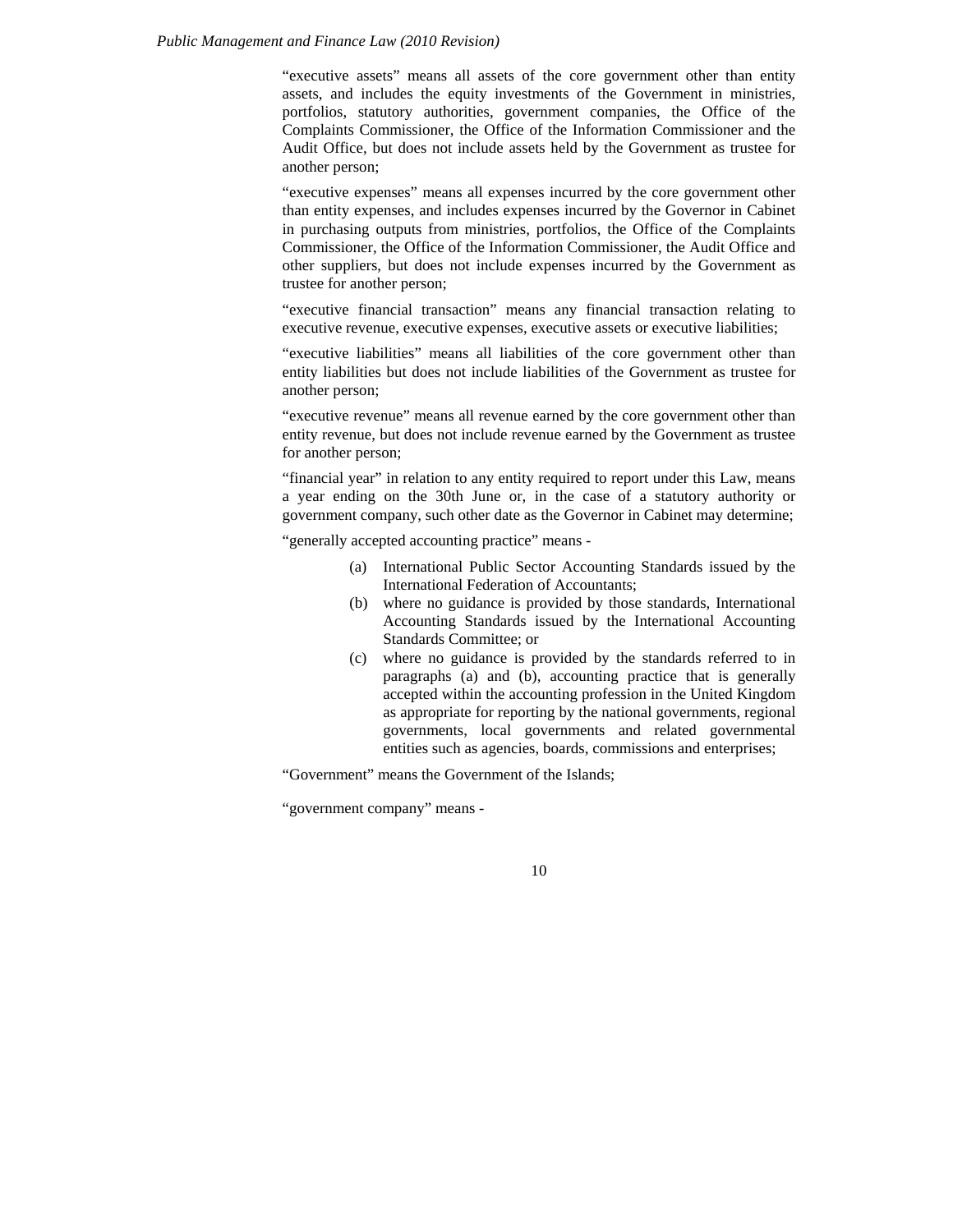- (a) a company in which the core government has a controlling interest; and
- (b) in respect of each such company, includes all subsidiary entities of the company;

"input" means any labour, capital or other resource used to produce outputs;

"judicial administration" means the Government department, including all of its staff and physical resources, which provides administrative support for the Judiciary;

"loan" means any loan of money or other provision of credit, whether secured or unsecured, but does not include the sale of goods or services on credit for a period of ninety days or less;

"minister" means a member of the Legislative Assembly who has been appointed to the Governor in Cabinet in accordance with section 44 of the Constitution;

"Minister of Finance" means the minister charged with responsibility for finance under section 54 of the Constitution;

"ministry" means the whole of the division of government administration for the actions of which a minister is accountable to the Legislative Assembly and includes a departmental section or unit which forms part thereof, but does not include a statutory authority, government company, the Office of the Complaints Commissioner, the Office of the Information Commissioner or the Audit Office;

"nature and scope of the activities" means the broad categories of the outputs produced and of the markets to which they are provided;

"net worth" means total assets less total liabilities;

"non-governmental output supplier" means a person or entity that is supplying outputs to the Governor in Cabinet and that is not a ministry, portfolio, statutory authority, government company, the Office of the Complaints Commissioner, the Office of the Information Commissioner or the Audit Office;

"Office of the Complaints Commissioner" means the department, including all of its staff and physical resources, of which the chief officer is the Complaints Commissioner;";

"official member" means a member of the Governor in Cabinet who is not a minister;

"outcomes" means the impacts on, or the consequences for, the community of the outputs or activities of the entire public sector, the core government, an entity or other person;

"outputs" means the goods or services that are produced by an entity or other person;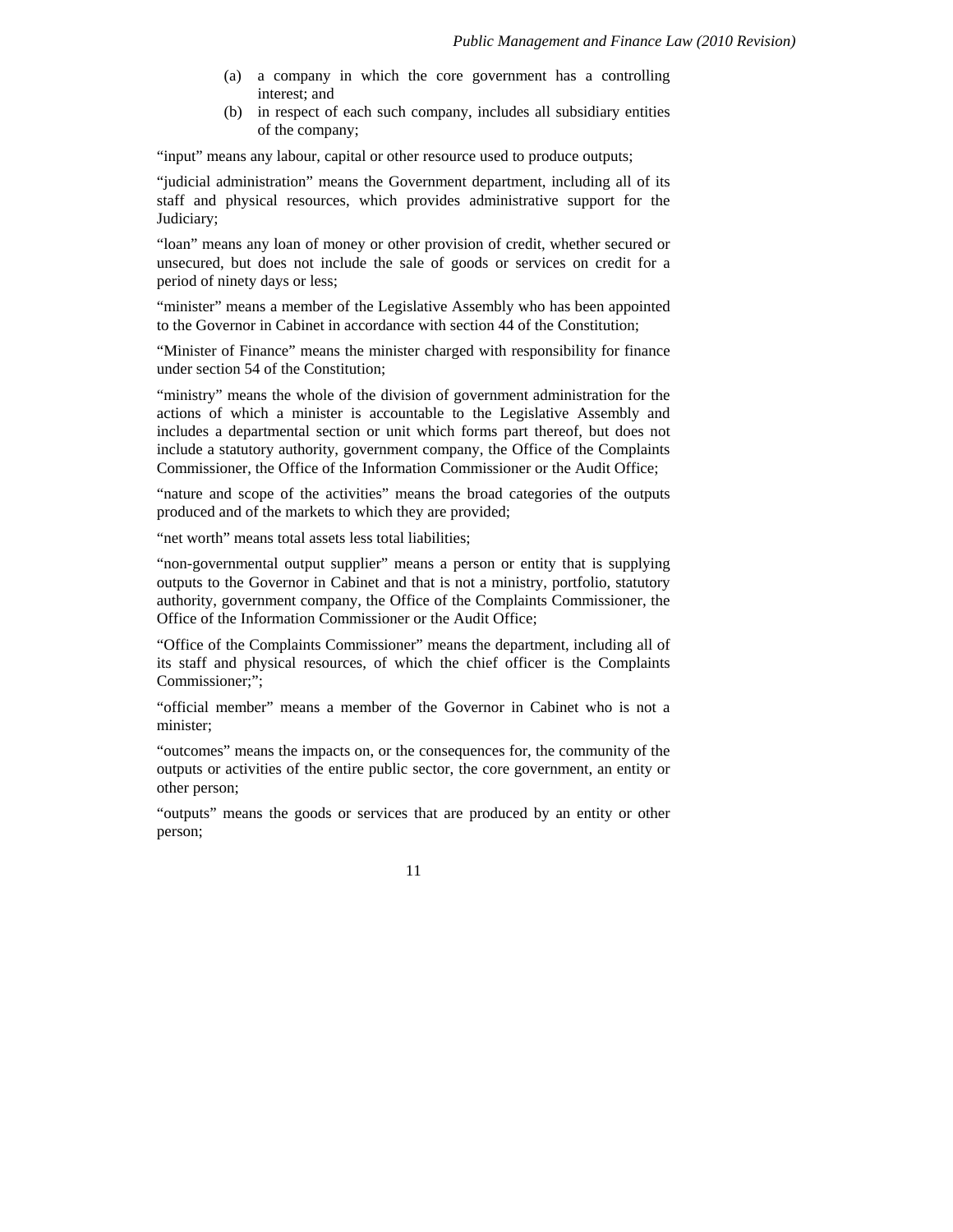*Public Management and Finance Law (2010 Revision)* 

terms

"output group" means a grouping of outputs having a similar nature;

"ownership performance" means, in relation to an entity, the performance that an ordinary person who was the owner of that entity would expect of that entity;

"person" means an entity or individual;

"portfolio" means the whole of a division of government administration for the actions of which an official member is accountable to the Legislative Assembly, and includes -

- (a) a departmental section or unit which forms part thereof;
- (b) the Governor's office; and
- (c) the judicial administration;

but "portfolio" does not include a statutory authority, government company, the Office of the Complaints Commissioner, the Office of the Information Commissioner or the Audit Office;

"public officer" means any person employed in the civil service but does not include any member of the Governor in Cabinet or Legislative Assembly;

"statutory authority" means an entity established by a law to carry out functions which are capable under that law, of being funded, partly or entirely, by money provided by the Governor in Cabinet, and for which the Governor or the Governor in Cabinet has the power to appoint or dismiss the majority of the Board or other governing body;

"subsidiary entity", in relation to an entity, means an entity in which the first mentioned entity has a controlling interest;

"transfer payment" means a benefit or similar payment for which no output or consideration is provided; and

"trust assets" means assets (including money, but not money belonging to the core government) transferred or paid to the Government, a ministry, portfolio, the Office of the Complaints Commissioner, the Office of the Information Commissioner or the Audit Office in trust for any purpose or to hold for or on behalf of any person, and includes any such assets -

- (a) to be held pending the completion of a transaction or dispute; or
- (b) that belong or are due to any person and are collected under any agreement with that person.

3. In this Law, the terms "asset", "liability", "revenue" and "expense" have the meanings accorded to them by generally accepted accounting practice. Meaning of accounting

4. All financial information required by this Law shall be prepared on an accrual accounting basis and in accordance with generally accepted accounting practice. Accrual accounting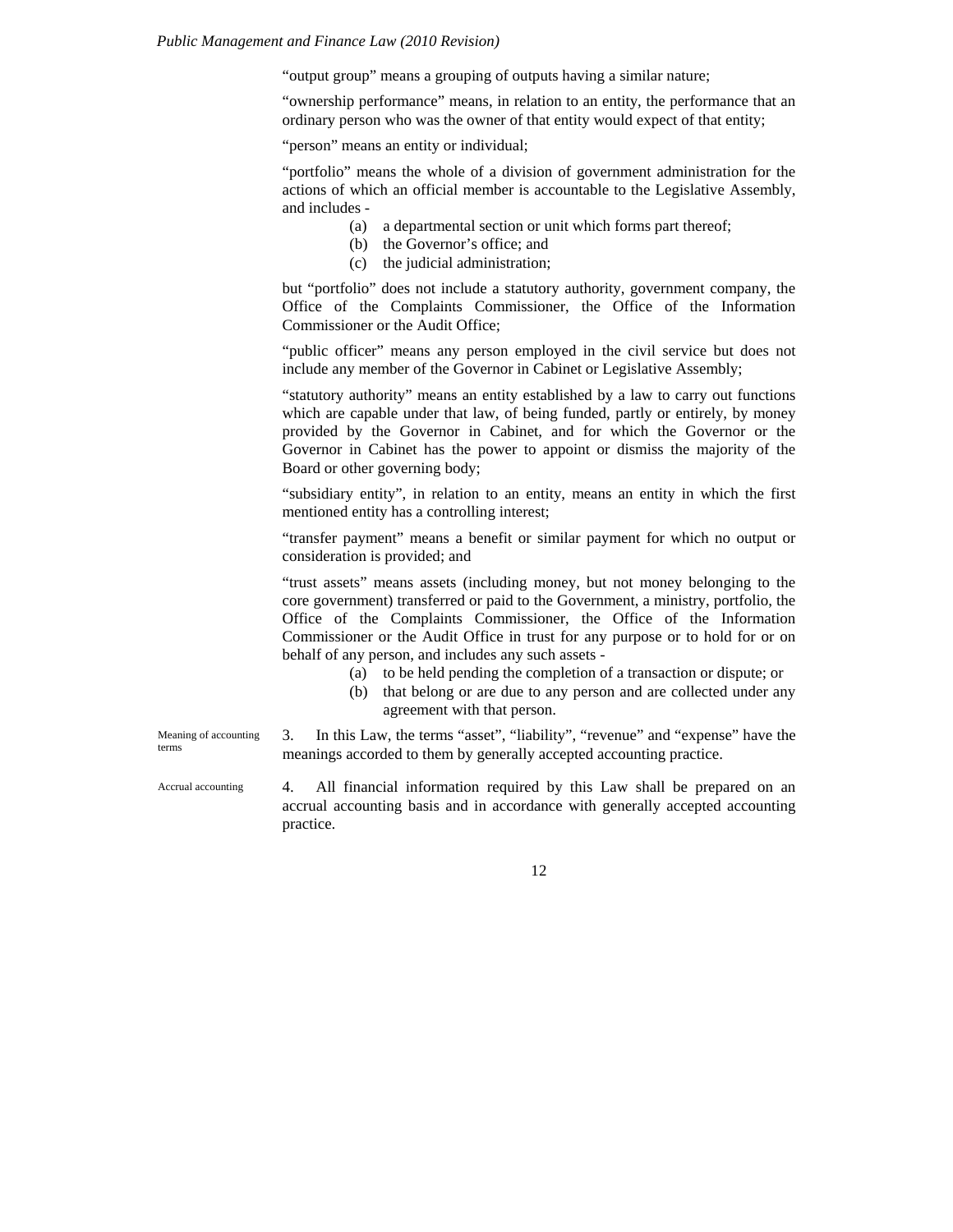Meaning of controlling interest

5. For the purposes of this Law, the core government has a controlling interest in a company if it has power by the exercise of voting rights to carry a resolution at a general meeting of the company; and an entity has a controlling interest in a subsidiary entity if it is able, by virtue of its ownership interest, to control the subsidiary entity.

#### **PART II - Legislative Assembly**

#### **Appropriation Functions of Legislative Assembly**

6. (1) No coercive revenue may be collected and no changes to rates of Law required for coercive revenue may be made except by authority of a law.

changes to coercive revenue

- (2) Where the Legislative Assembly passes a resolution which
	- (a) provides for the collection of coercive revenue or for the variation of the rate (with or without modification) or abolition of any coercive revenue; and
	- (b) contains a declaration that it is expedient in the public interest that the resolution should have statutory effect under this Law,

the resolution, subject to subsection (3), shall for a period expiring at the end of twenty-eight days after the date on which it is passed, have statutory effect as if contained in a law.

 (3) A resolution shall cease to have statutory effect under subsection (2) if the provisions giving effect to it are rejected during the passage of the Bill containing them through the Legislative Assembly or if all Bills relating to the measures in the resolution have not had their first reading within the next fifteen days on which the Legislative Assembly sits after the vote on the resolution.

 (4) Where a resolution ceases to have statutory effect by virtue of subsection (3) or where the period of twenty-eight days terminates before a law comes into operation providing for the collection of coercive revenue or varying or abolishing any coercive revenue, any money paid in pursuance of the resolution shall be paid or made good, and any deduction made in pursuance of the resolution shall be deemed for all purposes to be an unauthorised deduction.

 (5) Where the rate of any customs duty is altered by any resolution under subsection (2), and any Bill which has been introduced into the Legislative Assembly to give effect to that resolution provides for an alteration of the rate of drawback to be allowed in respect of that rate of customs duty then, so long as the resolution continues to have statutory effect, drawback under section 44 of the Customs Law (2010 Revision) shall be allowed in accordance with the rate 2010 Revision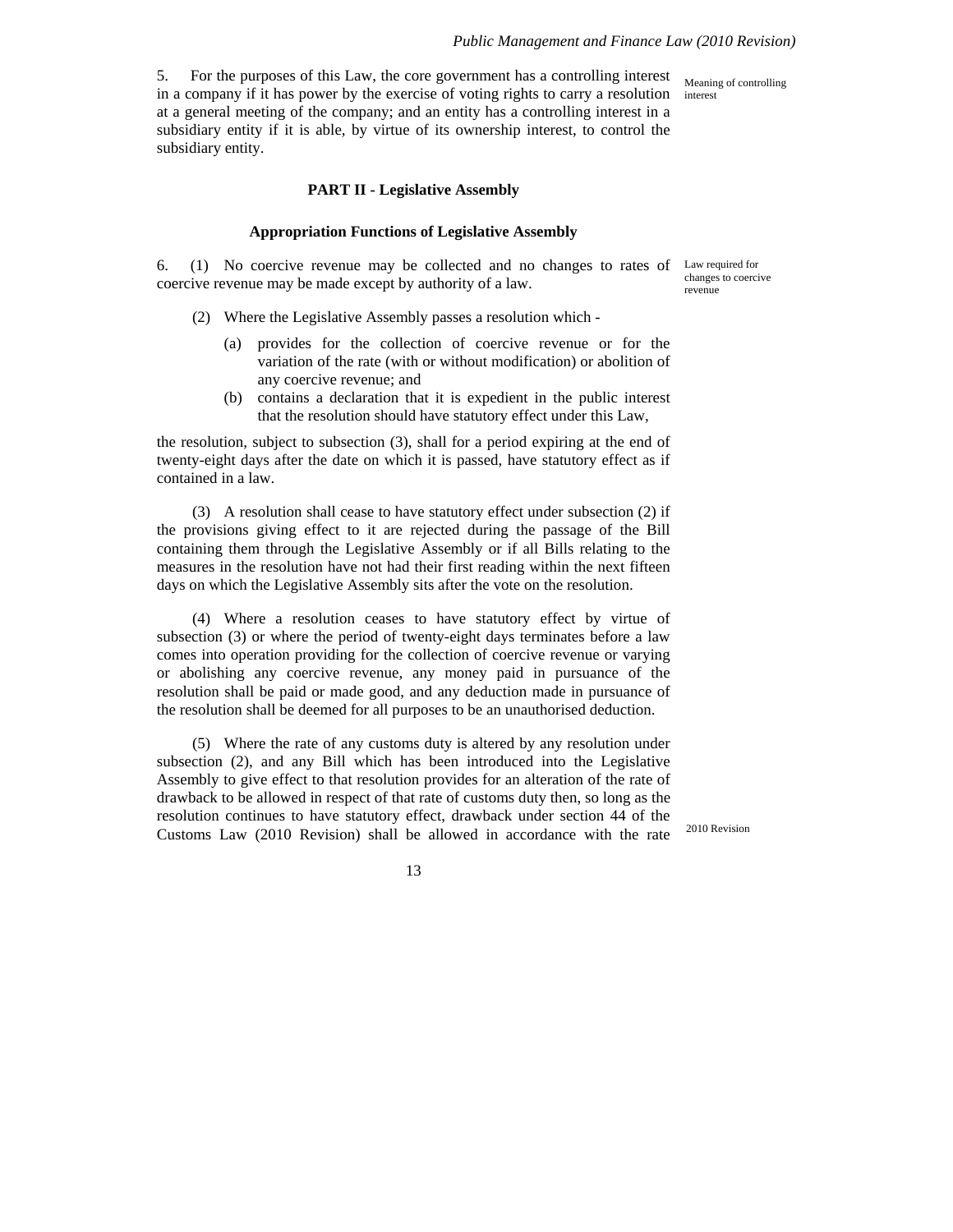#### *Public Management and Finance Law (2010 Revision)*

provided in the Bill, subject to any necessary adjustment in case the rate of drawback as enacted by the Legislative Assembly differs from the rate provided in the Bill.

- Appropriations required 7. Except as provided in sections 12 and 13 **-** for various transactions
	- (a) no executive expenses may be incurred;
	- (b) no executive assets may be acquired or created, or loan made, by the Governor in Cabinet;
	- (c) no equity investment may be made by the Governor in Cabinet; and
	- (d) no borrowing may be undertaken by the Governor in Cabinet,

unless authorised by an appropriation.

8. Except as provided in section 13, no guarantee may be given by or on behalf of the Government unless it has been authorised by a resolution of the Legislative Assembly. Resolution required for guarantees

9. (1) All appropriations granted by the Legislative Assembly shall be granted on an accrual accounting basis. Appropriations

> (2) Except as provided in section 10, the Legislative Assembly may grant appropriations only to the Governor in Cabinet.

- (3) Appropriations may be granted only in respect of
	- (a) the executive expense which may be incurred for each output group to be purchased by the Governor in Cabinet from ministries, portfolios, the Office of the Complaints Commissioner, the Office of the Information Commissioner, the Audit Office, statutory authorities, government companies or non-governmental output suppliers;
	- (b) the executive expense which may be incurred for each category of transfer payment to be made by the Governor in Cabinet;
	- (c) each category of executive expense relating to borrowings or loans which may be authorised by the Governor in Cabinet;
	- (d) each category of any other executive expenses which may be authorised by the Governor in Cabinet;
	- (e) the amount of each equity investment which may be authorised by the Governor in Cabinet;
	- (f) the capital cost of each acquisition or creation of executive assets (other than equity investments) which may be authorised by the Governor in Cabinet;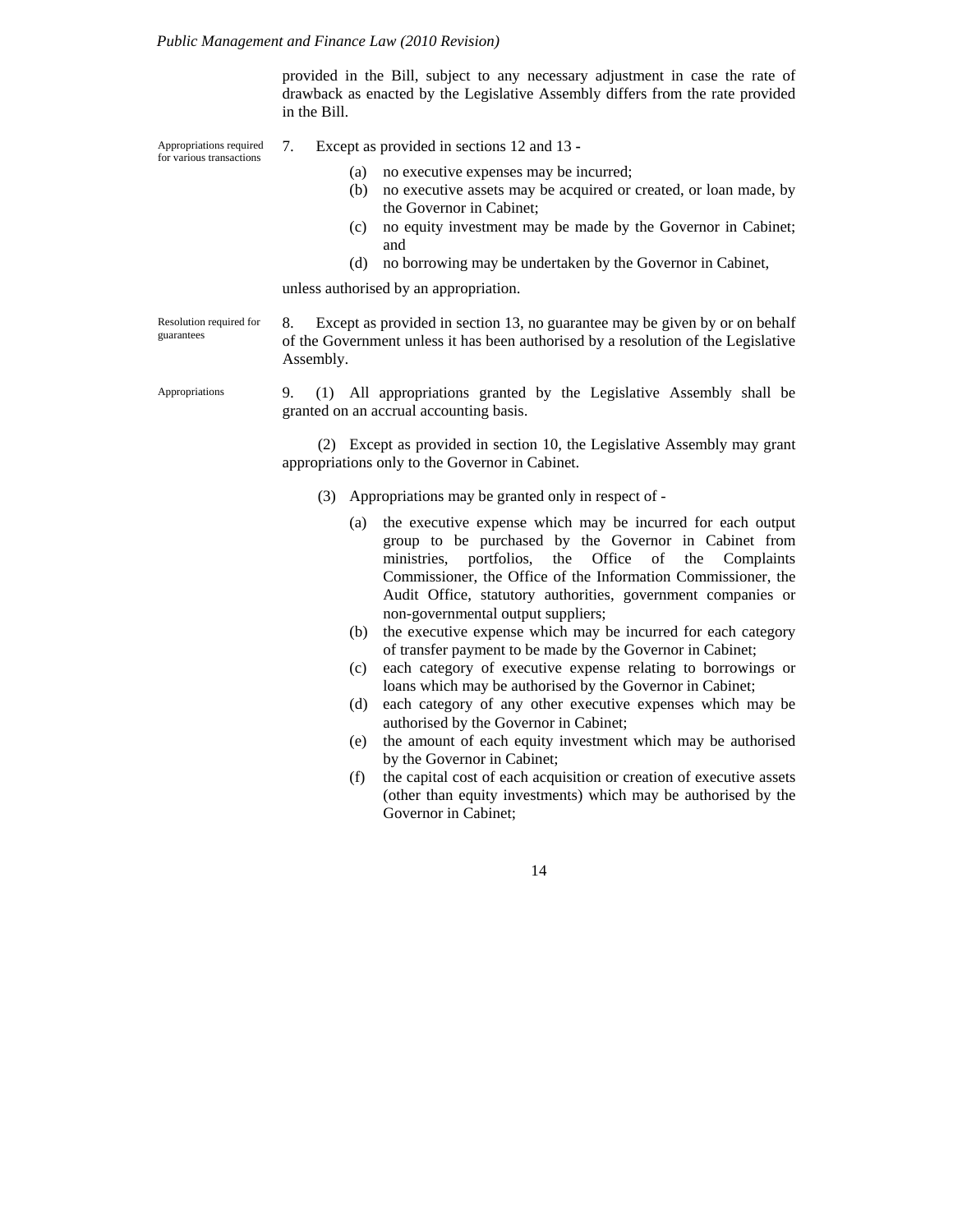- (g) the amount of each category of loan which may be authorised by the Governor in Cabinet; and
- (h*)* the amount which may be borrowed by the Minister of Finance.

 (4) An amount appropriated in respect of an output group, category, equity investment or executive asset referred to in subsection (3) may be used only for that output group, category, equity investment or executive asset.

 (5) Except to the extent otherwise provided by a law, an appropriation lapses at the end of the financial year to which the law by which the appropriation is granted relates.

10. (1) By virtue of this section, the items specified in subsection (2) are appropriated.

(2) The items referred to in subsection (1) are -

- (a) the salary, emoluments and allowances of the Auditor General;
- (b) the salaries, emoluments and allowances of members of the judiciary and the magistracy;

(c) the employees' and employer's contributions to -

- (i) the Public Service Pensions Fund established under the Public Service Pensions Law (2004 Revision); and 2004 Revision
- (ii) a pension fund established in accordance with an Order made by the Governor under the Judges' Emoluments and Allowances Law (2006 Revision); 2006 Revision
- (d) the core government's contributions to
	- (i) the Public Service Pensions Fund established under the Public Service Pensions Law (2004 Revision); and
	- (ii) a pension fund established in accordance with an Order made by the Governor under the Judges' Emoluments and Allowances Law (2006 Revision),

for past service liability;

#### (e) pension payments in accordance with -

- (i) the pension plan established by the Public Service Pensions Law (2004 Revision);<br>
(ii) the Parliamentary Pensions Law (2010 Revision) ; <sup>2010 Revision</sup>
- 
- (iii) the provisions for *ex-gratia* allowances in regulations made under the Public Service Pensions Law (2004 Revision); and
- (iv) an Order made by the Governor under the Judges' Emoluments and Allowances Law (2006 Revision); and
- (f) the executive expense relating to borrowings authorised by Governor in Cabinet in accordance with this Law.

Permanent appropriations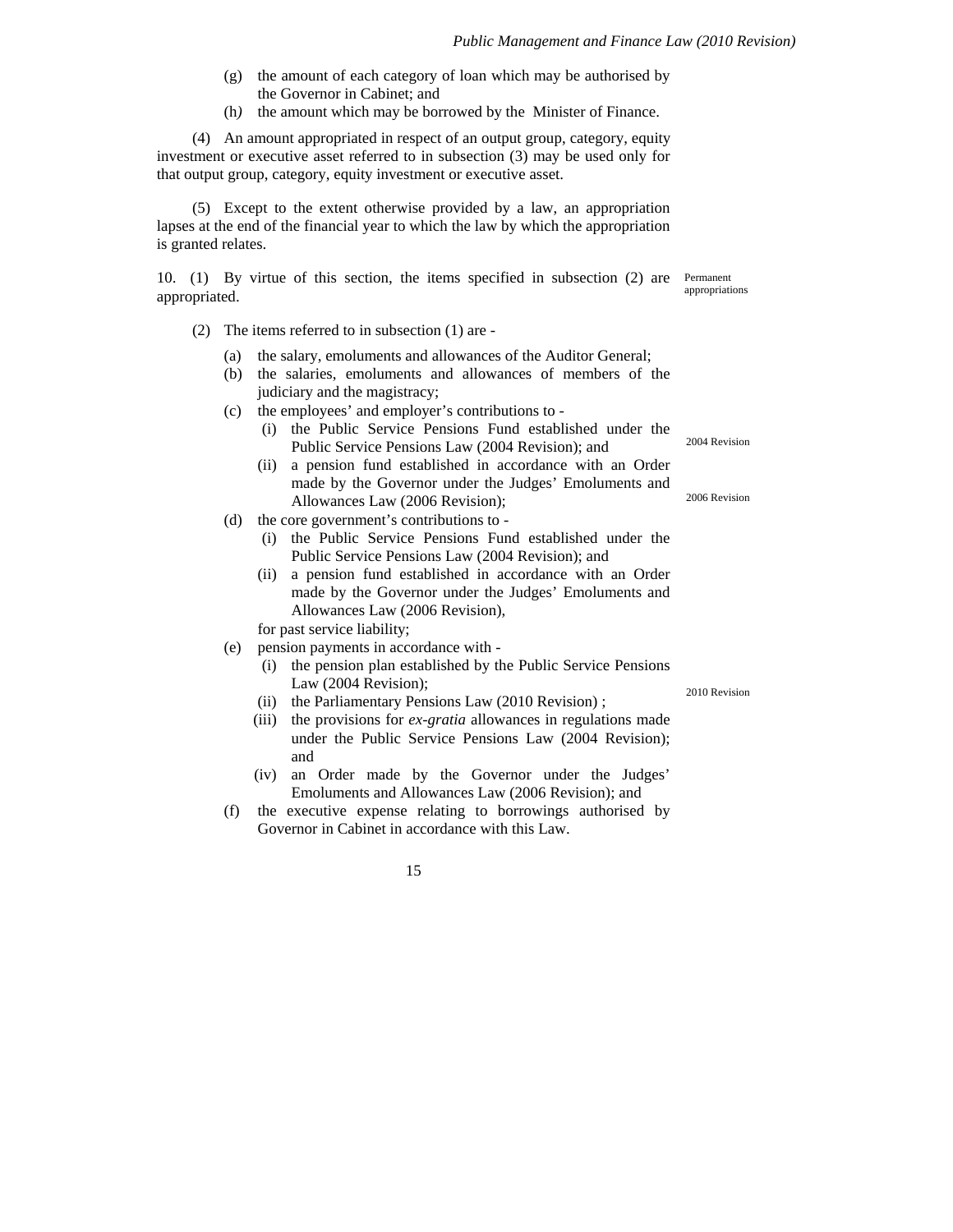(3) The estimated amount of executive expense for each of the items referred to in subsection (2) for each financial year shall be reported in the annual plan and estimates for that financial year in accordance with the appropriation types specified in section 9(3).

Authorisation in advance of appropriation

11. (1) Subject to section 13, the executive financial transactions in respect of a financial year may be authorised by a resolution of the Legislative Assembly in advance of a law making appropriations for those transactions if -

- (a) the resolution is arranged according to each of the appropriation types specified in section 9(3); and
- (b) the resolution provides that it shall lapse after a period of four months from the date of the resolution.

 (2) A resolution referred to in subsection (1) may contain conditions and limitations subject to which the authorisation is made.

 (3) All financial transactions authorised under a resolution referred to in subsection (1) shall be subsumed by the amounts respectively provided in the law making the appropriations in respect of the transactions when the law comes into operation.

 (4) Where the Legislative Assembly is dissolved before provision has been made for carrying on the business of core government, the Minister of Finance may authorise such of the executive financial transactions as he may consider necessary for that purpose until the expiry of three months from the date on which the Legislative Assembly next meets following that dissolution.

 (5) Where an exceptional circumstance has occurred during a financial year, the Governor in Cabinet may authorise executive financial transactions for which no appropriation exists if -

- (a) the executive financial transactions directly relate to, and attempt to remedy the effects of, the exceptional circumstance; and
- (b) the total amount authorised is no more than five per cent of budgeted executive revenue for the financial year.

 (6) Where the Governor in Cabinet has authorised executive financial transactions in accordance with subsection (5) -

> (a) a member of the Cabinet appointed by the Governor in Cabinet to do so on his behalf shall, at the next sitting of the Legislative Assembly after the exceptional circumstance has occurred, make a statement to the Legislative Assembly advising of -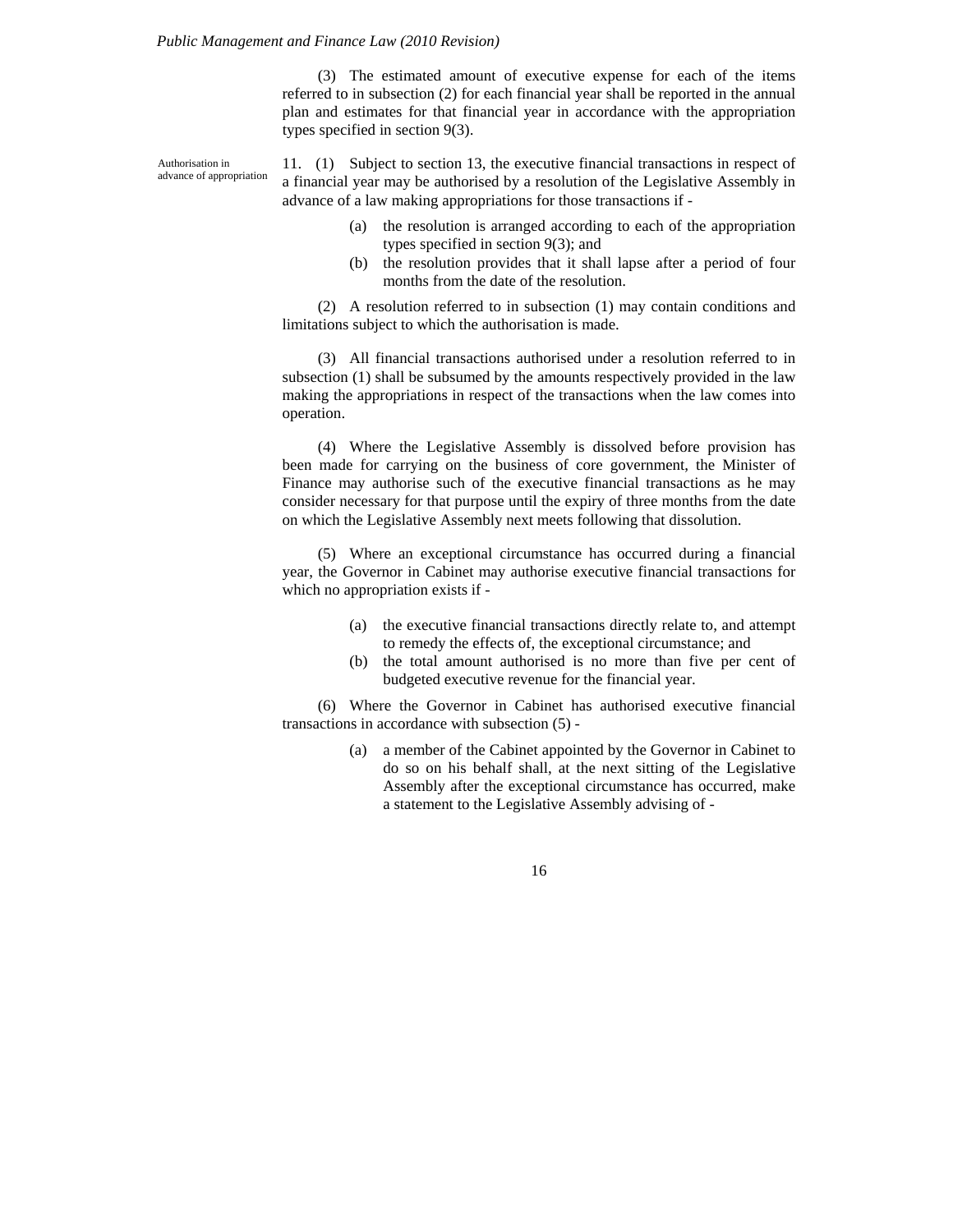- (i) the exceptional circumstance, its nature, and how it complies with the definition of the term "exceptional circumstance" set out in section 2;
- (ii) the type and amount of the executive financial transactions authorised or likely to be authorised; and
- (iii) the effect of the authorisations, or likely authorisations on compliance with the principles of responsible financial management specified in section 14; and
- (b) the authorised executive financial transactions are to be included in the next supplementary Appropriation Bill introduced in the Legislative Assembly after those transactions have been entered into.
- 12. (1) Subject to subsection (2), the Governor in Cabinet may authorise Advance approval of
	- (a) executive expenses for an output group, category of transfer capital expenditure payment or category of other executive expense; and
	- (b) the acquisition or creation of executive assets, the making of loans or the making of equity investments,

that are not included in an Appropriation Bill for a financial year.

 (2) Before an executive expense is incurred, an executive asset acquired or created or a loan or equity investment made in accordance with an authority granted under subsection (1), the approval of the Finance Committee of the Legislative Assembly is to be obtained.

 (3) The executive expenses incurred, executive asset acquired or created, or a loan or equity investment made in accordance with subsection (1) are to be included in a supplementary Appropriation Bill for that financial year.

### **PART III - Governor in Cabinet**

#### **Powers and Duties of the Governor in Cabinet**

Emergency expenditure 2006 Revision

13. (1) Notwithstanding any other provision of this Law, where a state of emergency is proclaimed under the Emergency Powers Law (2006 Revision) the Governor in Cabinet may approve such executive financial transactions to meet the emergency as it thinks fit, whether or not those transactions have been authorised by an appropriation, and those transactions may be entered into accordingly.

(2) Without affecting the validity of any executive financial transactions entered into under this section, a statement of such of those transactions that have

17

executive expenses and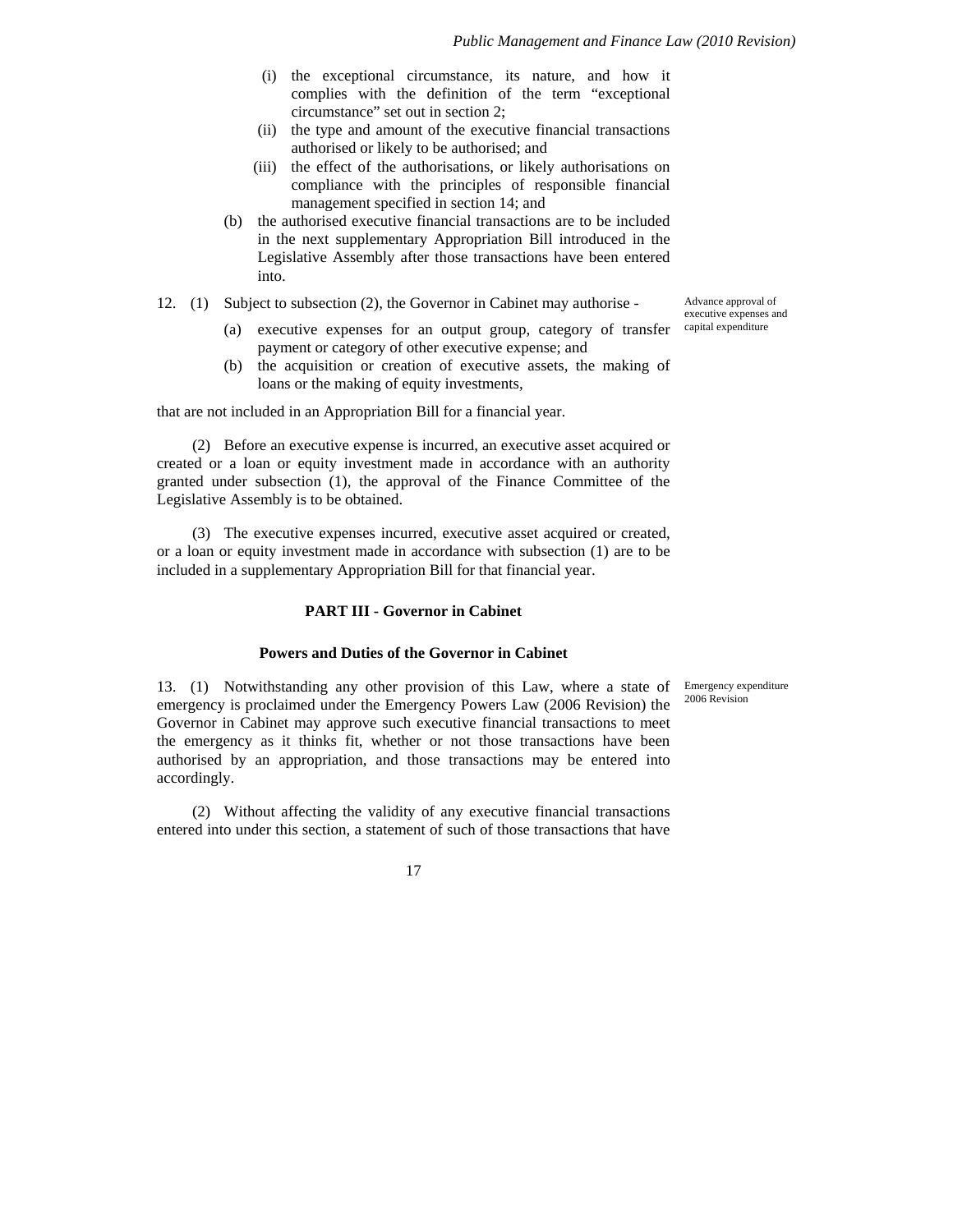not been appropriated, but (apart from this section) are required to be appropriated, shall be included -

- (a) in the first Government quarterly report under section 28 after those transactions have been entered into; and
- (b) in the first Government annual report under section 29 after those transactions have been entered into,

and the cost of those transactions shall be included in the first Appropriation Bill introduced to the Legislative Assembly after those transactions have been entered into.

- (3) Where
	- (a) a state of emergency is proclaimed under the Emergency Powers Law (2006 Revision); or
	- (b) an exceptional circumstance occurs,

the Legislative Assembly may, by resolution passed during or following the state of emergency or exceptional circumstance, extend the date by which -

- (i) a Government quarterly report is required to be gazetted under section 28;
- (ii) a Government annual report is required to be gazetted under section 29;
- (iii) a quarterly report of a ministry or portfolio, is required to be presented to the Legislative Assembly under section 43;
- (iv) an annual report of a ministry or portfolio, is required to be presented to the Legislative Assembly under section 44;
- (v) a half-yearly report of a statutory authority or government company, is required to be presented to the Legislative Assembly under section 51;
- (vi) an annual report of a statutory authority or government company, is required to be presented to the Legislative Assembly under section 52; or
- (vii) the Government budgeting process is to be completed in accordance with sections 17 to 22.

 (4) A resolution referred to in subsection (3) shall specify the new date for compliance with the requirements of subsection (3)(i) to (vii).

Responsible financial management

14. (1) The Governor in Cabinet shall manage the financial performance and financial position of the core government in accordance with the principles set out in this section.

(2) The policies and decisions of the Governor in Cabinet shall be consistent with the principles of responsible financial management set out in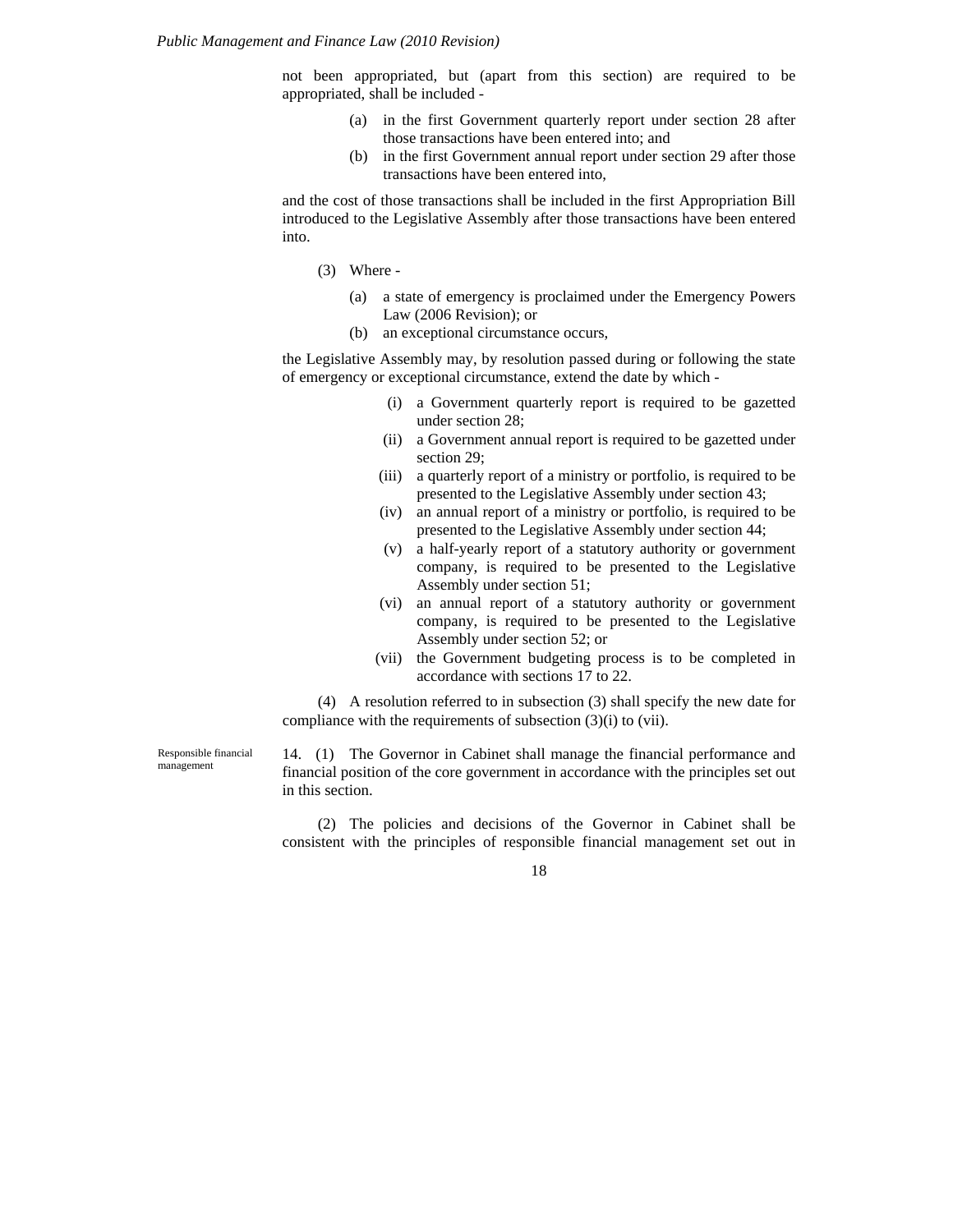subsection (3), and the impact of those decisions on the core government's financial performance and position shall be measured using accrual accounting.

 (3) The principles of responsible financial management referred to in subsection (2) are -

- (a) total core government revenue less total core government expenses (measured using generally accepted accounting practice) should be positive;
- (b) total core government assets less total core government liabilities (measured using generally accepted accounting practice) should be positive;
- (c) borrowing should not exceed an amount for which the sum of interest, other debt servicing expenses and principal repayments for a financial year are more than ten per cent of core government revenue (calculated using generally accepted accounting practice) for that financial year, where, for the purposes of this principle, borrowing is defined as all borrowing that is in the name of the Government regardless of whether it is serviced directly by the core government, a statutory authority or government company;
- (d) net debt should be no more than eighty per cent of core government revenue, where, for the purposes of this principle, net debt is defined as -
	- (i) core government borrowing less core government liquid assets;
	- (ii) borrowing that is serviced directly by a statutory authority or government company but is in the name of the Government; and
	- (iii) the percentage of statutory authority and government company debt guaranteed by the Government that regulations made under this Law specify is to be included in the net debt calculation;
- (e) cash reserves should be maintained at a level no less than the estimated executive expenses (measured using generally accepted accounting practice) for the following ninety days, where, for the purposes of this principle, cash reserves are defined as core government cash and cash equivalents, marketable securities and deposits, and other liquid assets, including any amounts held for restricted funds and reserves purposes; and
- (f) the financial risks, including contingent liabilities, facing the core government should be managed prudently so as to minimise the likelihood of any such risk resulting in an expense or liability.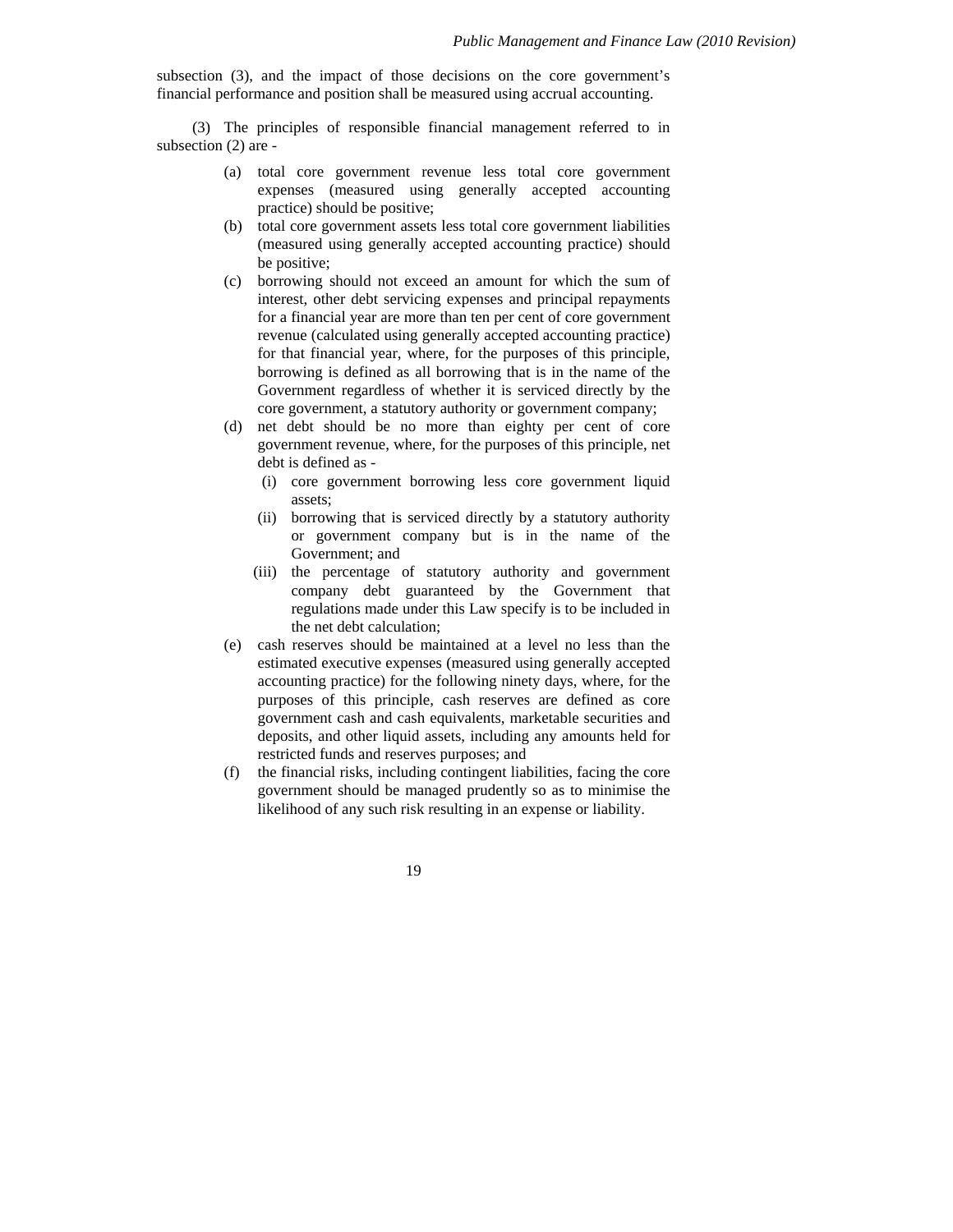#### *Public Management and Finance Law (2010 Revision)*

(4) Governor in Cabinet decisions may depart from the principles of responsible financial management for a limited period if the Governor in Cabinet specifies in a paper laid before the Legislative Assembly for its information (which may be included in a relevant document required by this Law) -

- (a) the reasons for the departure;
- (b) the approach that the Governor in Cabinet intends to take in order to return to those principles; and
- (c) the period of time that the Governor in Cabinet expects to take to return to those principles.

15. (1) All shares held in a government company by the core government shall be held in the name "the Government of the Cayman Islands".

(2) All the rights and powers attaching to the shares in a government company, including the power of sale or disposition, held by the core government may be exercised, on behalf of the core government by a minister or official member appointed for the purpose by the Governor in Cabinet.

 (3) The minister or official member may only sell or otherwise dispose of the shares referred to in subsection (2) if authorised to do so by the Governor in Cabinet and by a resolution of the Legislative Assembly.

Governor in Cabinet's power to direct

16. (1) Subject to subsection (3), the Governor in Cabinet may, by written notice to the board of a statutory authority or government company, direct the authority or company to -

- (a) pay a dividend for an amount, and at a time, specified in the notice; or
- (b) provide, at a time and in a manner specified in the notice, such information as is specified in the notice,

and the authority or company shall comply with the direction.

 (2) Before giving a direction under subsection (1), the Governor in Cabinet shall consult the authority or company as to the matters to which the direction is to relate.

 (3) In the event of any inconsistency between of subsection (1) and the operation of any other law, subsection (1) shall prevail to the extent of the inconsistency.

#### **Government Budgeting**

17. (1) No later than the 1st October in each year, the Governor in Cabinet, in accordance with the advice of the Minister of Finance given under section 32(c),

20

Shareholding arrangements for government companies

Budget process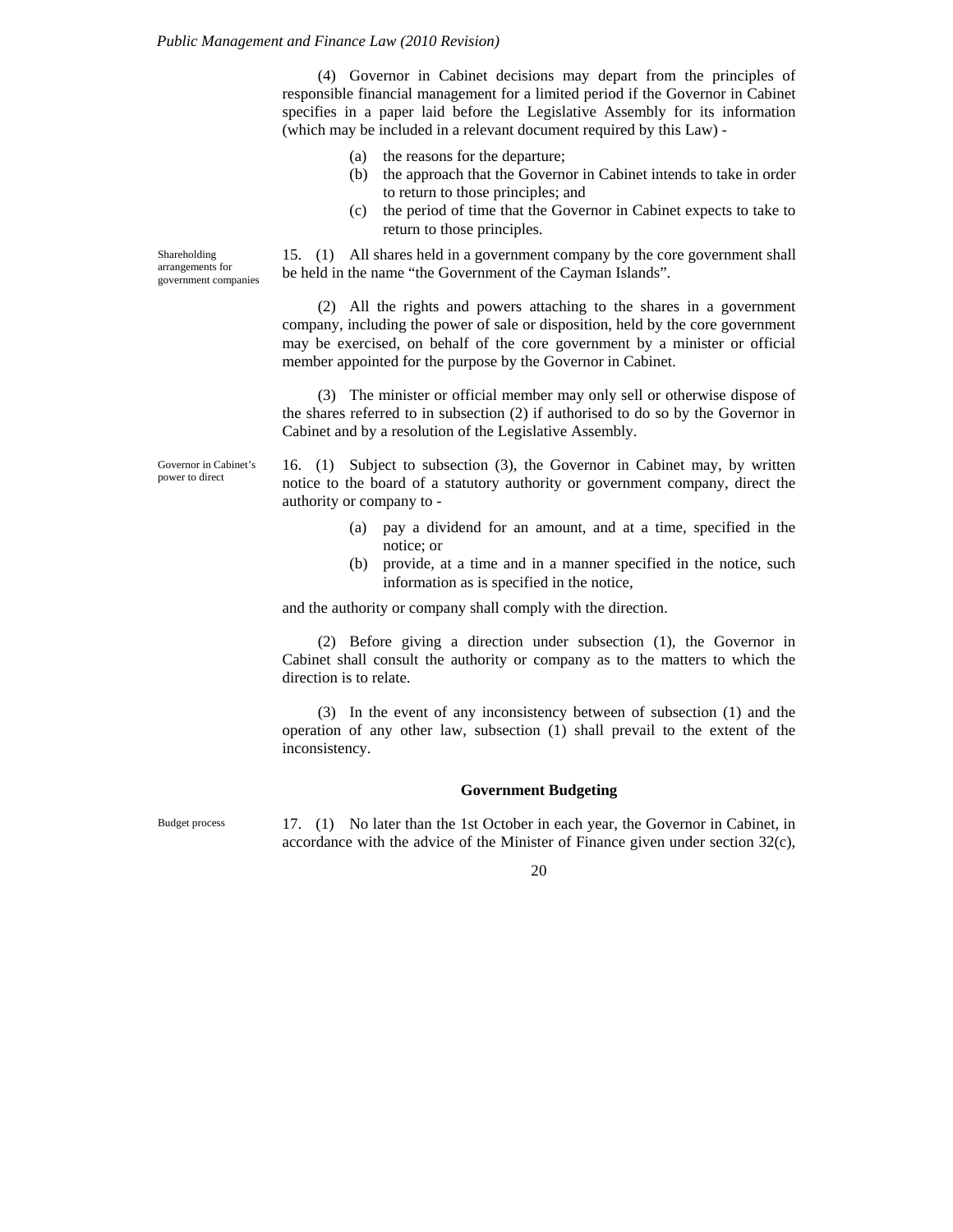shall establish the exact timing and process for preparing the budget for the next financial year, including the timing of the phases referred to in subsection (2), and shall cause the timetable to be gazetted immediately after the 1st October.

 (2) The budget process shall include a "strategic phase", a "detailed planning and budgeting phase", a "Governor in Cabinet collective review phase", a "Legislative Assembly review phase" and a "documentation phase".

- 18. During the strategic phase, the Governor in Cabinet shall Strategic phase
	- (a) determine for the next financial year and the following two financial years -
		- (i) its broad outcome objectives;
		- (ii) its specific outcome objectives;
		- (iii) the forecast total amount of executive revenue and expenses for each financial year;
		- (iv) the forecast amount of executive expenses to be allocated to each minister, official member, the Office of the Complaints Commissioner and the Audit Office for each financial year;
		- (v) the forecast total amount of core government equity investments, acquisition of other executive assets, and loans for each financial year; and
		- (vi) the forecast total amount of core government revenue, expenses, borrowing and net worth; and
	- (b) prepare a strategic policy statement in accordance with section 23 incorporating the information determined under paragraph (a).

19. During the detailed planning and budgeting phase each minister and official member shall -

- (a) in conjunction with the ministry or portfolio for which he is responsible, determine the outputs, transfer payments, equity investments, changes to fees for Government services and legislative measures that he proposes to influence the specific outcomes agreed by the Governor in Cabinet;
- (b) have due regard to the resolution of the Legislative Assembly on the strategic policy statement under section 23; and
- (c) ensure that
	- (i) a draft annual budget statement has been prepared for his ministry or portfolio in accordance with section 42;
	- (ii) a draft purchase agreement has been prepared for each statutory authority, government company or nongovernmental output supplier from which the minister or official member intends to purchase outputs in accordance with sections 30(2) and 49; and

21

Detailed planning and budgeting phase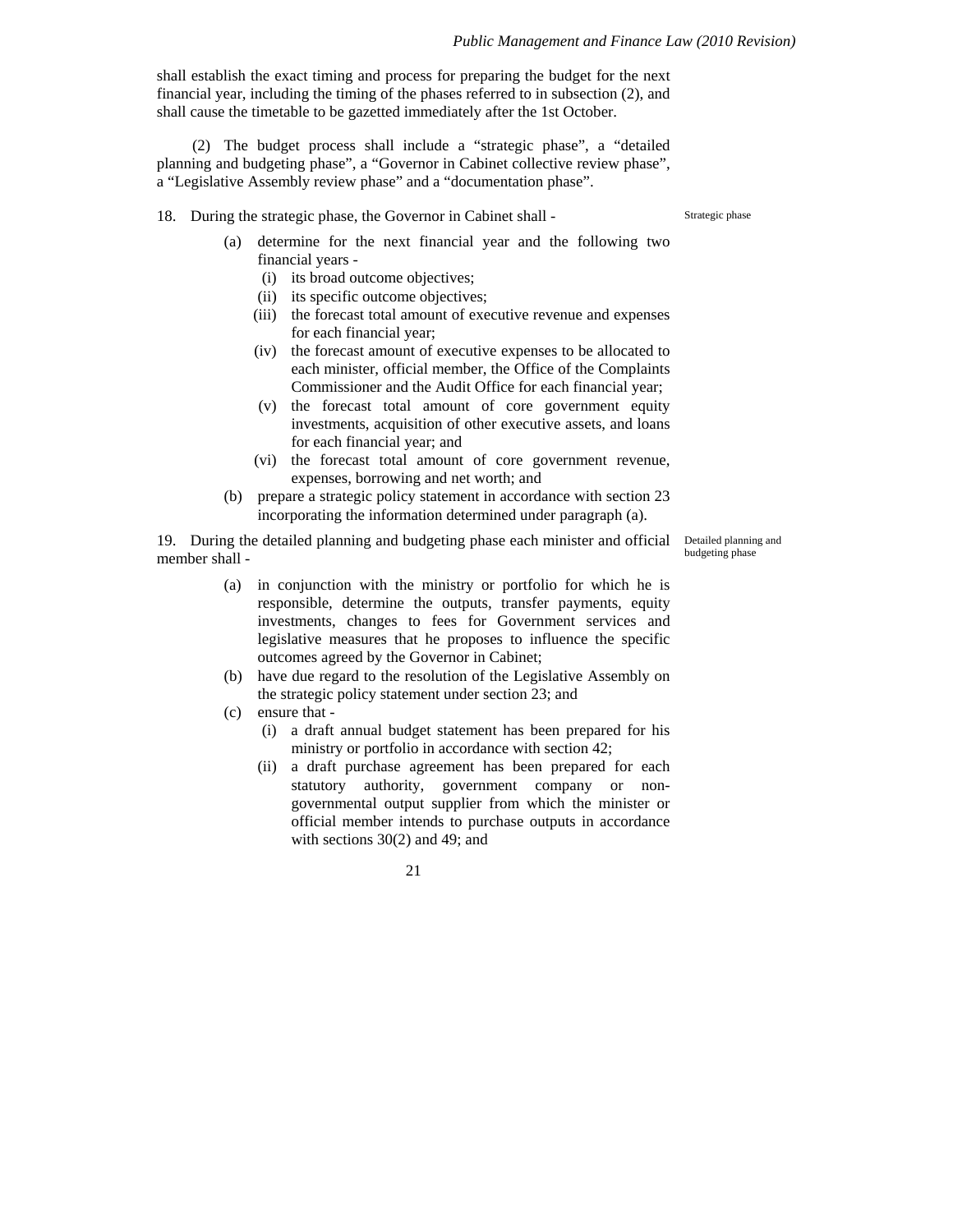(iii) a draft ownership agreement has been prepared for each statutory authority and each government company for which the minister or official member is responsible in accordance with section 50.

Governor in Cabinet collective review phase 20. During the Governor in Cabinet collective review phase, the Governor in Cabinet shall -

- (a) review and either agree or amend, the outputs, transfer payments, equity investments and legislative measures that each minister or official member proposes to pursue in the next financial year;
- (b) review the annual budget statements, purchase agreements and ownership agreements prepared in accordance with sections 30, 42 and 49 and ensure that they are consistent with the decisions made under paragraph (a);
- (c) arrange for the preparation of the annual plan and estimates in accordance with section 24 incorporating the information determined under paragraph (a) and ensure that they are consistent with the decisions made under paragraph (a); and
- (d) ensure that the annual plan and estimates prepared under paragraph (c) are consistent with the strategic policy statement that has been approved under section 23.

Legislative Assembly 21. During the Legislative Assembly review phase - review phase

- (a) the Minister of Finance on behalf of the Governor in Cabinet shall outline the annual plan and estimates to the Legislative Assembly; and
- (b) the Legislative Assembly shall review the annual plan and estimates and authorise the Governor in Cabinet to give effect to that plan (amended as required by the Legislative Assembly) by-
	- (i) authorising, by law, changes to types of coercive revenue or rates of coercive revenue;
	- (ii) authorising, by an Appropriation Law and in accordance with section 9, the executive expenses, borrowing and other executive financial transactions referred to in section 9; and
	- (iii) authorising by resolution, the giving of guarantees by the Government.
- Documentation phase 22. During the documentation phase, the Governor in Cabinet shall agree
	- (a) a finalised annual budget statement with each chief officer of a ministry or portfolio in accordance with section 42;
	- (b) a finalised purchase agreement with each statutory authority, government company, or non-governmental output supplier from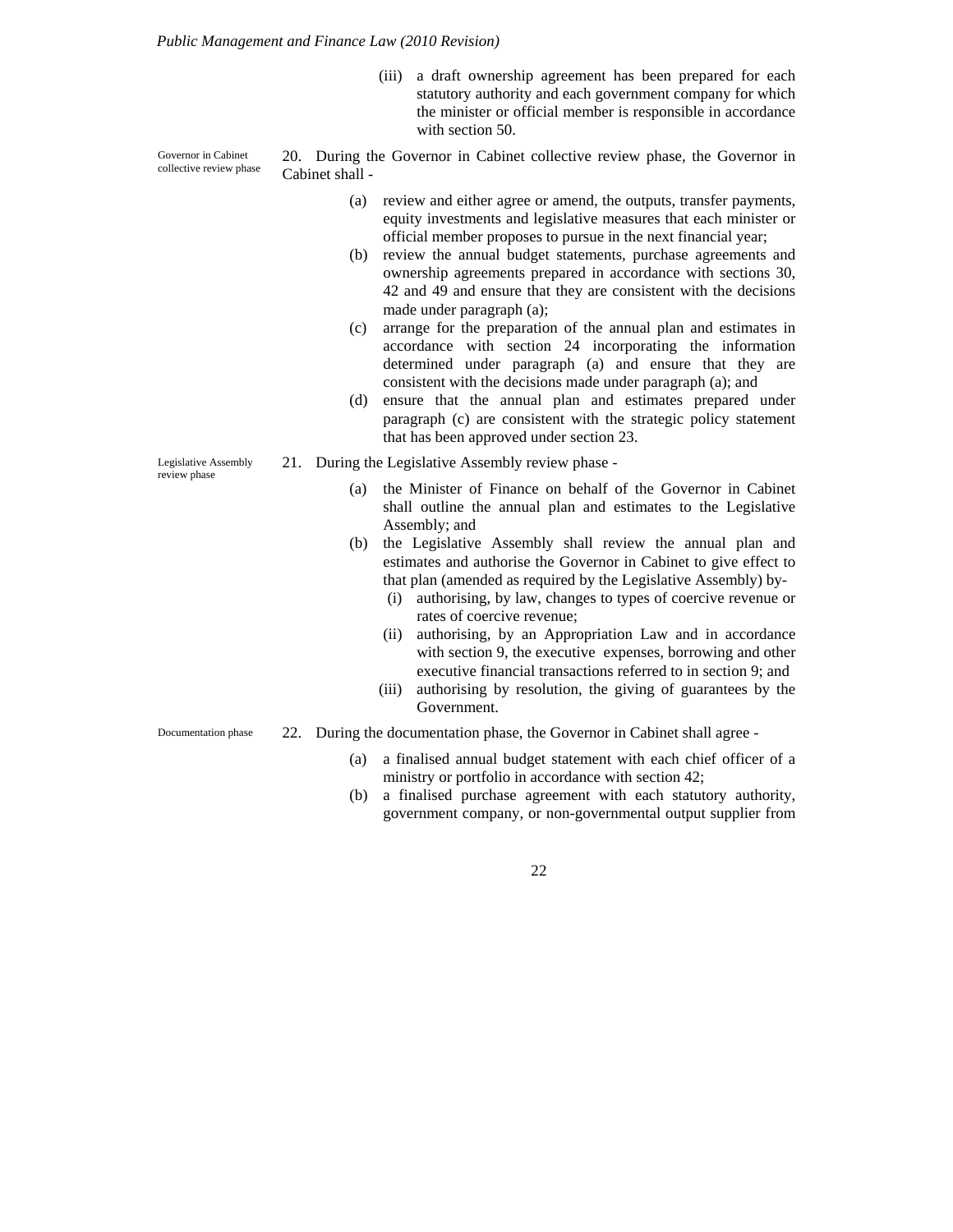which the Governor in Cabinet will purchase outputs, in accordance with sections 30(2) and 49;

- (c) a finalised ownership agreement with each statutory authority and government company in accordance with section 50; and
- (d) a final annual plan and estimates in accordance with section 24,

taking into account the authorities provided by the Legislative Assembly in accordance with section 21.

> Strategic policy statement

23. (1) The strategic policy statement for the next financial year shall be presented to the Legislative Assembly by a member of the Governor in Cabinet appointed by the Governor in Cabinet to do so on their behalf not later than the 1st December in each year for approval within two months, and if the Legislative Assembly has not within that period resolved to approve, amend or reject the statement it shall be deemed to be approved.

- (2) The strategic policy statement shall include
	- (a) a summary of the broad outcomes, the specific outcomes, and the links between them, that the Governor in Cabinet intends to achieve in the next financial year and for at least the following two financial years;
	- (b) economic forecasts for that financial year and for the next two financial years, which shall contain the information set out in the First Schedule;
	- (c) the date on which the economic forecasts referred to in paragraph (b) were made;
	- (d) a total financial target for the core government for the next financial year and for each of the following two financial years, for each of -
		- (i) operating revenue;
		- (ii) operating expenses;
		- (iii) surplus or deficit, being the difference between total operating revenue and total operating expenses;
		- (iv) borrowings;
		- (v) net worth; and
		- (vi) net cash flows for each of its operating, investing and financing activities;
	- (e) an explanation of how the financial targets referred to in paragraph (d) accord with the principles of responsible financial management set out in section 14(3) and, if those targets depart from those principles, the information required by section 14(4);
	- (f) the total amount of executive expenses for each financial year;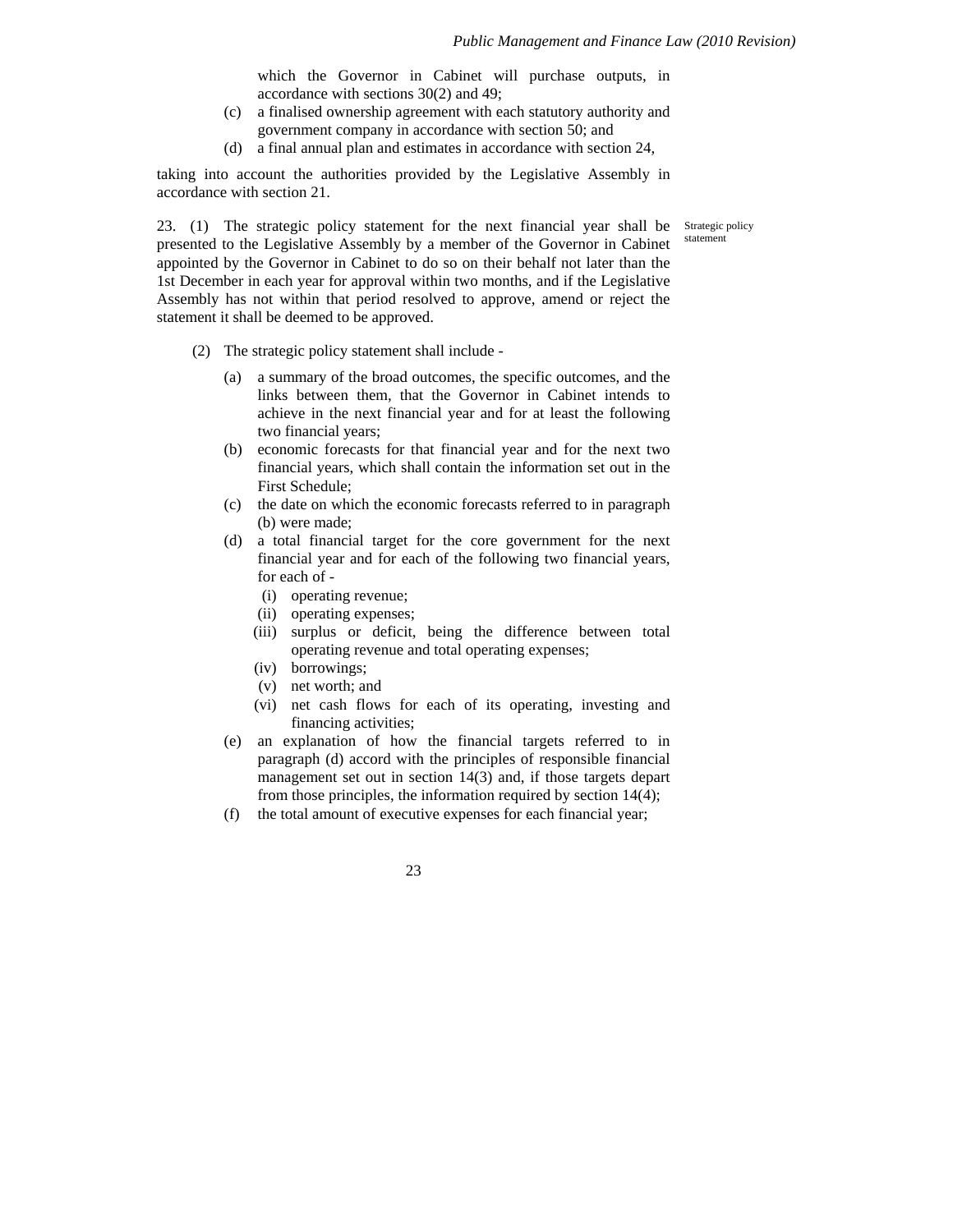Annual plan and estimates

- (g) the approximate amount of executive expenses allocated to each minister, official member, the Office of the Complaints Commissioner, the Office of the Information Commissioner and the Audit Office for each financial year; and
- (h) the total amount of core government equity investments, acquisition of other executive assets, and loans for each financial year.

 (3) As soon as the strategic policy statement is presented to the Legislative Assembly it shall be a public document, and the chief officer (Public Finance) of the ministry responsible for finance shall provide a copy to any person requesting one on payment of a copying charge prescribed by regulations made by the Minister of Finance.

24. (1) Unless authorisation has been provided in advance of appropriation in accordance with section 12, the annual plan and estimates for the next financial year shall be presented by the Minister of Finance on behalf of the Governor in Cabinet to the Legislative Assembly, for review prior to the start of the coming financial year.

- (2) The annual plan and estimates shall
	- (a) summarise the specific outcomes that the Governor in Cabinet is seeking to influence in the financial year to which the annual plan and estimates relate and the manner in which it intends to achieve those specific outcomes;
	- (b) specify the output groups, transfer payment categories, other executive expenses, equity investments, capital withdrawals, capital expenditure on executive assets, disposals of executive assets, loans and legislative measures that the Governor in Cabinet intends to pursue during the budget year;
	- (c) explain how the specific outcomes referred to in paragraph (a) and the matters referred to in paragraph (b), accord with the Legislative Assembly resolution approving the strategic policy statement made under section 23;
	- (d) provide forecast financial statements for the core government and the entire public sector for the budget year which shall contain the statements and information set out in the Second Schedule;
	- (e) explain how the core government forecast financial statements accord with -
		- (i) the financial targets contained in the most recently published strategic policy statement and the Legislative Assembly resolution on that strategic policy statement made under section 23; and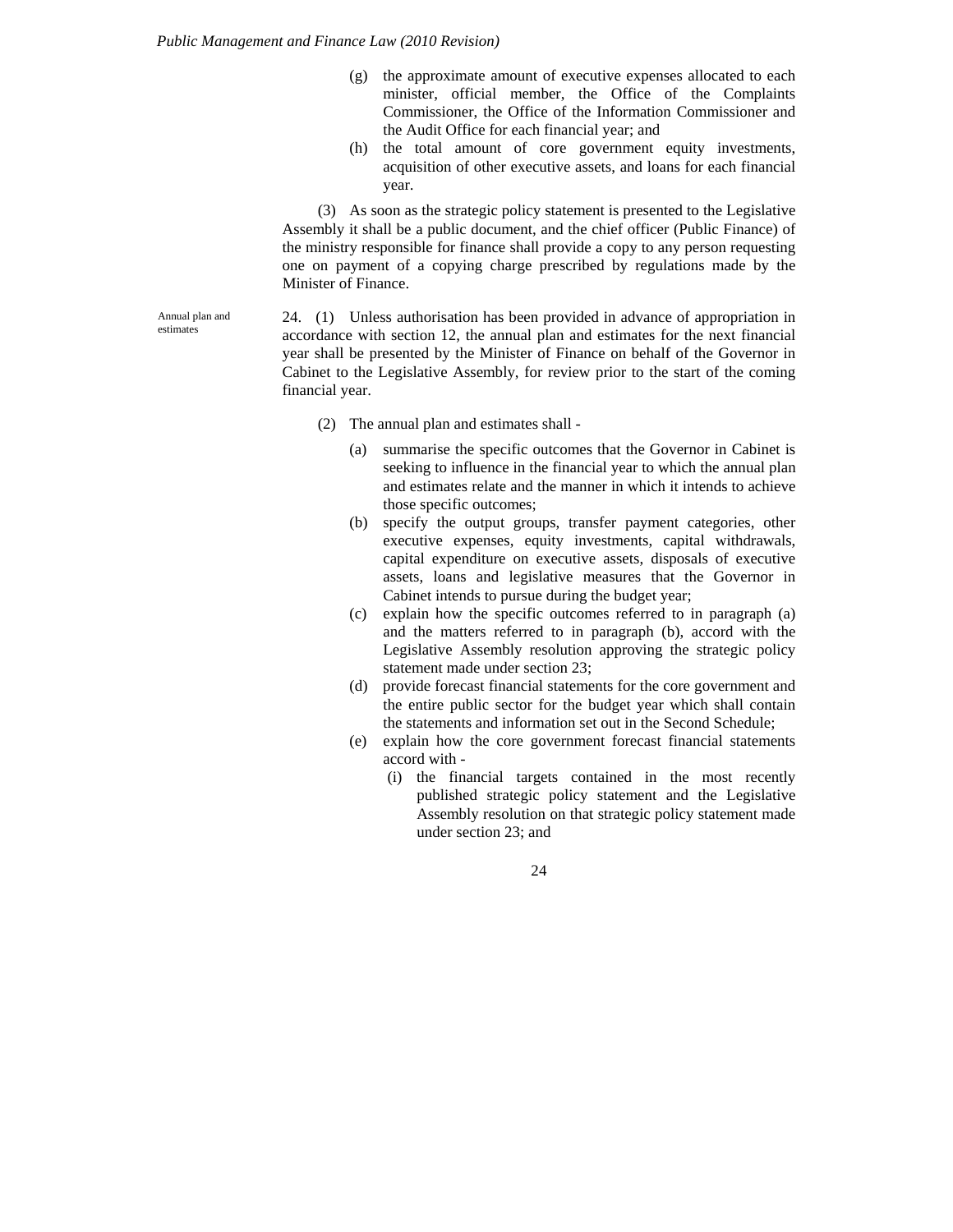- (ii) the principles of responsible financial management and, if those forecasts depart from those principles, the information required by section 14; and
- (f) provide a schedule of appropriations requested of the Legislative Assembly.

 (3) Where there is a requirement in any law that expenditure be met from executive revenue, the annual plan and estimates shall incorporate such expenditure, categorised appropriately.

 (4) The Minister of Finance shall introduce an Appropriation Bill providing for appropriations in accordance with section 9 consistent with the contents of the annual plan and estimates at the same time as the annual plan and estimates are presented to the Legislative Assembly.

 (5) At the same time that he introduces the Bill under subsection (4), the Minister of Finance shall, where relevant -

- (a) introduce a Bill to authorise changes to types or rates of coercive revenue; and
- (b) move a resolution to authorise the giving of guarantees by the Government.

 (6) As soon as the annual plan and estimates are presented to the Legislative Assembly they shall be public documents, and the chief officer (Public Finance) of the ministry responsible for finance shall provide copies to any person requesting them on payment of a copying charge prescribed by regulations made by the Minister of Finance.

25. (1) Before the Governor in Cabinet requests changes to appropriations already granted for a financial year, it shall prepare a supplementary annual plan and estimates for that year.

Supplementary annual plan and estimates

(2) A supplementary annual plan and estimates shall be presented to the Legislative Assembly by the Minister of Finance together with a supplementary Appropriation Bill.

 (3) A supplementary annual plan and estimates for a financial year shall include -

- (a) the information referred to in section 24 insofar as it differs from that in the annual plan and estimates for that year, together with an explanation of the differences; and
- (b) in respect of each changed appropriation, the amount of the original appropriation, the adjustment and the new total amount of that appropriation.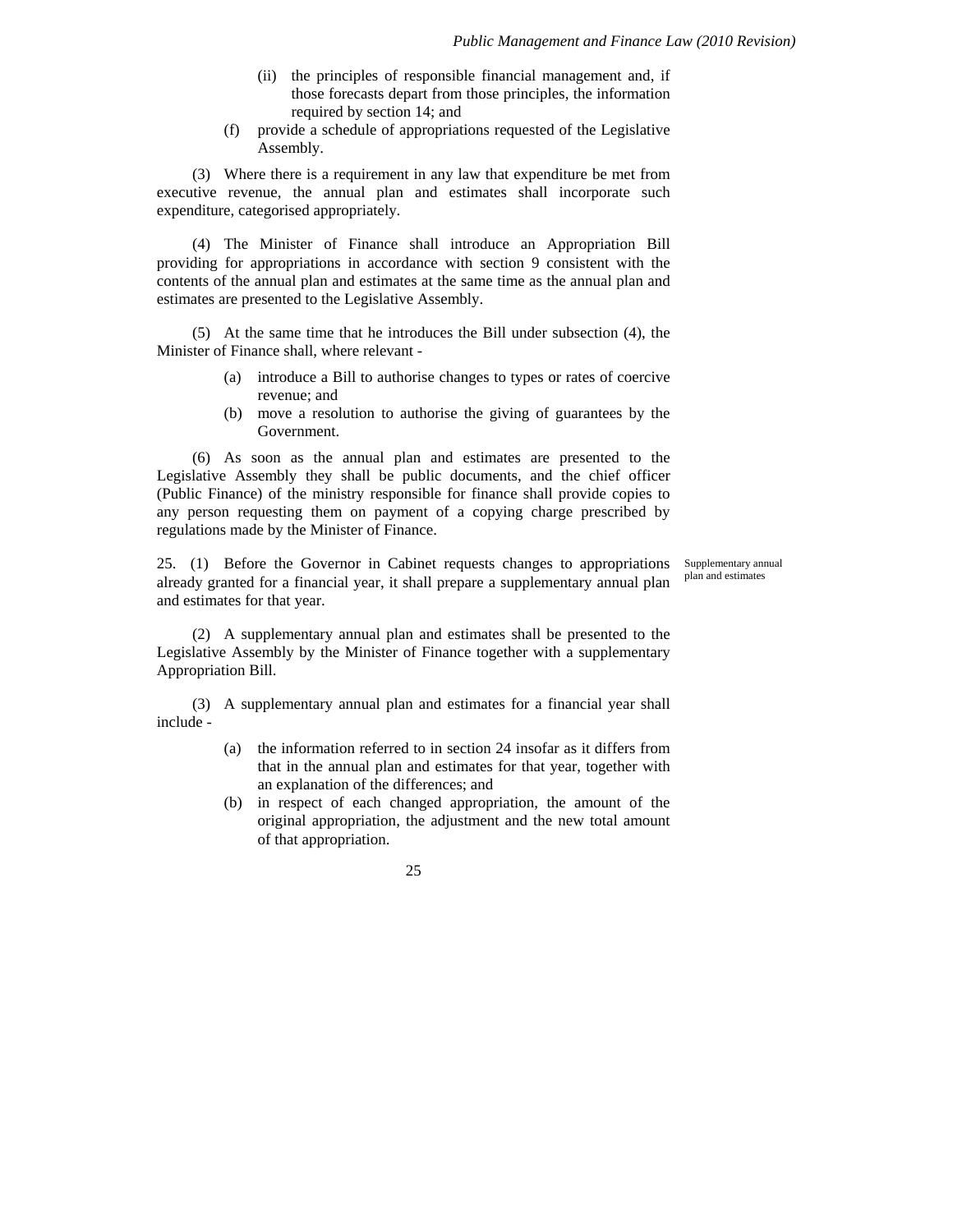(4) As soon as the supplementary annual plan and estimates are presented to the Legislative Assembly they shall be public documents, and the chief officer (Public Finance) of the ministry responsible for finance shall provide copies to any person requesting them on payment of a copying charge prescribed by regulations made by the Minister of Finance.

Pre-election economic and financial update

2009 Revision

26. (1) Subject to subsection (4), not more than forty-two days, nor less than twenty-eight days before the day specified in a writ issued by the Governor under the Elections Law (2009 Revision) as the date for a general election, the chief officer (Public Finance) of the ministry responsible for finance shall gazette a preelection economic and financial update.

- (2) A pre-election economic and financial update shall include
	- (a) economic forecasts for the current financial year and for the next two financial years, which shall contain the information set out in the First Schedule;
	- (b) forecast financial statements for the core government and the entire public sector for the current financial year and for the next two financial years which shall contain the statements and information set out in the Second Schedule;
	- (c) a statement specifying the date on which those economic forecasts and forecast financial statements were prepared; and
	- (d) an explanation of how the core government forecast financial statements accord with the principles of responsible financial management and, if those forecasts depart from those principles, the information required by section 14.

 (3) As soon as the pre-election economic and financial update is published it shall be a public document, and the chief officer (Public Finance) of the ministry responsible for finance shall provide a copy to any person requesting one on payment of a copying charge prescribed by regulations made by the Minister of Finance.

 (4) A pre-election economic and financial update shall not be required if an annual plan and estimates has been presented to the Legislative Assembly less than three months before the date specified for a general election in a writ issued by the Governor under the Elections Law (2009 Revision).

Information to be included in forecasts 27. (1) Subject to subsection (2), the economic forecasts required by section 26 and the forecast financial statements required by sections 24 and 26 shall include the economic and financial impact of all Governor in Cabinet decisions that may have a material effect on the forecasts.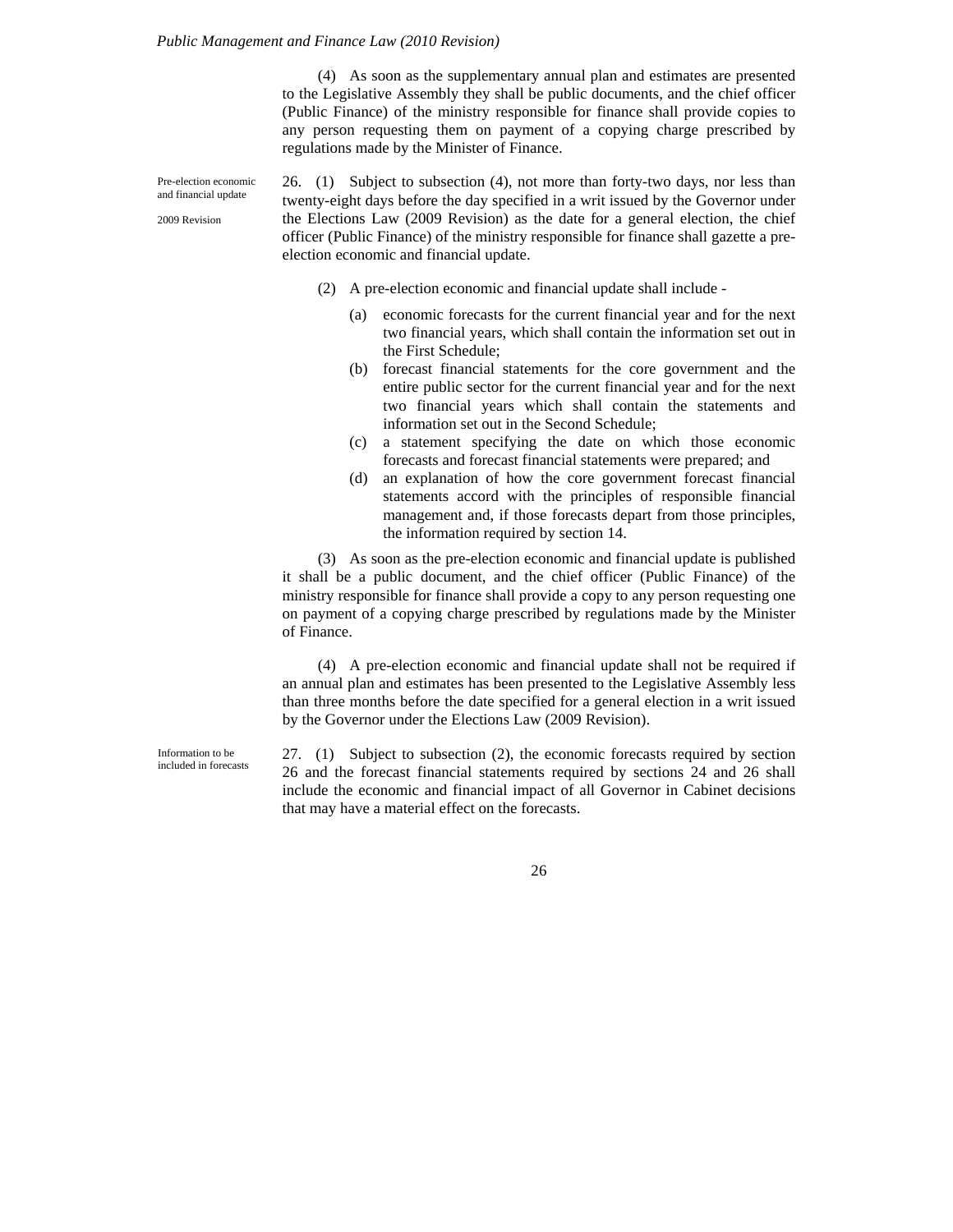(2) Subsection (1) does not apply to the extent that the chief officer (Public Finance) of the ministry responsible for finance determines, after consultation with the Financial Secretary, that compliance with that subsection will be likely to -

- (a) significantly prejudice the economic interests of the Islands;
- (b) significantly compromise the Government in any negotiation, litigation or commercial activity; or
- (c) result in a significant financial loss to the Government.

#### **Government Reporting**

report

28. (1) No later than eight weeks after the end of each of the first three Government quarterly quarters in each financial year, the Governor in Cabinet shall gazette a Government quarterly report for the quarter just ended and for any preceding quarters in that financial year on a cumulative basis.

(2) The Government quarterly report shall report the performance of the core government and the entire public sector for the period covered by the report and compare it with that proposed in the annual plan and estimates for that financial year and shall include -

- (a) a summary of the output groups, transfer payment categories, other executive expenses, equity investments, capital withdrawals, capital expenditure on executive assets, disposals of executive assets, loans and legislative measures that the Governor in Cabinet has sought to implement during that quarter and any preceding quarters in that financial year on a cumulative basis;
- (b) financial statements for the core government and the entire public sector which shall -
	- (i) be prepared on a basis consistent with the forecast financial statements in the annual plan and estimates for that year; and
	- (ii) contain the statements and information set out in the Third Schedule; and
- (c) a schedule of appropriations used for that quarter and for any preceding quarters in that financial year on a cumulative basis compared with the appropriations granted under the Appropriation Law for the financial year.

 (3) At the earliest possible date after the gazettal of a quarterly report under subsection (1), a member of the Governor in Cabinet appointed by the Governor in Cabinet to do so on their behalf shall present the quarterly report to the Legislative Assembly to review.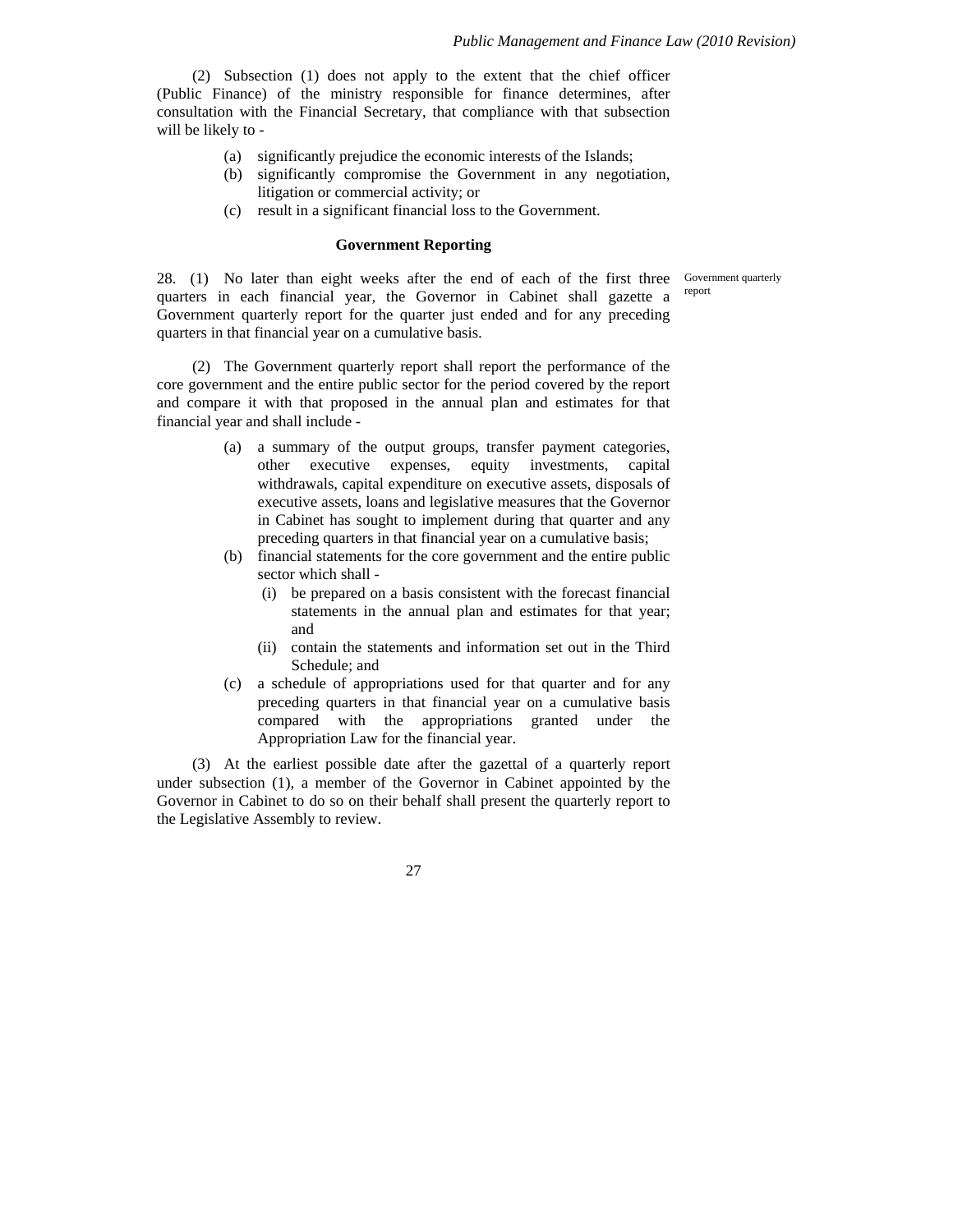#### *Public Management and Finance Law (2010 Revision)*

(4) As soon as the Government quarterly report is published it shall be a public document, and the chief officer (Public Finance) of the ministry responsible for finance shall provide a copy to any person requesting one on payment of a copying charge prescribed by regulations made by the Minister of Finance.

Government annual report

29. (1) No later than five months and two weeks after the end of each financial year, the Governor in Cabinet shall gazette a Government annual report for that financial year.

(2) The Government annual report shall report the performance of the core government and the entire public sector and compare it with that proposed in the annual plan and estimates for that financial year, and shall include -

- (a) a summary of the specific outcomes that the Governor in Cabinet was seeking to achieve in that year;
- (b) an audited summary of the output groups, transfer payments groups, other executive expenses, equity investments, capital withdrawals, capital expenditure on executive assets, disposals of executive assets, loans and legislative measures that the Governor in Cabinet has implemented during the year;
- (c) audited financial statements for the core government and the entire public sector for that year which shall -
	- (i) be prepared on a basis consistent with the forecast financial statements in the annual plan and estimates for that year; and
	- (ii) contain the statements and information set out in the Fourth Schedule; and
- (d) an audited schedule of appropriations used for the year compared with the appropriations granted under the Appropriation Law (together with any supplementary Appropriation Law) for the financial year.

 (3) The summary, the financial statements and the schedule referred to in subsection  $(2)(b)$ ,  $(c)$  and  $(d)$  shall be prepared within four months of the end of the financial year and submitted to the Auditor General for auditing, and the Auditor General shall express an opinion within one month of receipt of the financial statements.

 (4) At the earliest possible date after the gazettal of an annual report under subsection (1), a member of the Governor in Cabinet appointed by the Governor in Cabinet to do so on their behalf shall present the annual report to the Legislative Assembly to review.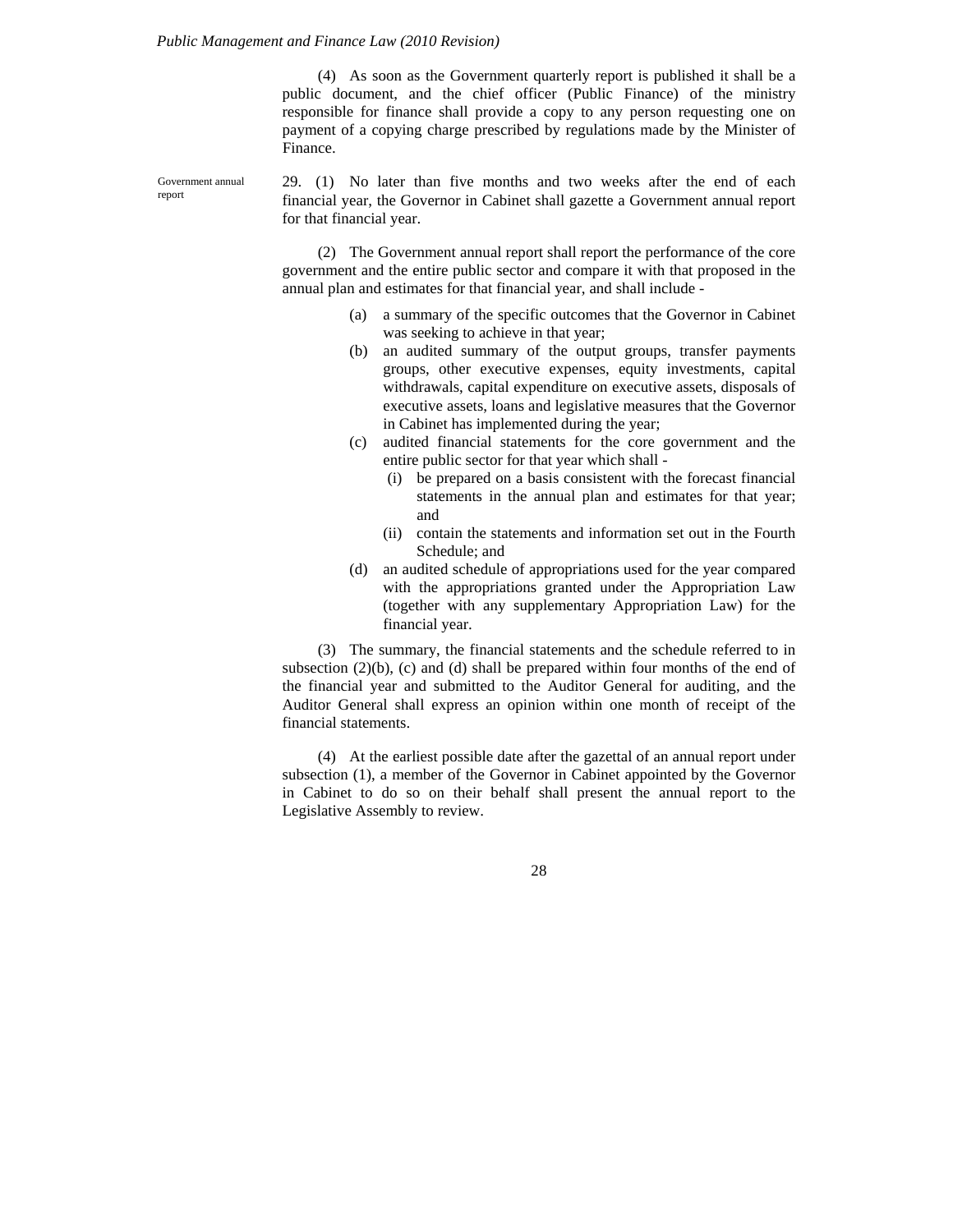(5) As soon as the Government annual report is published it shall be a public document, and the chief officer (Public Finance) of the ministry responsible for finance shall provide a copy to any person requesting one on payment of a copying charge prescribed by regulations made by the Minister of Finance.

## **Agreeing Output and Ownership Performance**

30. (1) Each financial year, the Governor in Cabinet shall, by way of an annual budget statement under section 42 or a purchase agreement under section 49, agree with each ministry, portfolio, statutory authority or government company, the outputs it wishes the entity to deliver in that financial year.

Agreement and monitoring of output delivery

(2) Where the Governor in Cabinet wishes a non-governmental output supplier to deliver an output, the Governor in Cabinet shall enter into a written purchase agreement with the non-governmental output supplier for the supply of that output.

 (3) A purchase agreement with a non-governmental output supplier entered into under subsection (2) shall contain the information specified in section 48(2)(a) to (h) and shall be -

- (a) prepared in accordance with the timetable established by the Governor in Cabinet in accordance with section 17;
- (b) available for review by the Governor in Cabinet as part of the Governor in Cabinet collective review phase of the budget process in accordance with section 20;
- (c) presented to the Legislative Assembly by the relevant minister or official member at the same time as the annual plan and estimates for the financial year are presented in accordance with section  $24(1);$
- (d) finalised immediately the Legislative Assembly review phase of the budget process has been completed in accordance with section 21;
- (e) signed by a member of the Governor in Cabinet on behalf of the Governor in Cabinet and by an authorised officer of the nongovernmental output supplier no later than the beginning of the financial year; and
- (f) presented to the Legislative Assembly, for the information of the Legislative Assembly, by the relevant minister or official member on the next sitting day after it has been signed.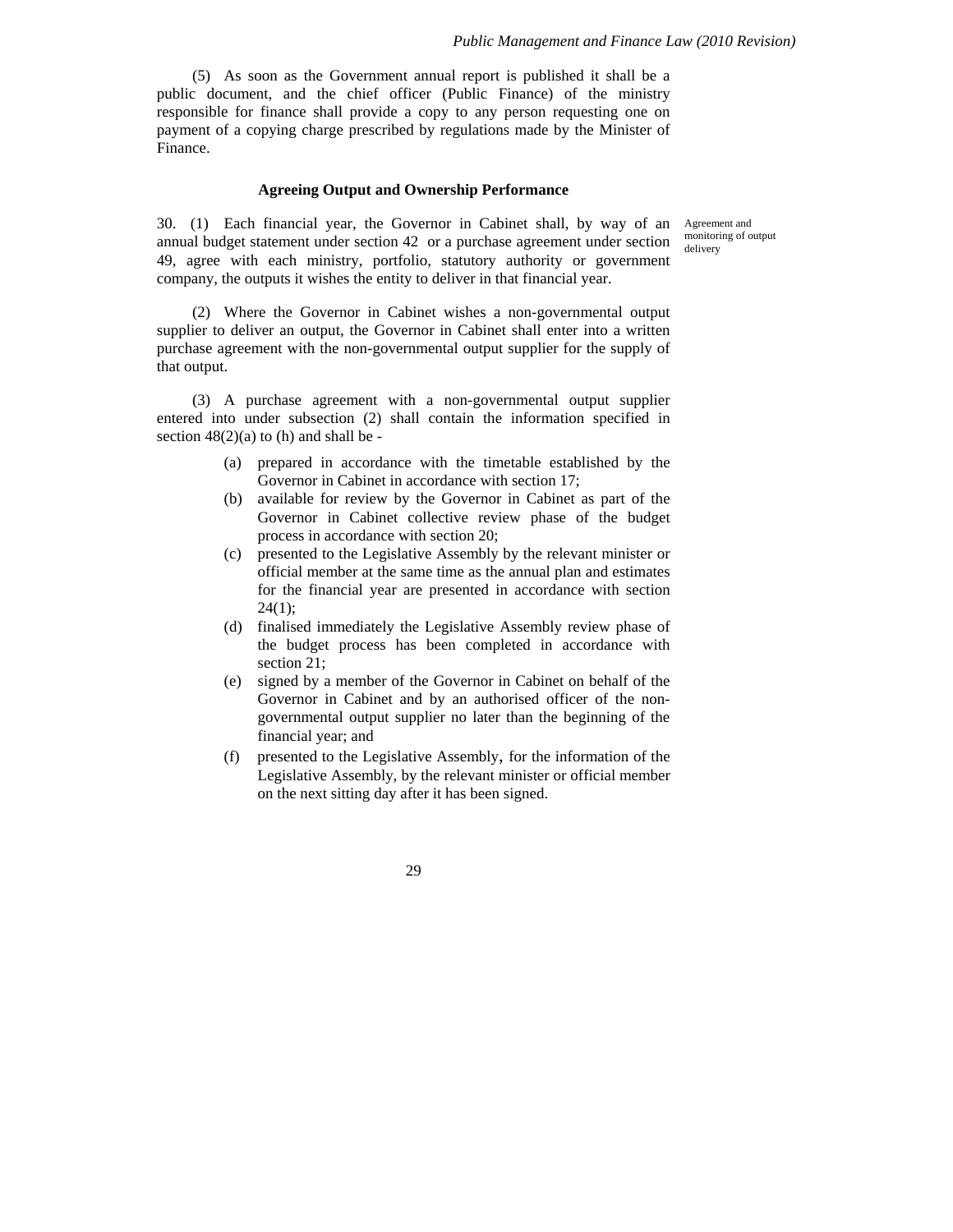(4) A purchase agreement with a non-governmental output supplier entered into under subsection (2) may be amended at any time by agreement between the non-governmental output supplier and the Governor in Cabinet.

 (5) All amendments to a purchase agreement shall be in writing and presented, within a period of sixty days after it has been signed, to the Legislative Assembly for its information.

 (6) The Governor in Cabinet shall monitor the delivery of outputs during the financial year against the relevant annual budget statement or purchase agreement and may only authorise payment for those outputs when it is satisfied that the specified outputs have been satisfactorily delivered.

Agreement and monitoring of ownership performance

31. (1) Each financial year, the Governor in Cabinet shall, by way of an annual budget statement under section 42 or annual ownership agreement under section 50, agree with each ministry, portfolio, statutory authority or government company the ownership performance it wishes the entity to achieve during that financial year.

(2) The Governor in Cabinet shall monitor the ownership performance of the entity during the financial year against the relevant annual budget statement or annual ownership agreement and shall take appropriate action if at any time it appears the ownership performance specified in the relevant document will not be achieved.

#### **Powers and Duties of Minister of Finance**

Finance

- Duties of Minister of 32. The Minister of Finance shall
	- (a) oversee the management of the finances of the core government and the entire public sector;
	- (b) undertake the financial transactions specified in section 34;
	- (c) advise the Governor in Cabinet on the budget process for the following financial year to be established in accordance with section 17;
	- (d) ensure that the forecast financial statements required by sections 24 and 26 are prepared by the ministry responsible for finance under section 54 and ready for presentation in accordance with those sections;
	- (e) bring to the Legislative Assembly's attention any divergence between the fiscal policy of the core government and the principles of responsible financial management specified in section 14;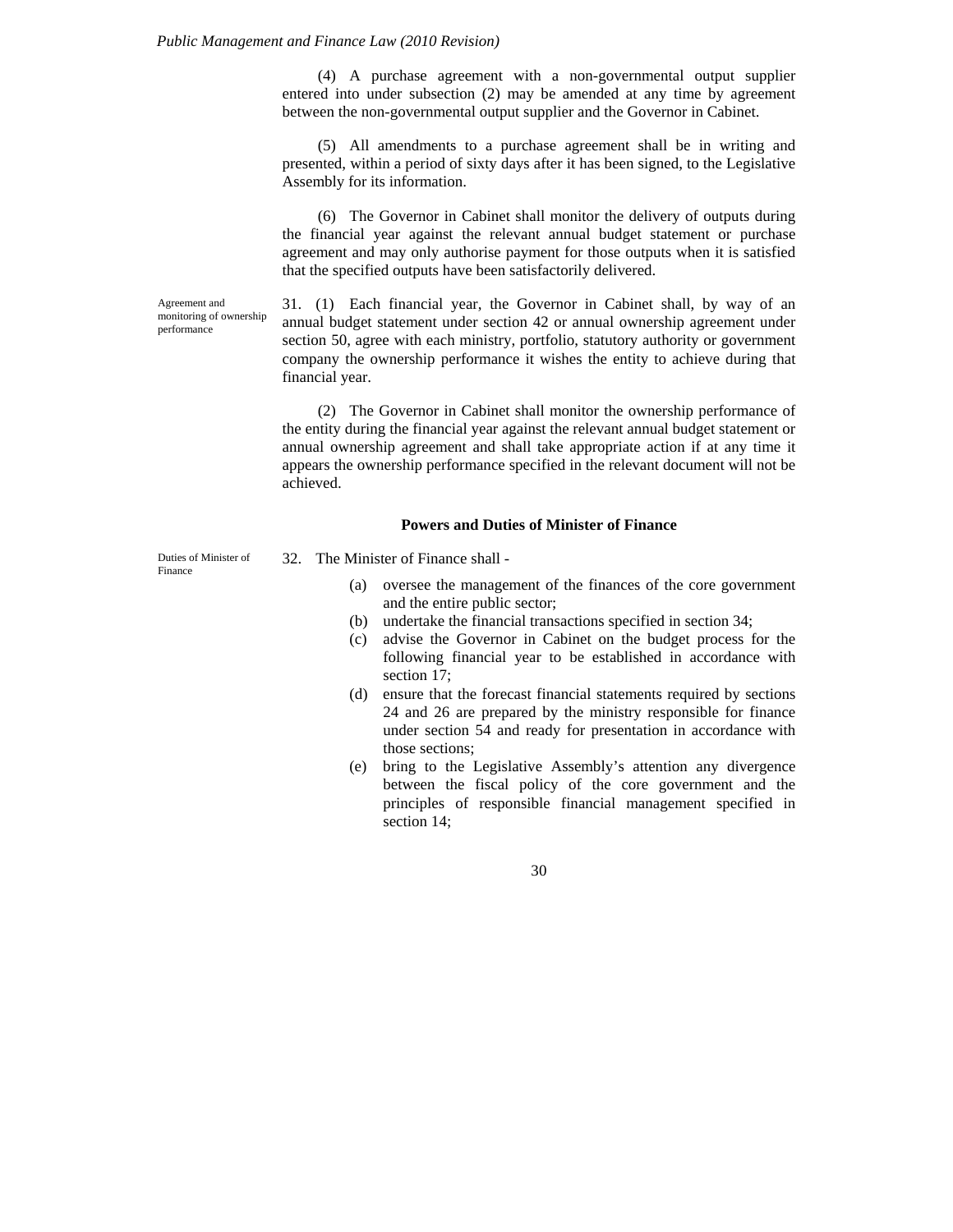- (f) ensure that the reporting requirements for the Government established by sections 28 and 29 are complied with; and
- (g) prior to the commencement of the detailed planning and budgeting phase of the budget process required by section 17, set the capital charge rate for the next financial year.

33. (1) Where a power or duty is expressed or imposed on the Minister of Finance under this Law, the Minister of Finance may authorise a member of the Governor in Cabinet or a public officer, by signed instrument in writing, to exercise or perform on his behalf all or part of that power or duty.

(2) The Minister of Finance may revoke or amend an authorisation given under subsection (1).

 (3) The giving of an authorisation does not prevent the exercise of a power or the performance of a duty by the Minister of Finance personally.

34. (1) Subject to subsection (3), the Minister of Finance may, on behalf of the Powers relating to Governor in Cabinet -

- (a) borrow money;
- (b) make a loan;
- (c) give a guarantee; and
- (d) enter into any financial transaction or financial obligation for the purpose of avoiding or reducing an adverse impact on executive assets, executive liabilities, executive revenue, or executive expenses, that may be caused by currency or interest rate fluctuations, or by credit, liquidity or funding risks,

on such terms and conditions as the Governor in Cabinet may determine.

 (2) Subject to section 33, no person other than the Minister of Finance may enter into any transaction of a kind referred to in subsection (1).

- (3) The Minister of Finance shall not
	- (a) borrow money on behalf of the Governor in Cabinet, unless the borrowing -
		- (i) has been authorised by an appropriation;
		- (ii) is consistent with the statement of borrowings included in the annual plan and estimates or supplementary annual plan and estimates for that financial year; and
		- (iii) has been approved by the Foreign and Commonwealth Office of the United Kingdom, where any of the principles of responsible financial management specified in section  $14(3)(c)$ , (d) or (e) are in breach;

31

Delegation by Minister of Finance

specific financial transactions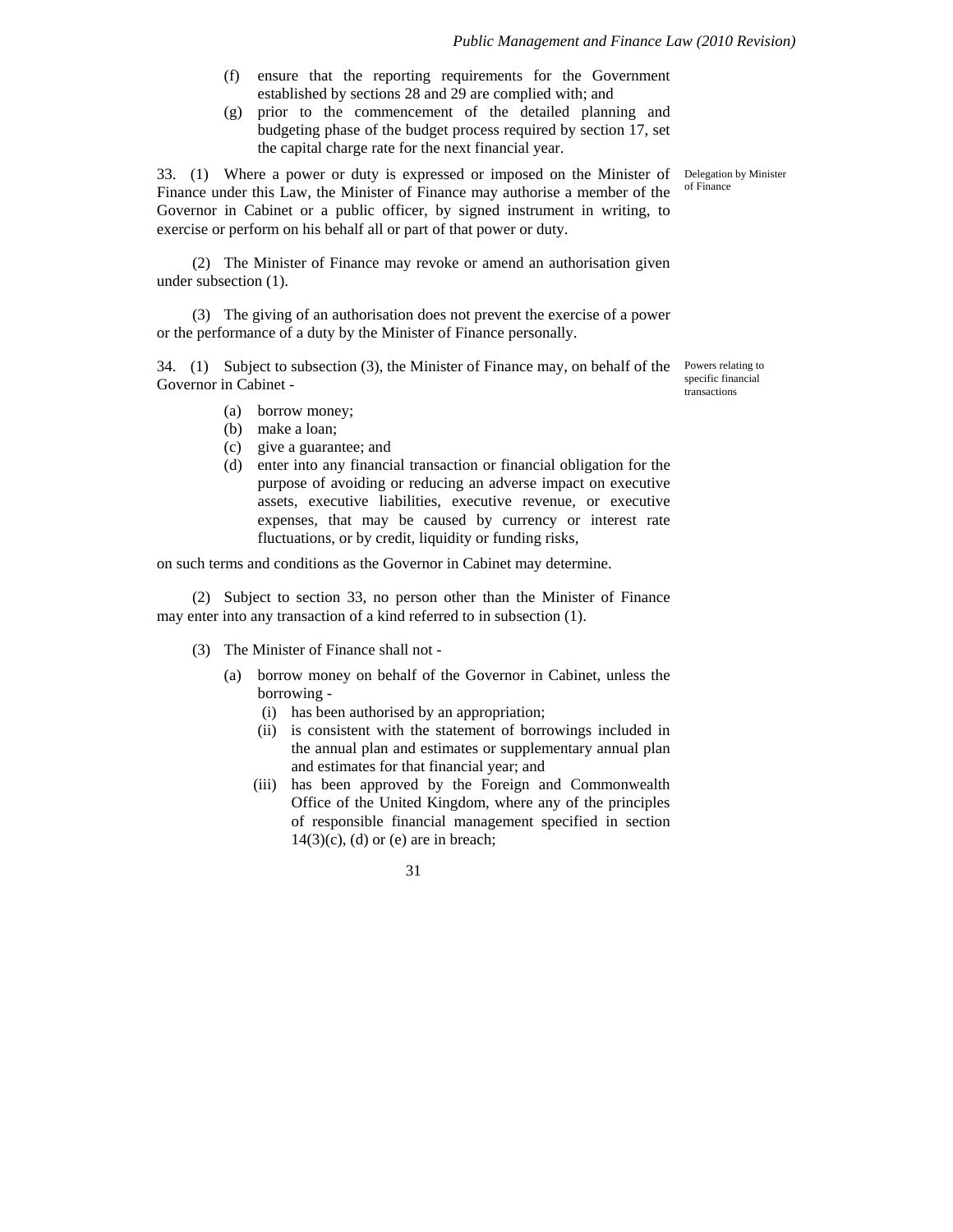- (b) make a loan, unless the loan
	- (i) has been authorised by an appropriation; and
	- (ii) is consistent with the statement of loans included in the annual plan and estimates or supplementary annual plan and estimates for that financial year; or
- (c) give a guarantee, unless the guarantee has been authorised by resolution of the Legislative Assembly.

35. The Governor in Cabinet on the advice of the Minister of Finance may make regulations -

- (a) requiring such information to be supplied to him as he considers necessary to enable the preparation of a report which he, his ministry or the Governor in Cabinet is required by this Law to prepare;
- (b) prescribing accounting policies to be applied in preparing financial information for the purposes of this Law;
- (c) governing the operation of the centralised accounting information system established under section 54(h);
- (d) governing the operation of the centralised banking system established under section 54(i);
- (e) regulating the operation of bank accounts of ministries, portfolios, the Office of the Complaints Commissioner, the office of the Information Commissioner and the Audit Office;
- (f) governing the calculation and payment of the capital charge required to be paid by ministries, portfolios, the Office of the Complaints Commissioner, the office of the Information Commissioner and the Audit Office under section 41(5);
- (g) regulating the financial management practices of ministries, portfolios, the Office of the Complaints Commissioner, the office of the Information Commissioner and the Audit Office;
- (h) providing for competitive tendering in connection with contracts to be entered into by or on behalf of the core government, statutory authorities or government companies;
- (i) prescribing and regulating the functions of the Director of Internal Audit;
- (j) allocating or transferring entity assets, liabilities or revenue of the core government from, to or between entities;
- (k) establishing the weighting of statutory authority and government company debt to be included in the calculation of net debt in accordance with section 14(3)(d); and
- (l) prescribing matters
	- (i) required or permitted by this Law to be prescribed by the Minister of Finance; or

32

Power to make regulations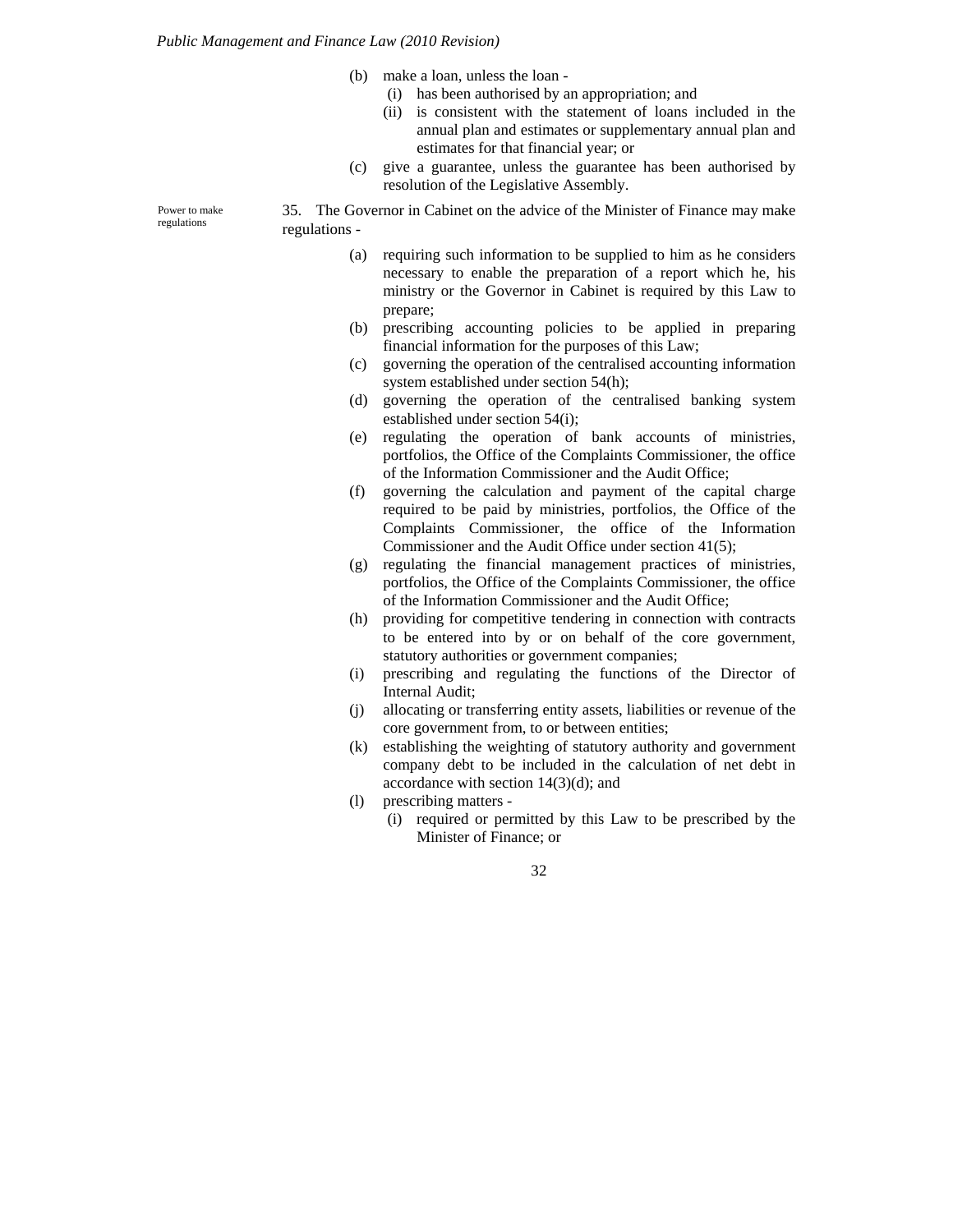(ii) necessary or convenient to be prescribed by the Minister of Finance for carrying out or giving effect to this Law.

36. (1) Subject to subsection (2), the chief officer of a ministry, a portfolio, the Office of the Complaints Commissioner, the office of the Information Commissioner or the Audit Office shall comply with any direction given by the Minister of Finance, expressed to be under this section, which he considers necessary to protect the core government's financial interests.

(2) The Minister of Finance shall not give a direction under subsection (1) that prevents the chief officer of a ministry, a portfolio, the Office of the Complaints Commissioner, the office of the Information Commissioner or the Audit Office from exercising their powers under section 39 unless -

- (a) he considers it necessary to avoid or reduce either a serious loss to the core government or criminal activity; or
- (b) he is satisfied that the entity has consistently failed to comply with the requirements of section 39 or 41, for three months after he has given notice to the entity -
	- (i) specifying the respects in which the entity has failed to so comply; and
	- (ii) stating that he intends to give such a direction if the entity continues to fail to so comply during the next three months.

 (3) Before giving a direction under subsection (1), the Minister of Finance shall consult the entity concerned.

## **PART IV-Ministries and Portfolios**

### **Duties of Ministries, Portfolios and Chief Officers**

37. (1) Subject to subsection (2), a ministry or portfolio shall - Duties of ministries and

portfolios

- (a) supply the outputs that it has agreed in the annual budget statement with the Governor in Cabinet under section 42 that it will deliver during the year, including -
	- (i) policy advice on the specific outcomes and the mix of outputs, transfer payments, other executive expenses, equity investments, capital withdrawals, capital expenditure on executive assets, disposals of executive assets and other legislative measures to best achieve those outcomes;
	- (ii) the provision of administrative services to the Governor in Cabinet or individual members of the Governor in Cabinet;

33

Power to direct over ownership matters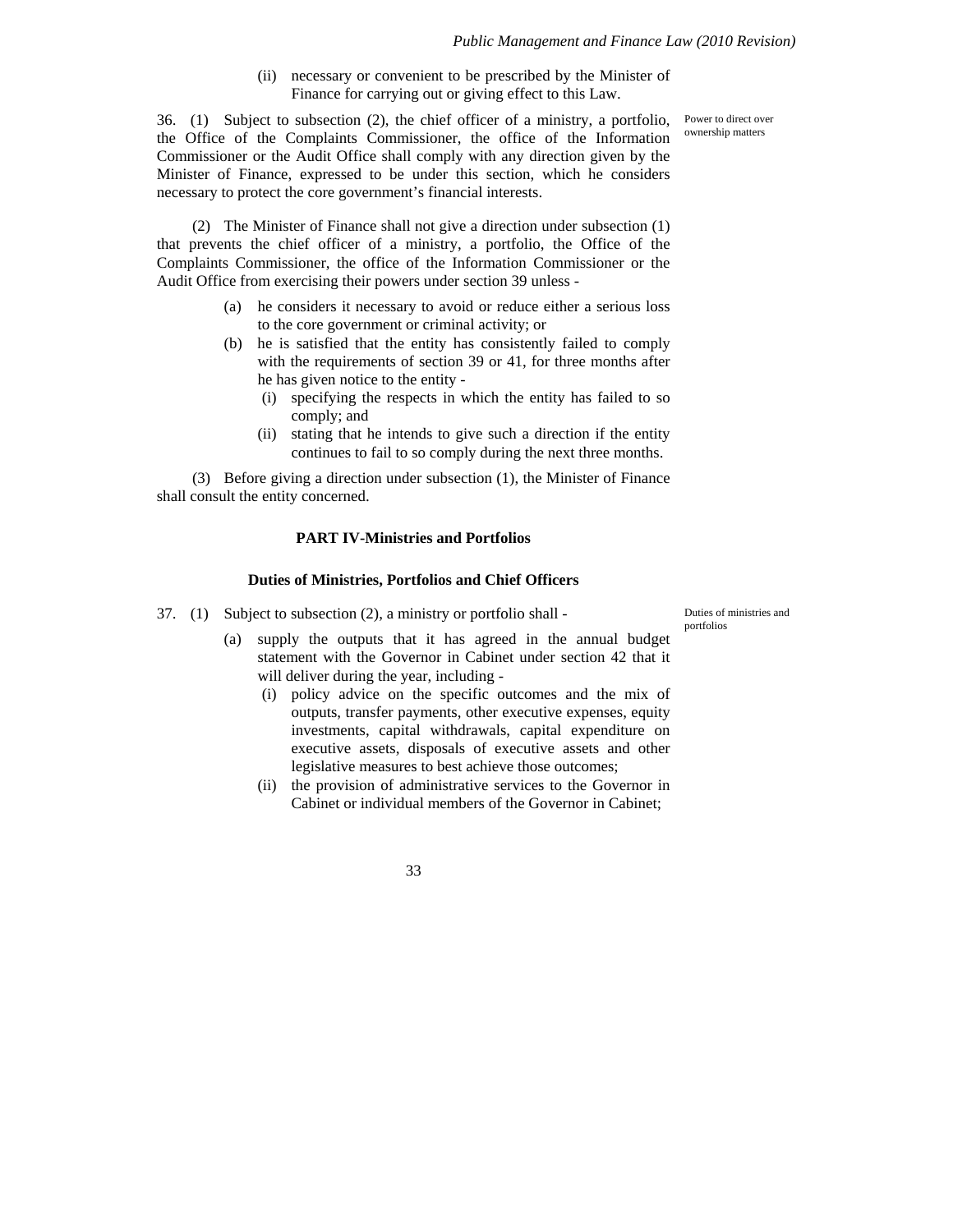- (iii) negotiating, agreeing and monitoring of purchase agreements with statutory authorities, government companies or non-governmental output suppliers;
- (iv) negotiating, agreeing and monitoring of ownership agreements with statutory authorities and government companies; and
- (v) other outputs agreed with the Governor in Cabinet;
- (b) supply outputs to entities or individuals other than the Governor in Cabinet for payment and in accordance with agreements with those entities or individuals under section 39; and
- (c) achieve the ownership performance that it has agreed in its annual budget statement under section 42 that it will achieve during the financial year.

 (2) A ministry or portfolio shall not produce an output during a financial year unless -

- (a) those outputs are within the nature and scope of the activities that are set out in its annual budget statement under section 42; and
- (b) the Governor in Cabinet, or another entity or person, has by way of formal agreement, agreed to pay for the full cost of the output to be produced.

 (3) In the event of any inconsistency between the subsection (2) and the operation of any other law, subsection (2) shall prevail to the extent of the inconsistency.

Duties of chief officer of a ministry or portfolio

38. (1) The chief officer of a ministry or portfolio shall ensure that his ministry or portfolio -

- (a) complies with its duties under section 37;
- (b) delivers the outputs specified in his annual budget statement prepared in accordance with section 42;
- (c) achieves the ownership performance specified in his annual budget statement prepared in accordance with section 42; and
- (d) complies with this Law.

 (2) A chief officer of a ministry or portfolio shall work with the chief officers of the other ministries or portfolios to -

- (a) provide co-ordinated and integrated policy advice to the Governor in Cabinet; and
- (b) assist the Governor in Cabinet to prepare the reports and documents required to be prepared by the Governor in Cabinet under this Law.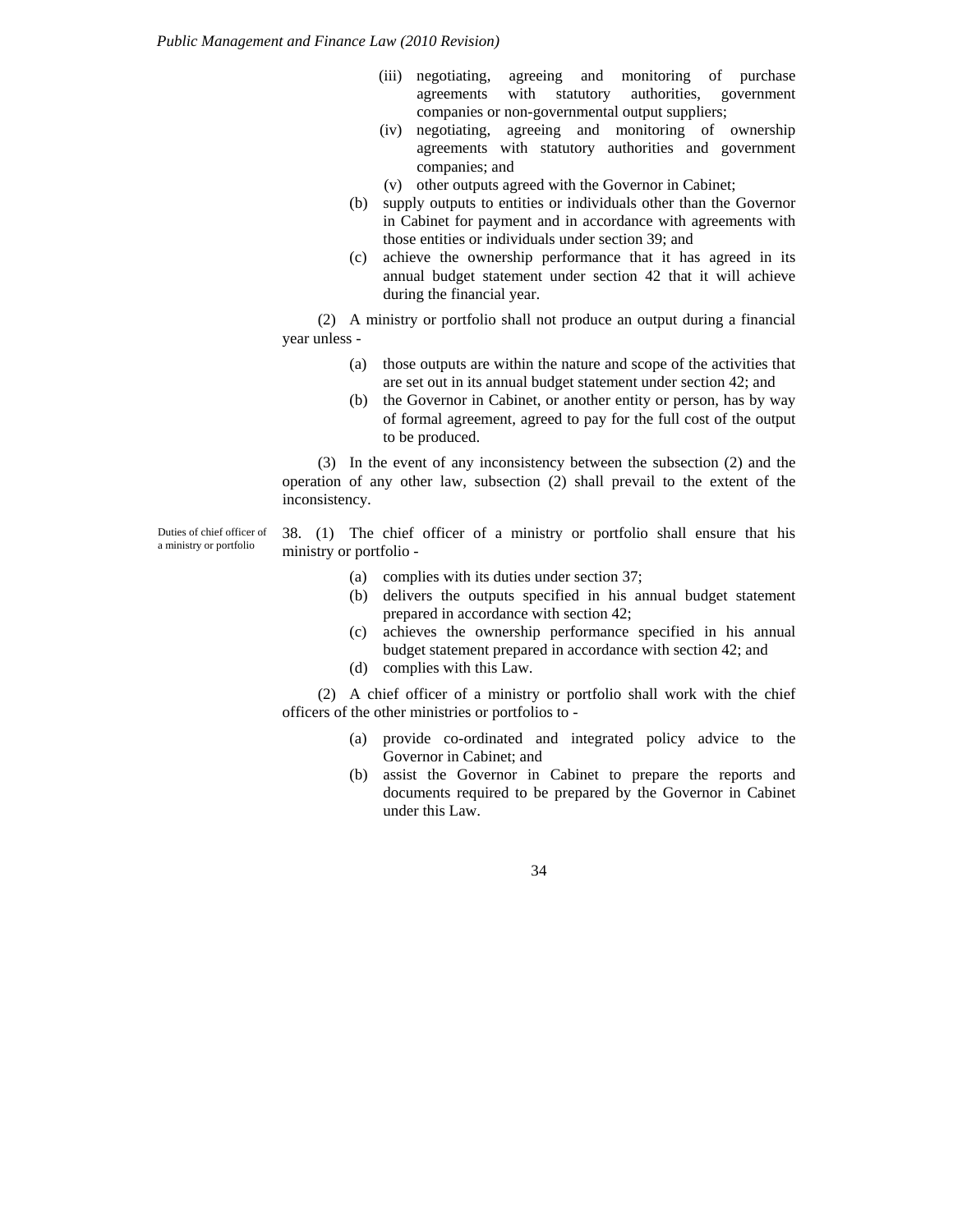### **Powers of Ministries, Portfolios and Chief Officers**

39. (1) It is the responsibility of a minister or official member to recommend Powers of chief officer to the Governor in Cabinet the outputs to be purchased from their ministries or portfolios and it is the responsibility of the Governor in Cabinet to determine the outputs to be purchased from a ministry or portfolio; and no outputs may be produced by a ministry or portfolio unless the production of those outputs has been agreed by the Governor in Cabinet in the relevant annual budget statement.

(2) It is the responsibility of the chief officer to determine and acquire the inputs required to produce the outputs specified in his finalised annual budget statement and, subject to section 40, no decision or action in relation to inputs shall be made or taken by or on behalf of a ministry or portfolio for the purposes of this Law unless that decision or action has been made, taken or agreed by the chief officer of the ministry or portfolio.

 (3) For the purpose of providing outputs or carrying on other activities that are within its nature and scope of activities and that it is authorised to provide or carry on, a ministry or portfolio may, subject to subsections (1) and (2) -

- (a) earn entity revenue by providing outputs;
- (b) enter into agreements with entities or individuals other than the Governor in Cabinet for the supply of specified outputs for amounts to be specified in the agreements;
- (c) subject to regulations made by the Minister of Finance under section 35, purchase, and incur entity expenses in relation to, inputs on such terms and conditions as its chief officer may authorise;
- (d) subject to regulations made by the Governor in Cabinet on the advice of the Minister of Finance under section 35, acquire entity assets on such terms and conditions as its chief officer may authorise provided that those assets are to be used in the production of existing outputs;
- (e) subject to regulations made by the Governor in Cabinet on the advice of the Minister of Finance under section 35, dispose of its entity assets on such terms and conditions as its chief officer may authorise;
- (f) retain such part of its net operating surplus as is determined by the Minister of Finance; and
- (g) determine and operate its own management and production systems.

35

of a ministry or portfolio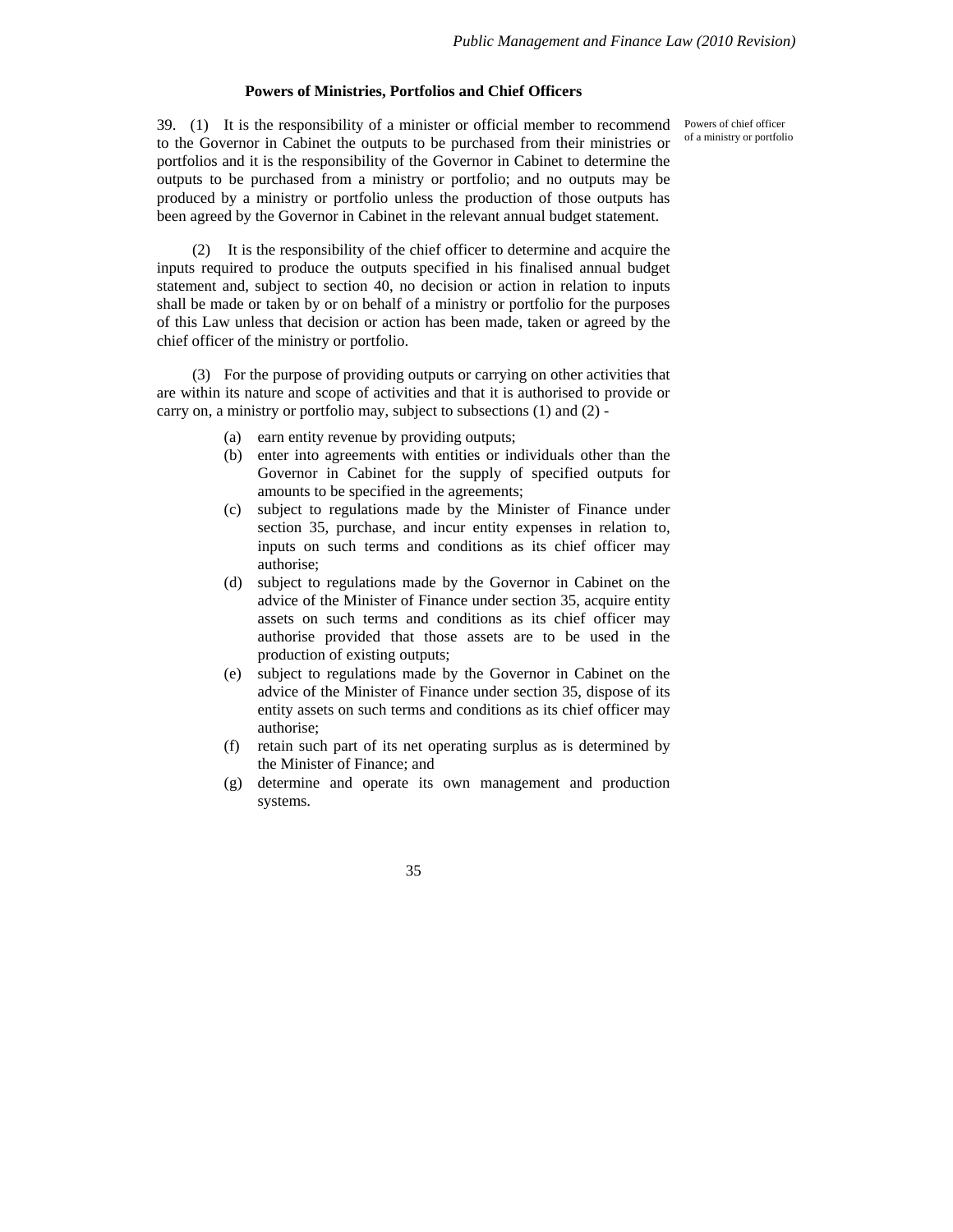#### *Public Management and Finance Law (2010 Revision)*

Delegation by chief officer

40. (1) The chief officer of a ministry or portfolio may only delegate his duties and powers under this Law to another public officer in his ministry or portfolio, in accordance with this section.

(2) Unless the terms and conditions of the delegation otherwise provide, a person to whom duties or powers are delegated by a chief officer under this section may, in turn, delegate those duties or powers to any person to whom those duties or powers could have been delegated under subsection (1).

 (3) A delegation under this section may be made to a specified person or person of a specified group or to the holder or holders for the time being of a specified office or offices.

- (4) A delegation under this section
	- (a) shall be in writing;
	- (b) may be made on such terms and conditions as the delegant thinks fit; and
	- (c) may be revoked at any time by written notice from the delegant to the delegate.

 (5) Except to the extent that the terms and conditions of the delegation otherwise provide, a person to whom any duties and powers are delegated under this section may perform those duties and powers in the same manner and with the same effect as if they have been conferred on the person directly and not by delegation.

 (6) No delegation under this section shall affect or prevent the performance of any of the duties and powers of the delegant, nor shall any such delegation affect the responsibility of that person for the actions of the delegate.

 (7) Any delegation under this section, until it is revoked, shall continue in force, notwithstanding that the delegant has ceased to hold office as such, and shall continue to have effect as if made by the successor or successors of the delegant.

powers of, and prohibitions on, ministries and portfolios

- Further duties and 41. (1) A ministry or portfolio shall not -
	- (a) do anything that is inconsistent with its annual budget statement under section 42 or any direction given to it by the Minister of Finance under section 36;
	- (b) incur, in any financial year, entity expenses exceeding in total its entity revenue in that year, unless otherwise agreed in writing by the Minister of Finance;
	- (c) borrow or lend money;
	- (d) permit any of its bank accounts to be overdrawn;

<sup>36</sup>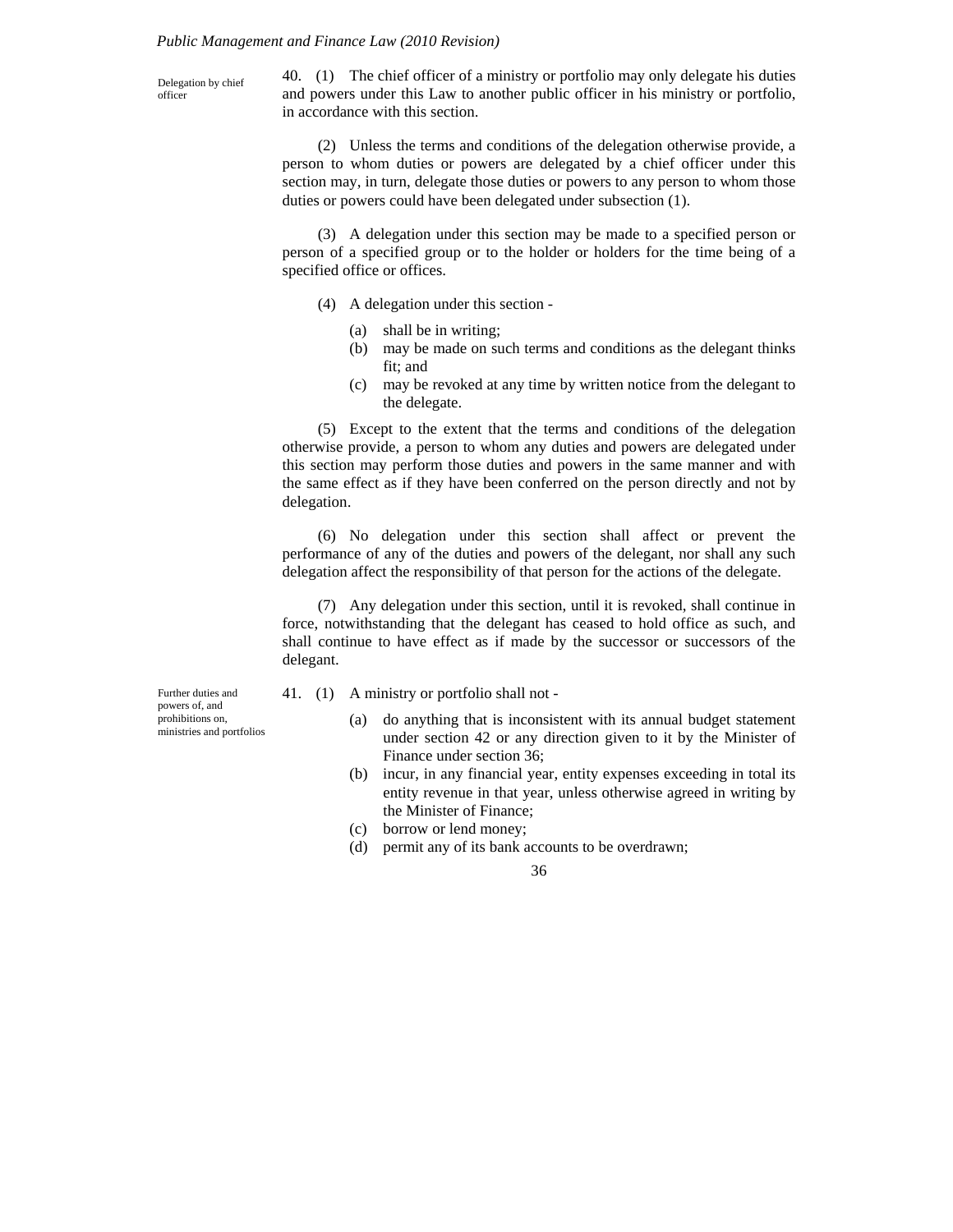- (e) give any mortgage or other security or any guarantee; or
- (f) invest in an equity or debt security.

 (2) A ministry or portfolio shall only use the centralised accounting information system to record its entity financial transactions and shall not use any other accounting information system except with the written permission of the Financial Secretary.

- (3) A ministry or portfolio
	- (a*)* subject to paragraph (c), may only use the centralised banking system;
	- (b) as part of the centralised banking system, may establish and operate one or more accounts -
		- (i) at such bank or banks; and
		- (ii) on such terms and conditions,

as the chief officer (Public Finance) of the ministry responsible for finance may agree, or specify, in writing; and

(c) shall not establish or operate any bank accounts outside the centralised banking system without the written approval of the Financial Secretary.

 (4) All money relating to an entity financial transaction shall be paid into or out of a bank account established and operated by it in accordance with subsection (3).

 (5) A ministry or portfolio shall pay to the ministry responsible for finance for each financial year a charge for the use of the equity invested by the Governor in Cabinet in the entity.

 (6) The capital charge shall be the amount arrived at by applying the capital charge rate determined by the Minister of Finance under section  $32(g)$  to the net worth of the entity reported in the balance sheet of the entity.

 (7) A ministry or portfolio shall pay the capital charge twice yearly and in accordance with the dates and process established in any regulations made by the Minister of Finance under section 35(f).

 (8) A ministry or portfolio shall allocate the capital charge to the cost of its outputs along with other input costs.

(9) In subsections (6), (7) and (8) -

"capital charge" means the charge referred to in subsection (5).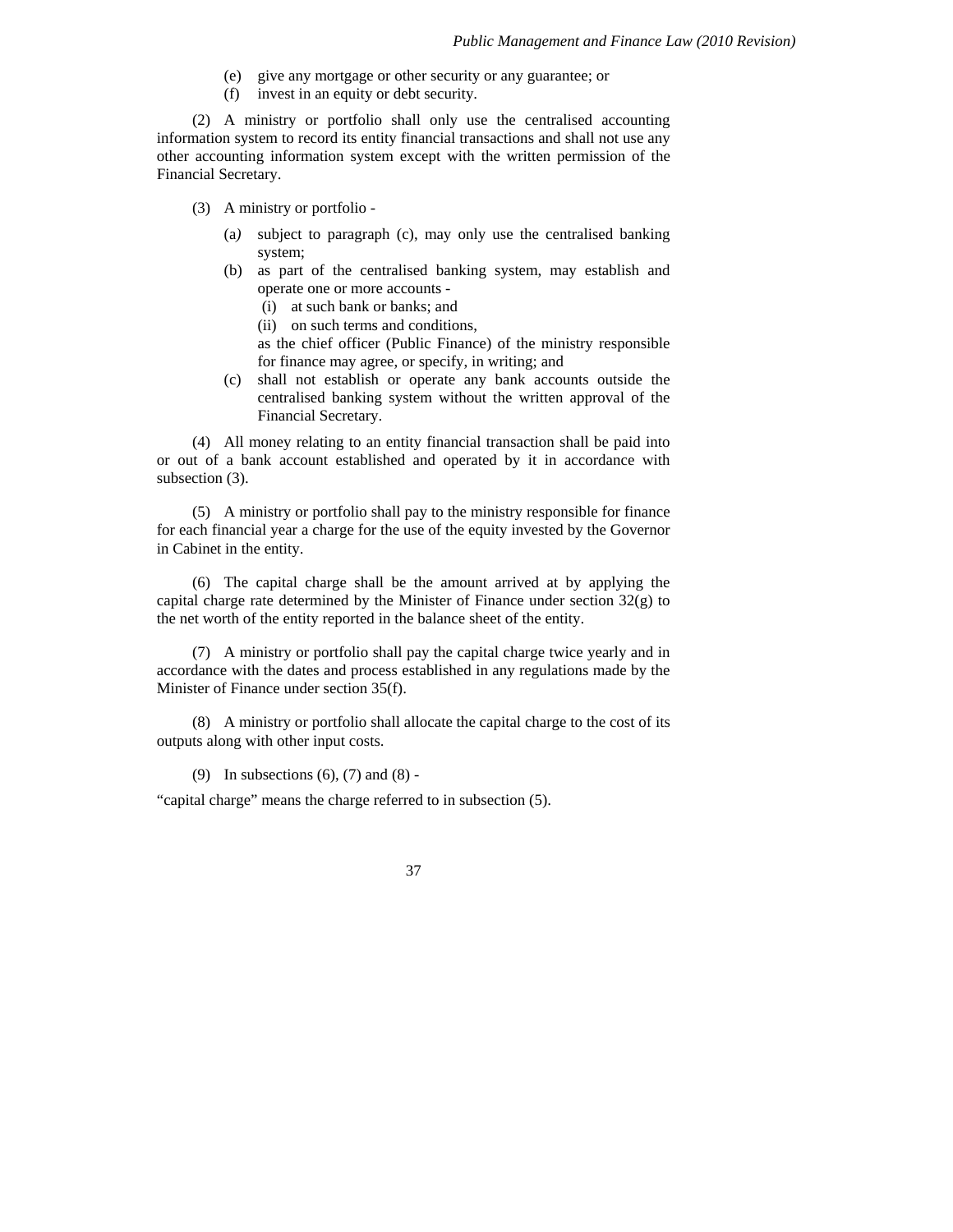## **Performance Specification and Reporting**

Annual budget statement

42. (1) The chief officer of a ministry or portfolio shall prepare and execute an annual budget statement with the Governor in Cabinet in respect of each financial year in accordance with this section.

- (2) Every annual budget statement shall contain
	- (a) a specification of all the outputs the Governor in Cabinet is to purchase from the ministry or portfolio including, for each output-
		- (i) a description of the output to be purchased;
		- (ii) the quantity of each output to be purchased;
		- (iii) the quality of each output to be purchased;
		- (iv) the delivery dates for each output to be purchased;
		- (v) the place of delivery of each output to be purchased;
		- (vi) the price to be paid for each output to be purchased;
		- (vii) the evidence of delivery to be provided for each output to be purchased; and
		- (viii) the payment schedule;
	- (b) details of the ownership performance to be achieved during the year including -
		- (i) a description of the nature and scope of the activities of the ministry or portfolio during that year;
		- (ii*)* the strategic goals and objectives of the ministry or portfolio for that year and the following two years;
		- (iii) ownership performance targets of the ministry or portfolio for the year, including the targets for those aspects of ownership performance set out in the Fifth Schedule; and
		- (iv) forecast financial statements of the ministry or portfolio for the year, which shall -
			- (I) be consistent with the forecast financial
			- statements in the annual plan and estimates; and
			- (II) contain the statements and information set out in the Second Schedule;
	- (c) the amount of any equity investment by the Governor in Cabinet in the ministry or portfolio planned for the year; and
	- (d) the amount of any withdrawal of any equity investment in the ministry or portfolio by the Governor in Cabinet planned for the year.
- (3) The draft annual budget statement for a financial year shall be -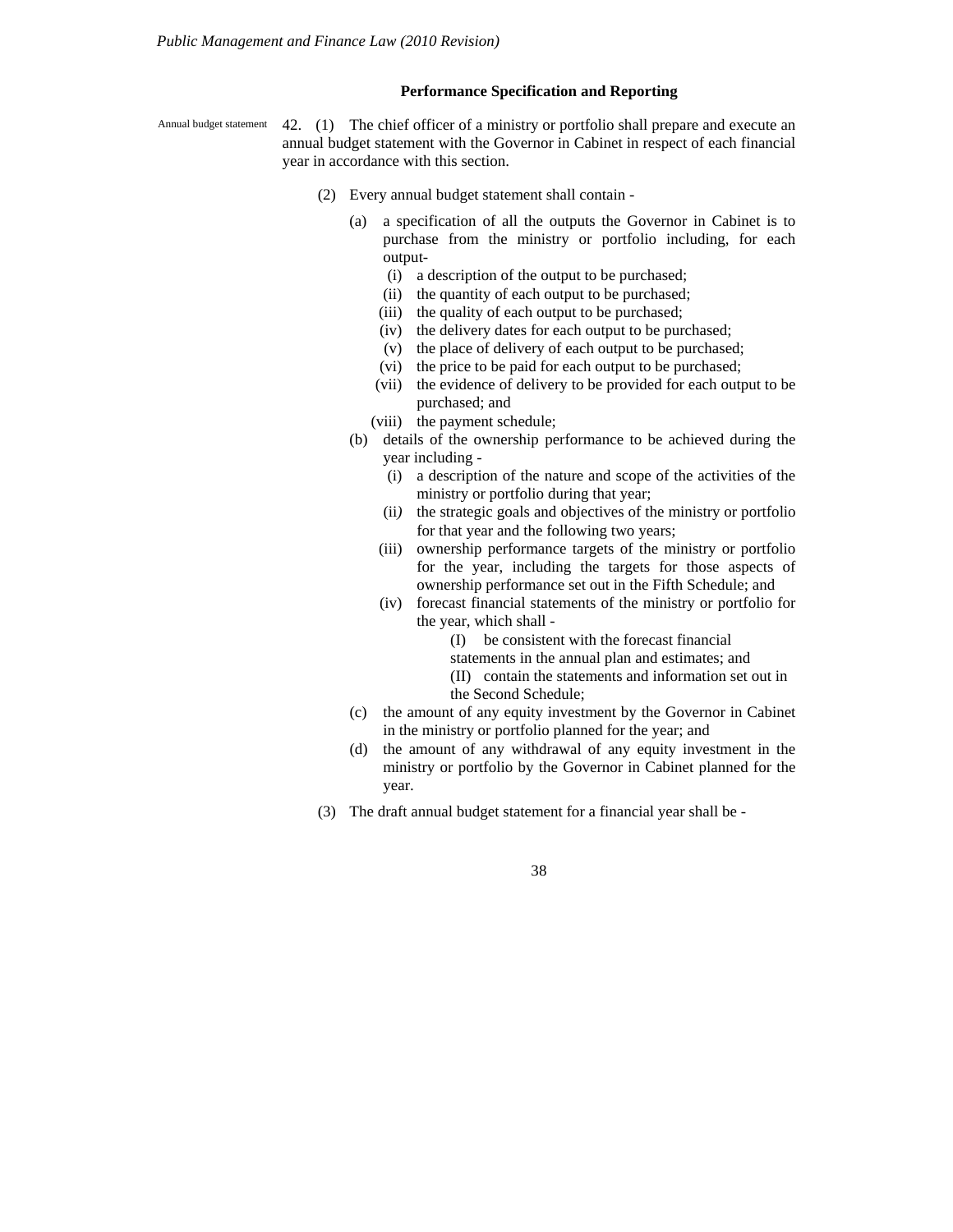- (a) prepared in accordance with the timetable established each year by the Governor in Cabinet in accordance with section 17;
- (b) available for review by the Governor in Cabinet as part of the Governor in Cabinet collective review phase of the budget process in accordance with section 20; and
- (c) presented to the Legislative Assembly by the relevant minister or official member at the same time as the annual plan and estimates for that financial year are presented in accordance with section  $24(1)$ .
- (4) The finalised annual budget statement shall be
	- (a) prepared immediately the legislative review phase of the budget process has been completed in accordance with section 21;
	- (b) signed by the chief officer and by the following persons on behalf of the Governor in Cabinet -
		- (i) in the case of the annual budget statement of the Portfolio of Internal and External Affairs and the Portfolio of the Civil Service, the Deputy Governor;
		- (ii) in the case of the annual budget statement of the Portfolio of Legal Affairs, the Attorney General or, where the Attorney General is the chief officer, the Governor; and
		- (iii) in the case of the annual budget statement of a ministry, the relevant minister; and
	- (c) presented to the Legislative Assembly by the relevant minister or official member on the next sitting day after it has been signed.

 (5) As soon as the draft annual budget statement or the finalised annual budget statement is presented to the Legislative Assembly it shall be a public document, and the relevant chief officer shall provide a copy to any person requesting one on payment of a copying charge prescribed by regulations made by the Minister of Finance.

 (6) An annual budget statement may be amended by the Governor in Cabinet during the financial year to which it relates provided that the price to be paid for each output in the amended performance agreement is sufficient to deliver the outputs required by the amended performance agreement.

 (7) All amendments to an annual budget statement made under subsection (6) shall be in writing and presented to the Legislative Assembly, and subsection (5) shall apply to the amended annual budget statement.

43. (1) Not later than four weeks after the end of each of the first three quarters in each financial year, a ministry or portfolio shall produce a quarterly

Ministry or portfolio quarterly report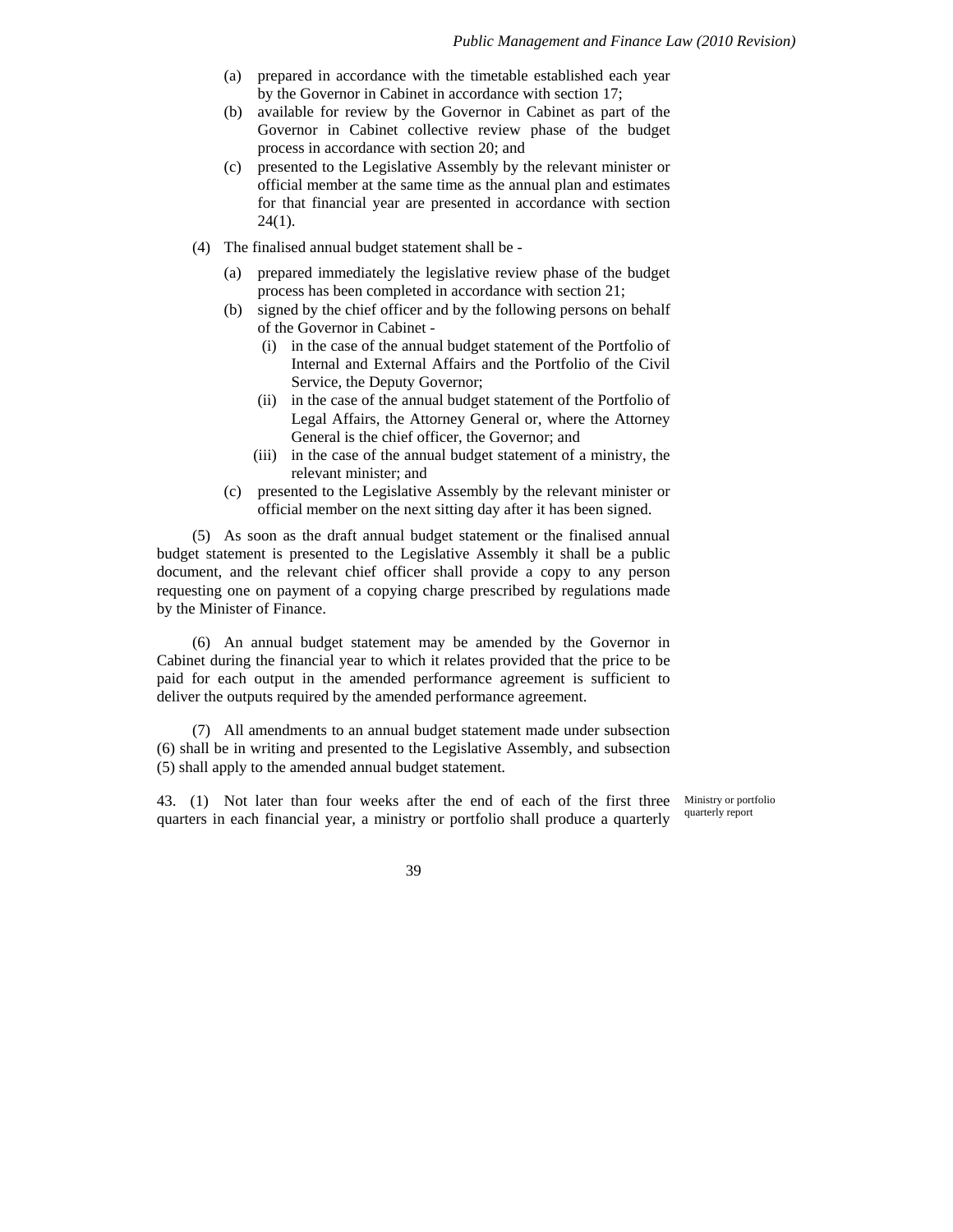report on a cumulative basis for the quarter just ended and for any preceding quarters in that financial year.

 (2) The quarterly report shall report the performance of the ministry or portfolio for the period covered by the report and compare it with that proposed in the annual budget statement for that financial year and shall include -

- (a) a summary of the outputs purchased by the Governor in Cabinet and delivered by the ministry or portfolio during that quarter and any preceding quarters in that financial year on a cumulative basis, including for each output -
	- (i) a description of the output;
	- (ii) the quantity of the output;
	- (iii) the quality of the output;
	- (iv) the delivery dates for the output;
	- (v) the place of delivery of the output; and
	- (vi) the price paid for the output;
- (b) a summary of the ownership performance achieved during that quarter and any preceding quarters in that financial year on a cumulative basis, including the extent to which the targets set out in the annual budget statement for each aspect of ownership performance set out in the Fifth Schedule have been achieved; and
- (c) financial statements for that quarter and any preceding quarters in that financial year on a cumulative basis which shall -
	- (i) be prepared on a basis consistent with the forecast financial statements in the annual budget statement for that financial year; and
	- (ii) contain the statements and information set out in the Third Schedule.

 (3) The quarterly report shall be presented to the Governor in Cabinet for review no later than four weeks after the end of each quarter.

 (4) The quarterly report of each ministry or portfolio shall be presented to the Legislative Assembly by the relevant minister or official member to review at the same time as the Government quarterly report is presented in accordance with section 28.

 (5) As soon as the ministry or portfolio quarterly report is presented to the Legislative Assembly it shall be a public document, and the relevant chief officer shall provide a copy to any person requesting one on payment of a copying charge prescribed by regulations made by the Minister of Finance.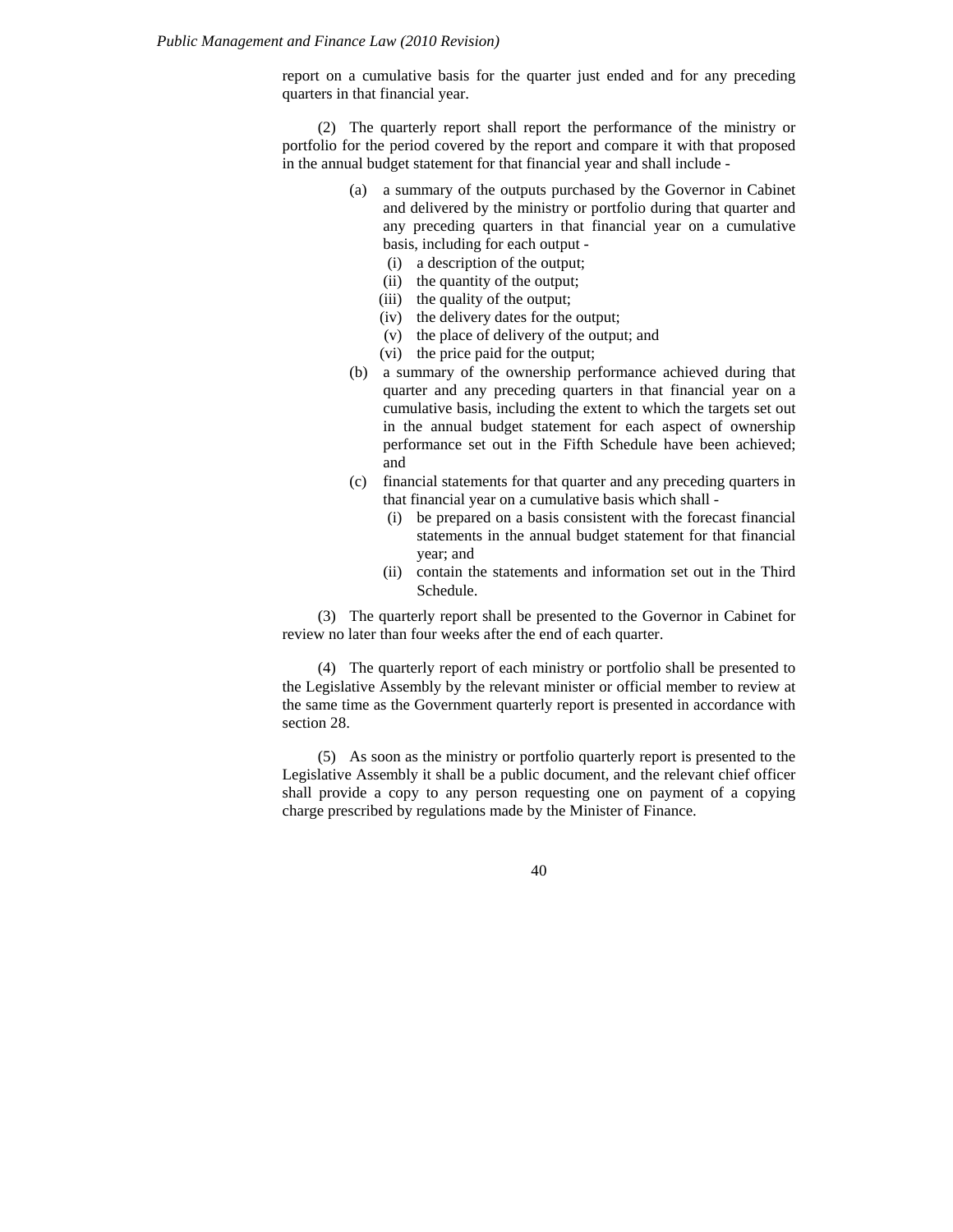44. (1) An annual report of a ministry or portfolio shall be presented to the Governor in Cabinet for review within four calendar months after the end of each annual report financial year.

Ministry or portfolio

(2) The annual report shall set out the performance of the ministry or portfolio and compare it with that set out in the annual budget statement (including any amendments thereto) for that financial year and shall include -

- (a) an audited statement of outputs delivered, which summarises the outputs purchased by the Governor in Cabinet and delivered by the ministry or portfolio during the financial year, including for each output -
	- (i) a description of the output;
	- (ii) the quantity of the output;
	- (iii) the quality of the output;
	- (iv) the delivery dates for the output;
	- (v) the place of delivery of the output; and
	- (vi) the price paid for the output;
- (b) a summary of the nature and scope of the activities of the ministry or portfolio during the financial year;
- (c) a summary of the extent to which the strategic goals and objectives of the entity for the financial year described in the annual budget statement were achieved;
- (d) a summary of the ownership performance achieved during the financial year for each aspect of ownership performance set out in the Fifth Schedule; and
- (e) audited financial statements for the financial year which shall
	- (i) be prepared on a basis consistent with the forecast financial statements in the annual budget statement for that financial year; and
	- (ii) contain the statements and information set out in the Fourth Schedule.

 (3) The statement of outputs delivered and the financial statements referred to in subsection (2)(a) and (e) shall be prepared within two months of the end of the financial year and submitted to the Auditor General for auditing, and the Auditor General shall express an opinion within two months of receipt of the financial statements.

 (4) A ministry or portfolio shall prepare a statement reporting all executive financial transactions administered by the ministry or portfolio and submit this to the Auditor General for auditing at the same time as it provides the financial statements for audit in accordance with subsection (3).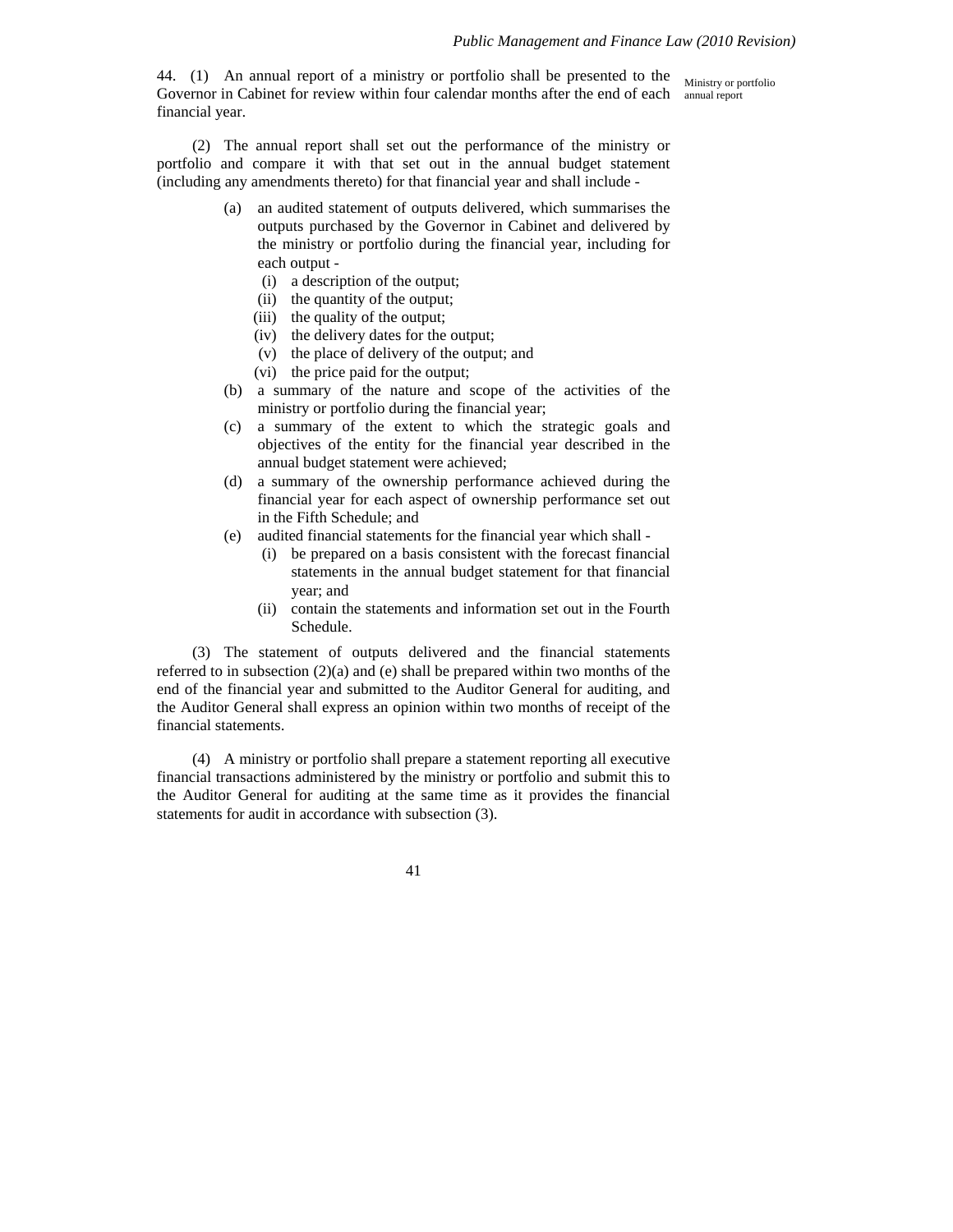(5) The annual report of each ministry or portfolio shall be presented by the relevant minister or official member to the Legislative Assembly to review at the same time as the Government annual report is presented in accordance with section 29.

 (6) As soon as the ministry or portfolio annual report has been presented to the Legislative Assembly it shall be a public document, and the relevant chief officer shall provide a copy to any person requesting one on payment of a copying charge prescribed by regulations made by the Minister of Finance.

Application of Part IV to Office of the Complaints Commissioner

45. (1) The Complaints Commissioner shall be the chief officer of the Office of the Complaints Commissioner and shall be accountable to the Legislative Assembly for the performance of the Office of the Complaints Commissioner.

(2) Unless the context otherwise requires, Part IV shall apply in respect of the Office of the Complaints Commissioner as if -

- (a) every reference to the Governor in Cabinet or a minister were a reference to the committee of the Legislative Assembly responsible for overseeing the performance of the Office of the Complaints Commissioner, or if no such committee exists, the Speaker; and
- (b) every reference to a ministry were a reference to the Office of the Complaints Commissioner.

 (3) Notwithstanding sections 9, 19, 20, 22, 30 and 31, the committee of the Legislative Assembly responsible for overseeing the performance of the Office of the Complaints Commissioner, or if no such committee exists, the Speaker, shall -

- (a) be granted the appropriations relating to the Office of the Complaints Commissioner;
- (b) in respect of the Office of the Complaints Commissioner, undertake the duties assigned to the Governor in Cabinet or a minister under sections 19, 20(a) and (b), 22(a), 30 and 31;
- (c) provide the Minister of Finance with the necessary information in relation to the Office of the Complaints Commissioner to be included in the annual plan and estimates and the Appropriation Bill to be presented in accordance with section 24; and
- (d) provide the Minister of Finance with the necessary information in relation to the Office of the Complaints Commissioner to be included in any supplementary annual plan and estimates and the supplementary Appropriation Bill to be presented in accordance with section 25.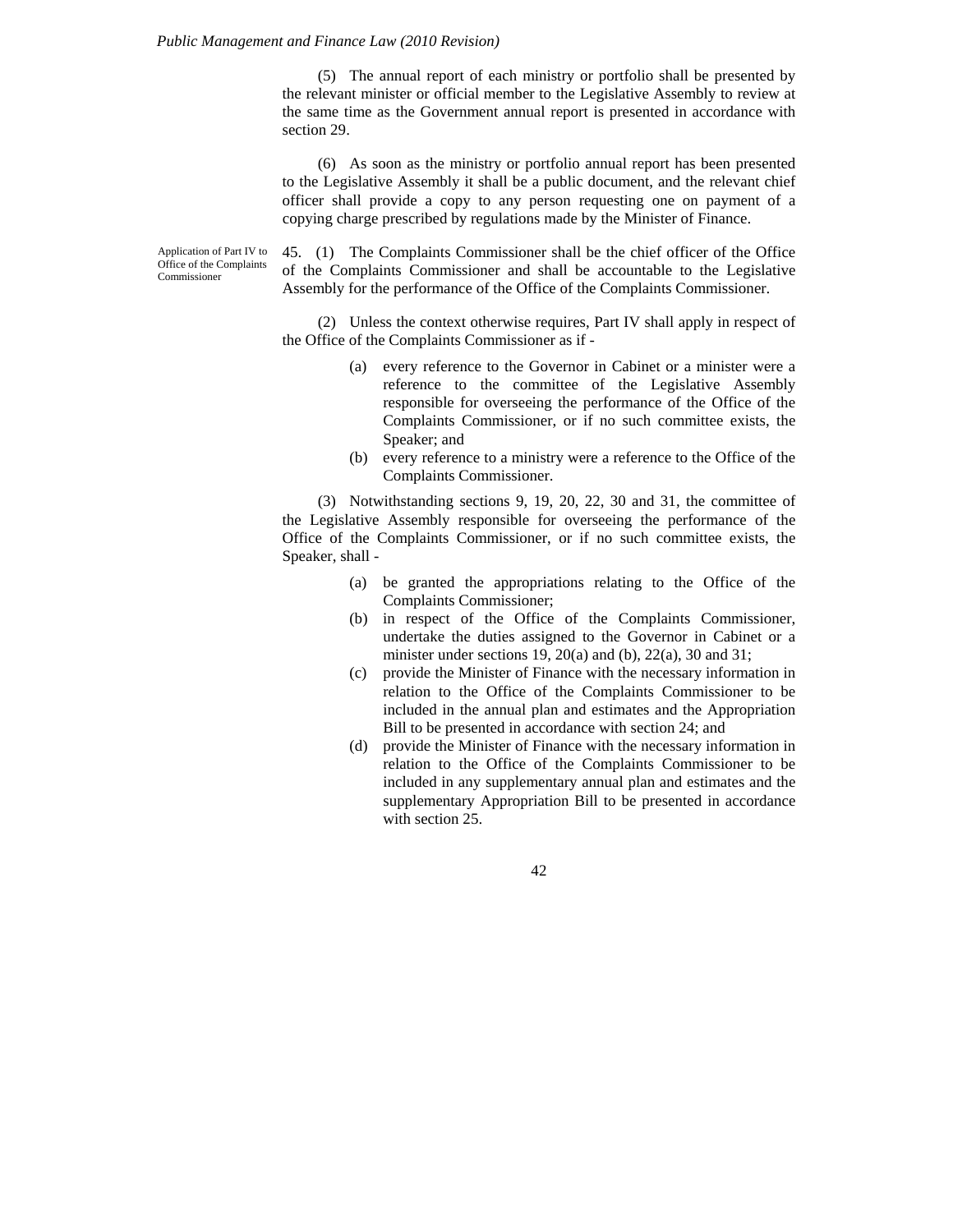(4) In carrying out its duties under this section the committee of the Legislative Assembly responsible for overseeing the performance of the Office of the Complaints Commissioner, or if no such committee exists, the Speaker shall -

- (a) make its decisions in accordance with the budget process established by the Governor in Cabinet under section 17; and
- (b) ensure that its decisions are consistent with the principles of responsible financial management set out in section 14(3).

45A. (1) The Information Commissioner shall, in accordance with section 36(2) of the Freedom of Information Law, 2007, be responsible to the Legislative Assembly.

Application of Part IV to Office of the Information Commissioner Law 10 of 2007

(2) Unless the context otherwise requires, Part IV shall apply in respect of the Office of the Information Commissioner as if -

- (a) every reference to the Governor in Cabinet or a minister were a reference to the committee of the Legislative Assembly responsible for overseeing the performance of the Office of the Information Commissioner, or if no such committee exists, the Speaker; and
- (b) every reference to a ministry were a reference to the Office of the Information Commissioner.

 (3) Notwithstanding sections 9, 19, 20, 22, 30 and 31, the committee of the Legislative Assembly responsible for overseeing the performance of the Office of the Information Commissioner, or if no such committee exists, the Speaker, shall -

- (a) be granted the appropriations relating to the Office of the Information Commissioner;
- (b) in respect of the Office of the Information Commissioner, undertake the duties assigned to the Governor in Cabinet or a minister under sections 19, 20(a) and (b), 22(a), 30 and 31;
- (c) provide the Minister of Finance with the necessary information in relation to the Office of the Information Commissioner to be included in the annual plan and estimates and the Appropriation Bill to be presented in accordance with section 24; and
- (d) provide the Minister of Finance with the necessary information in relation to the Office of the Information Commissioner to be included in any supplementary annual plan and estimates and the supplementary Appropriation Bill to be presented in accordance with section 25.

 (4) In carrying out its duties under this section the committee of the Legislative Assembly responsible for overseeing the performance of the Office of the Information Commissioner, or if no such committee exists, the Speaker shall -

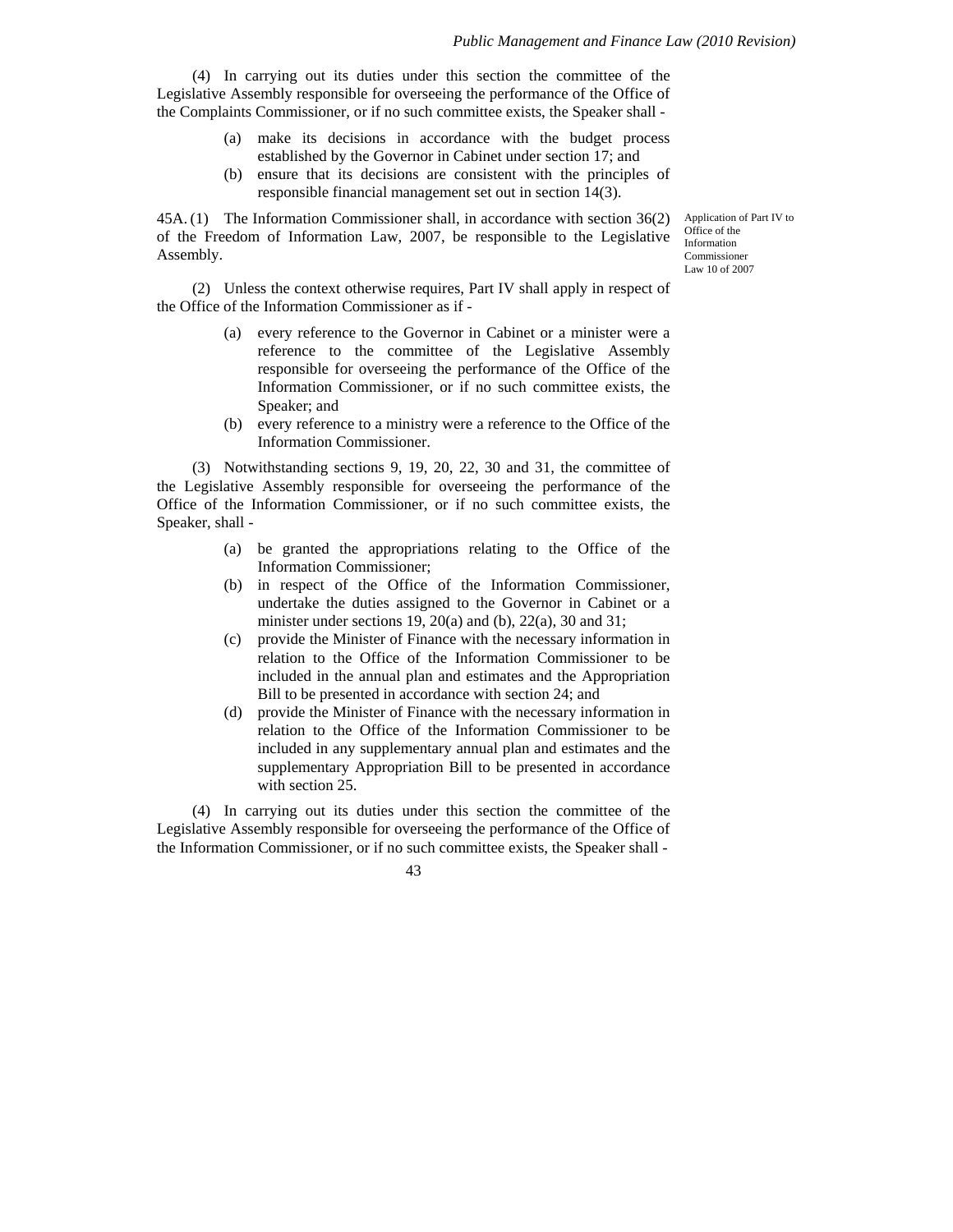*Public Management and Finance Law (2010 Revision)* 

- (a) make its decisions in accordance with the budget process established by the Governor in Cabinet under section 17; and
- (b) ensure that its decisions are consistent with the principles of responsible financial management set out in section 14(3).

## **PART V - Statutory Authorities and Government Companies**

## **Duties and Powers of Statutory Authorities and Government Companies**

Duties of statutory authorities and government companies 46. (1) Subject to subsection **(**2), a statutory authority or government company shall -

- (a) supply outputs that the Governor in Cabinet has agreed that it will purchase from the statutory authority or government company;
- (b) supply outputs to entities or individuals other than the Governor in Cabinet for payment and in accordance with agreements with those entities or individuals; and
- (c) achieve the ownership performance that it has agreed with the Governor in Cabinet that it will achieve during the year.

 (2) A statutory authority or government company shall not produce an output during a financial year unless -

- (a) the output is within the nature and scope of the activities that are set out in the annual ownership agreement of the authority or company; and
- (b) the Governor in Cabinet, or another entity or person has, by way of formal agreement, agreed to pay for the full cost of the output to be produced.

 (3) In the event of any inconsistency between subsection (2) and the operation of any other law, subsection (2) shall prevail to the extent of the inconsistency.

Duties of board

47. (1) The board of a statutory authority or government company shall be responsible for the performance of the authority or company including all its subsidiary entities, including for ensuring that the authority or company -

- (a) delivers the outputs specified in the purchase agreement prepared in accordance with section 49; and
- (b) achieves the ownership performance specified in the ownership agreement prepared in accordance with section 50.

 (2) The board shall be responsible for appointing, and monitoring the performance of, a chief officer.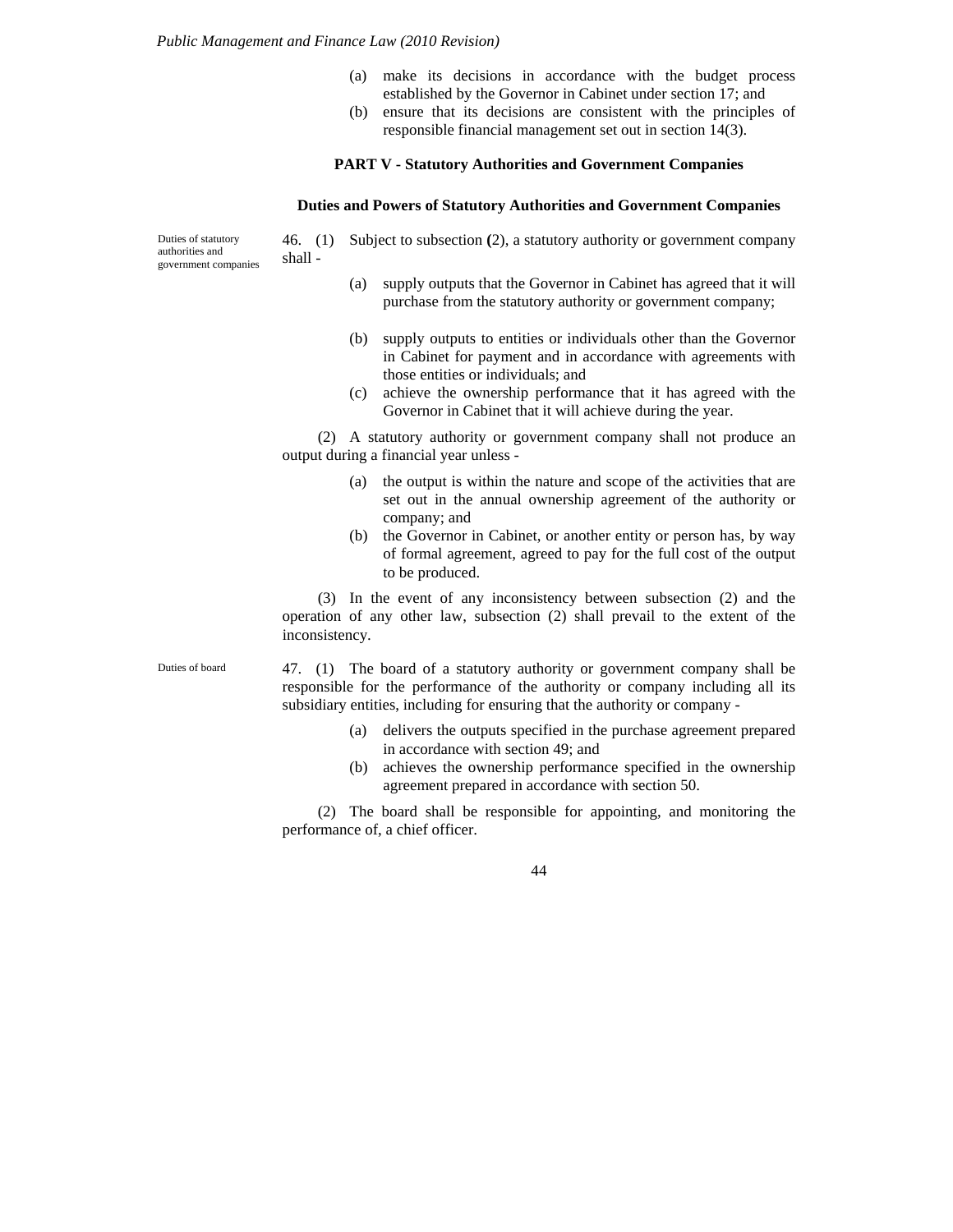(3) The board shall delegate to the chief officer, on such terms and conditions as it thinks fit, the power to manage the statutory authority or government company.

48. A government company or a subsidiary of a government company may not form, acquire shares in or participate in any other transaction that will result in, a body corporate becoming a subsidiary of the company, unless it has been authorised to do so in writing by the Governor in Cabinet.

#### **Performance Specification and Reporting**

Acquisition and disposal of subsidiaries

agreement

49. (1) A statutory authority or government company that is delivering outputs Annual purchase that are being purchased by the Governor in Cabinet shall prepare and execute an annual purchase agreement for the authority or company with the Governor in Cabinet for each financial year in accordance with this section.

(2) A purchase agreement executed under subsection (1) shall specify all the outputs the Governor in Cabinet is to purchase from the authority or government company, including for each output -

- (a) a description of the output to be purchased;
- (b) the quantity of the output to be purchased;
- (c) the quality of the output to be purchased;
- (d) the delivery dates for the output to be purchased;
- (e) the place of delivery of the output to be purchased;
- (f) the price to be paid for the output to be purchased;
- (g) the evidence of delivery to be provided for the output to be purchased; and
- (h) the payment schedule.
- (3) The draft purchase agreement for a financial year shall be
	- (a) prepared in accordance with the timetable established each year by the Governor in Cabinet in accordance with section 17;
	- (b) available for review by the Governor in Cabinet as part of the Governor in Cabinet collective review phase of the budget process in accordance with section 20; and
	- (c) presented to the Legislative Assembly by the relevant minister or official member at the same time as the annual plan and estimates for that financial year are presented in accordance with section 24(1).
- (4) A finalised purchase agreement shall be
	- (a) prepared immediately the legislative review phase of the budget process has been completed in accordance with section 21;

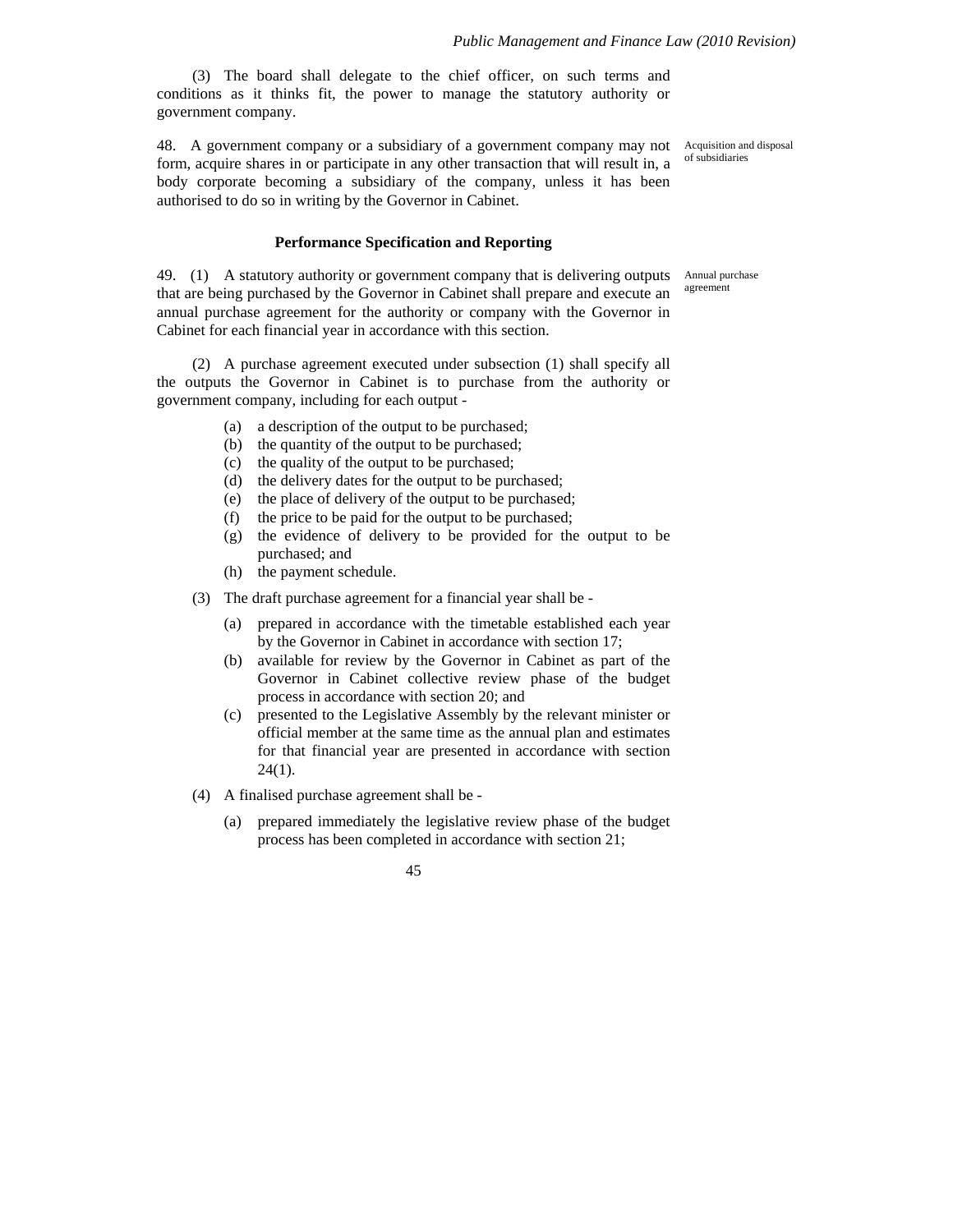- (b) signed by a member of the Governor in Cabinet on behalf of the Governor in Cabinet and by the chairman on behalf of the board, no later than the beginning of the financial year; and
- (c) presented to the Legislative Assembly by the relevant minister or official member on the next sitting day after it has been signed.

 (5) As soon as the draft purchase agreement or the finalised purchase agreement is presented to the Legislative Assembly it shall be a public document, and the relevant authority or company shall provide a copy to any person requesting one on payment of a copying charge prescribed by regulations made by the Minister of Finance.

 (6) A purchase agreement for an authority or company may be modified at any time by agreement between the authority or company and the Governor in Cabinet.

 (7) All amendments to a purchase agreement made under subsection (6) shall be in writing and presented to the Legislative Assembly, and subsection (5) shall apply to the amended agreement.

Annual ownership agreement

50. (1) Each statutory authority and government company shall prepare an annual ownership agreement for the authority or company for each financial year.

- (2) An annual ownership agreement shall contain
	- (a) a description of the nature and scope of the activities of the authority or company during that financial year;
	- (b) the strategic goals and objectives of the authority or company for that financial year and the following two financial years;
	- (c) ownership performance targets of the authority or company for the financial year, including the targets for those aspects of ownership performance set out in the Fifth Schedule;
	- (d) forecast financial statements of the company for the financial year, which shall -
		- (i) be consistent with the forecast financial statements in the annual plan and estimates for that financial year; and
		- (ii) contain the statements and information set out in the Second Schedule;
	- (e) details of any equity investment to be made by the Governor in Cabinet in the authority or company planned for the financial year;
	- (f) details of any capital withdrawals to be made by the Governor in Cabinet from the authority or company planned for the financial year;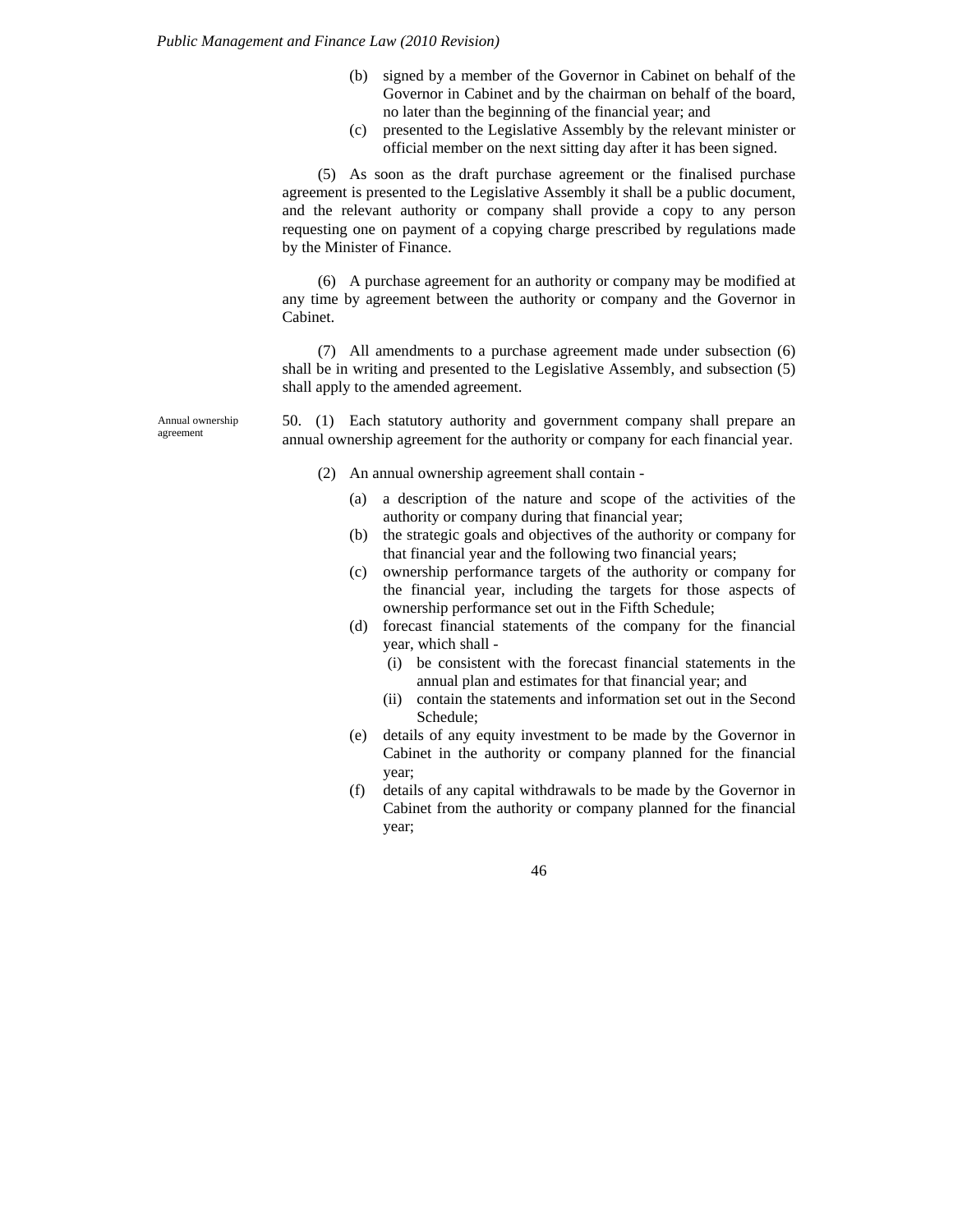- (g) details of any dividends or profit distributions forecast to be paid by the authority or company during the financial year;
- (h) details of any loans to the authority or company proposed to be made by the Governor in Cabinet during the financial year; and
- (i) details of any guarantees relating to the authority or company proposed to be made by the Governor in Cabinet during the financial year.
- (3) A draft ownership agreement for a financial year shall be
	- (a) prepared in accordance with the timetable established each year by the Governor in Cabinet in accordance with section 17;
	- (b) available for review by the Governor in Cabinet as part of the Governor in Cabinet collective review phase of the budget process in accordance with section 20; and
	- (c) presented to the Legislative Assembly by the relevant minister or official member at the same time as the annual plan and estimates for that financial year is presented in accordance with section  $24(1)$ .
- (4) A finalised ownership agreement shall be
	- (a) prepared immediately the legislative review phase of the budget process has been completed in accordance with section 21;
	- (b) signed by a member of the Governor in Cabinet on behalf of the Governor in Cabinet and by the chairman on behalf of the board, no later than the beginning of the financial year; and
	- (c) presented to the Legislative Assembly by the relevant minister or official member on the next sitting day after it has been signed.

 (5) As soon as the draft ownership agreement or the finalised ownership agreement is presented to the Legislative Assembly it shall be a public document, and the relevant authority or company shall provide a copy to any person requesting one on payment of a copying charge prescribed by regulations made by the Minister of Finance.

 (6) An annual ownership agreement for an authority or company may be modified at any time by agreement between the authority or company and the Governor in Cabinet.

 (7) All amendments to an annual ownership agreement made under subsection (6) shall be in writing and presented to the Legislative Assembly, and subsection (5) shall apply to the amended plan.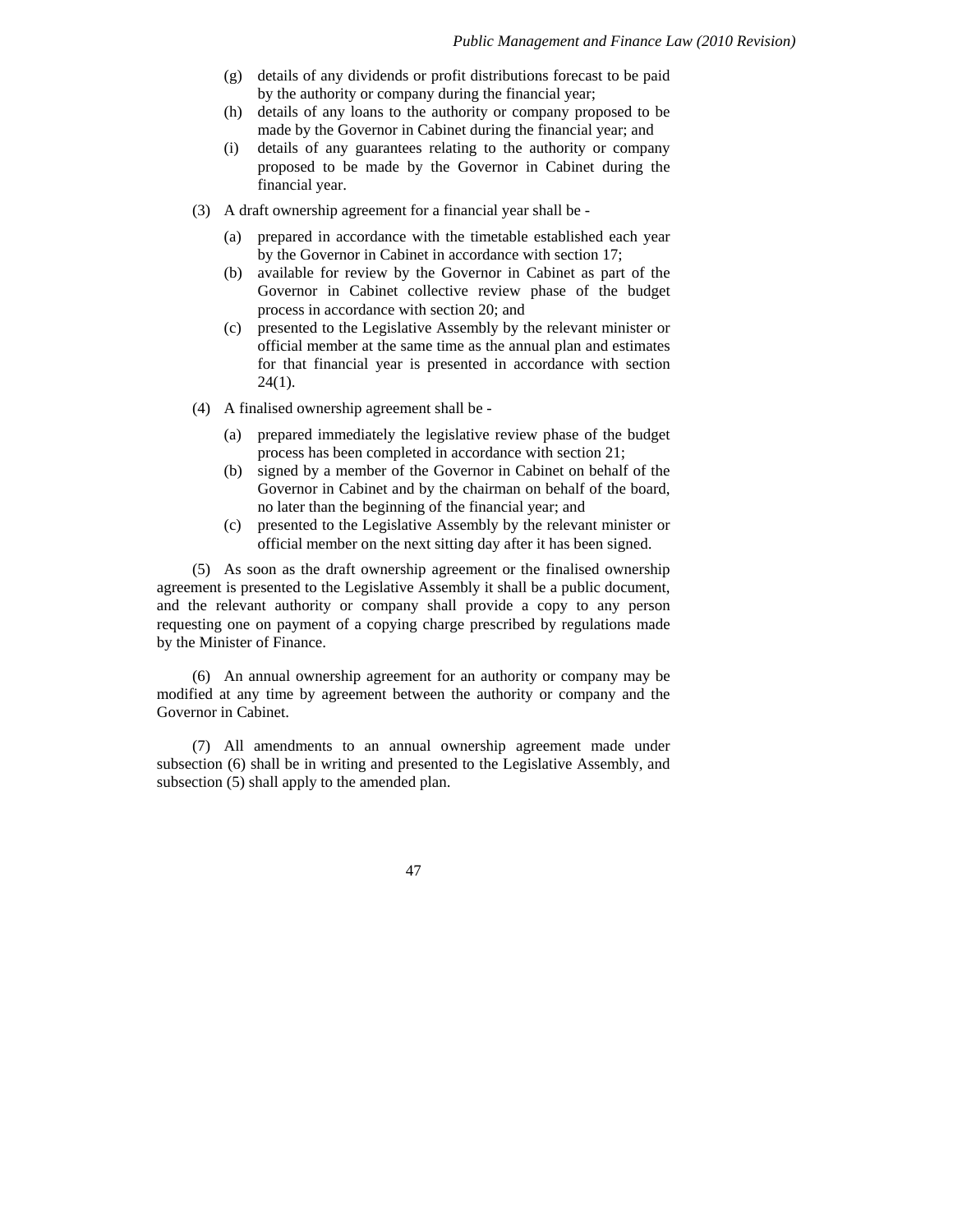#### *Public Management and Finance Law (2010 Revision)*

Half-yearly report

51. (1) Not later than four weeks after the end of the first half of each financial year, a statutory authority and government company shall produce a half-yearly report.

(2) The half-yearly report shall report the performance of the authority or company and shall compare it with that proposed in the ownership agreement for that financial year and shall include -

- (a) a summary of the nature and scope of the activities of the authority or company during that financial half-year;
- (b) a summary of the extent to which the ownership performance targets set out in the authority's or company's annual ownership agreement for that financial year have been achieved in that financial half-year;
- (c) financial statements of the authority or company for the financial half-year, which shall -
	- (i) be prepared on a basis consistent with the forecast financial statements in the authority's or company's annual ownership agreement for that financial year; and
	- (ii) contain the statements and information set out in the Third Schedule;
- (d) the amount of any equity investment made by the Governor in Cabinet into the authority or company during the financial halfyear;
- (e) the amount of any capital withdrawals made by the Governor in Cabinet from the authority or company during the financial halfyear;
- (f) the amount of any dividends or profit distributions paid by the authority or company during the financial half-year;
- (g) the amount of any loans to the authority or company by the Governor in Cabinet during the financial half-year; and
- (h) details of any guarantees relating to the authority or company made by the Governor in Cabinet during the financial half-year.

 (3) The half-yearly report shall be presented to the Governor in Cabinet for review no later than four weeks after the end of the half-year.

 (4) The half-yearly report of each authority or company shall be presented for review to the Legislative Assembly by the relevant minister or official member at the same time as the next Government quarterly report is presented in accordance with section 28.

 (5) As soon as the half-yearly report is tabled it shall be a public document, and the relevant authority or company shall provide a copy to any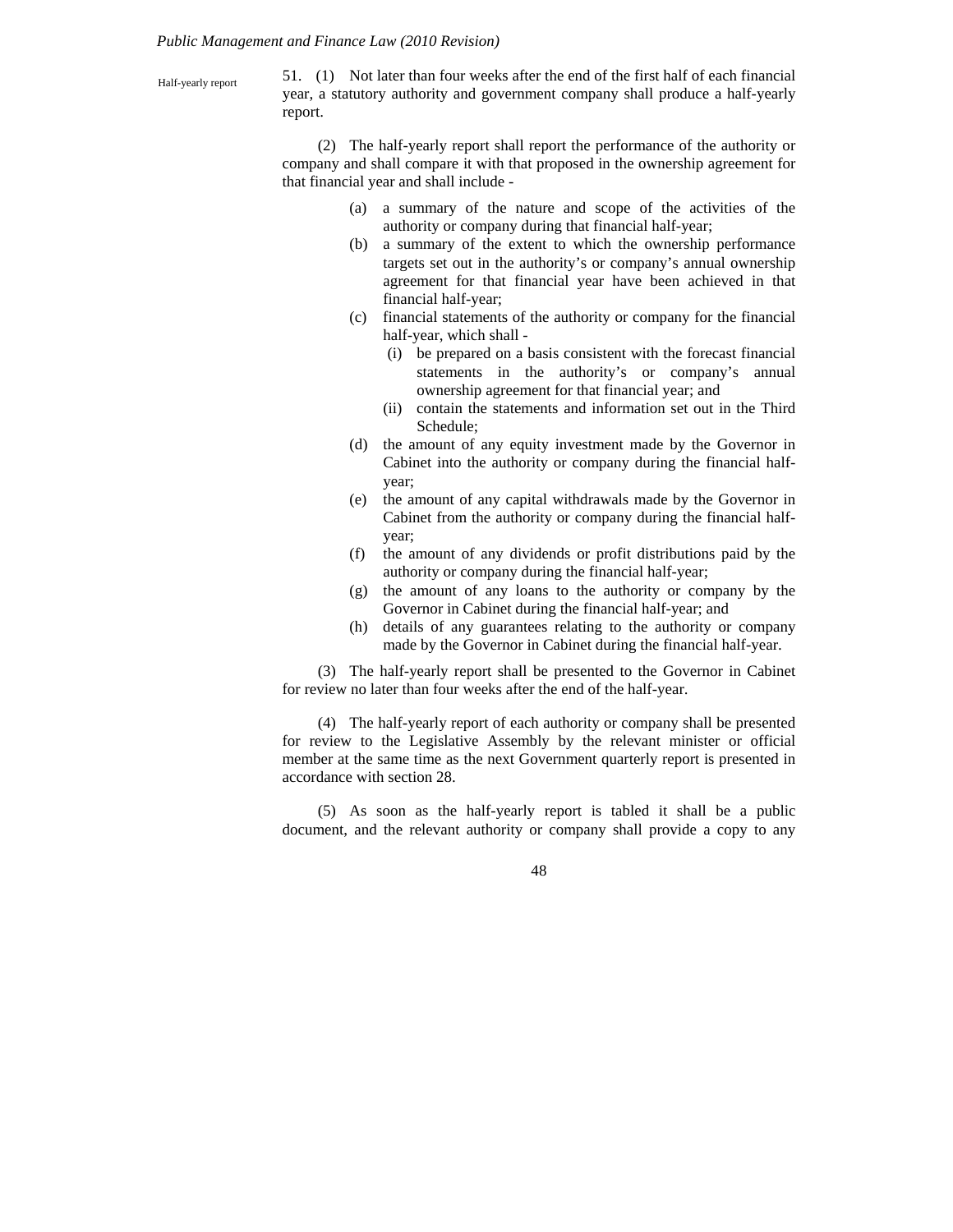person requesting one on payment of a copying charge prescribed by regulations made by the Minister of Finance.

52. (1) In respect of each financial year, each statutory authority and government company shall prepare an annual report.

Statutory authority or government company annual report

(2) An annual report shall report the performance of the authority or company and compare it with that proposed in the ownership agreement for that financial year and shall include -

- (a) a summary of the nature and scope of the activities of the authority or company during that financial year;
- (b) a summary of the extent to which the strategic goals and objectives of the authority or company described in the annual ownership agreement were achieved;
- (c) a summary of the extent to which the ownership performance targets set out in the authority's or company's annual ownership agreement for that financial year have been achieved in that financial year;
- (d) audited financial statements of the authority or company for the financial year, which shall -
	- (i) be prepared on a basis consistent with the forecast financial statements in the authority's or company's annual ownership agreement for that financial year; and
	- (ii) contain the statements and information set out in the Fourth Schedule;
- (e) the amount of any equity investment made by the Governor in Cabinet in the authority or company during the financial year;
- (f) the amount of any capital withdrawals made by the Governor in Cabinet from the authority or company during the financial year;
- (g) the amount of any dividends or profit distributions paid by the authority or company during the financial year;
- (h) the amount of any loans to the authority or company by the Governor in Cabinet during the financial year; and
- (i) details of any guarantees relating to the authority or company made by the Governor in Cabinet during the financial year.

 (3) The financial statements referred to in subsection (2) shall be prepared within two months of the end of the financial year and submitted to the Auditor General for auditing, and the Auditor General shall express an opinion within two months of receipt of the financial statements.

 (4) The annual report shall be presented to the Governor in Cabinet by the relevant minister or official member no later than four months after the end of the financial year.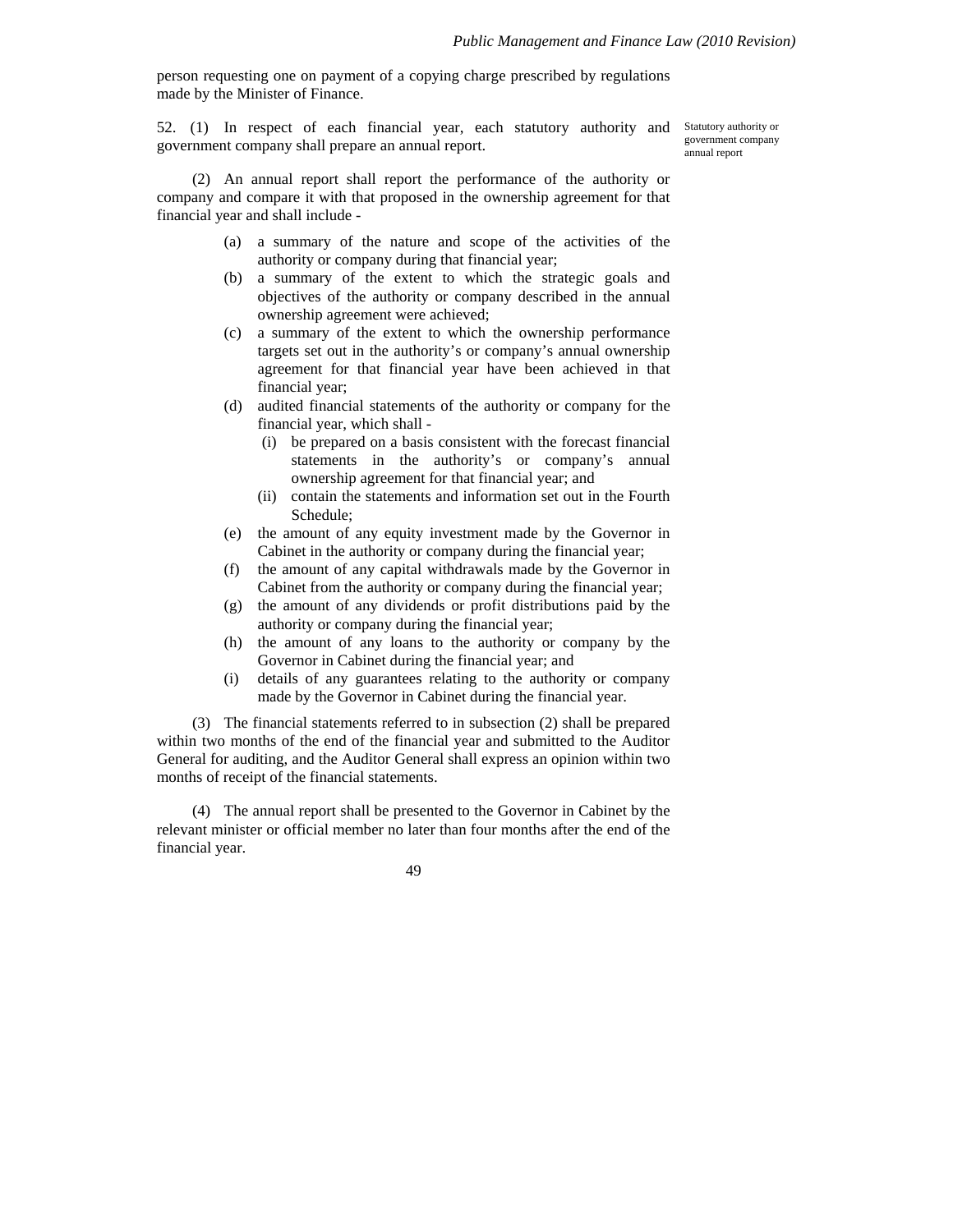(5) The annual report of each authority or company shall be presented to the Legislative Assembly four months and two weeks after the end of the financial year or on the first sitting day thereafter by the relevant minister or official member.

 (6) As soon as the annual report is tabled it shall be a public document, and the relevant authority or company shall provide a copy to any person requesting one on payment of a copying charge prescribed by regulations made by the Minister of Finance.

Exclusion of commercially sensitive matters

53. An annual ownership agreement, half-yearly report or annual report for a statutory authority or government company need not include a matter that is of a commercially sensitive nature to the extent that the Minister of Finance so agrees.

#### **PART VI - Ministry Responsible for Finance**

Duties of ministry 54. The Ministry responsible for finance shall - responsible for finance

- (a) prepare the economic forecasts required by sections 23 and 26;
- (b) co-ordinate the Government's budget process established under section 17;
- (c) co-ordinate the preparation of the strategic policy statement which is to be prepared in accordance with section 18;
- (d) co-ordinate the preparation of the annual plan and estimates required by section 20;
- (e) prepare the pre-election economic and financial update required by section 26;
- (f) prepare the forecast financial statements for the core government and the entire public sector required by sections 24(2) and 26(2);
- (g) prepare the quarterly financial statements and annual financial statements for the core government and the entire public sector required by sections 28(2)(b) and 29(2)(c);
- (h) establish, operate and manage a centralised accounting information system for the core government;
- (i) establish, operate and manage the centralised banking system;
- (j) establish, operate and manage the executive bank account;
- (k) set accounting policies, which shall be consistent with generally accepted accounting practice, for all financial information required by this Law;
- (l) collect the capital charge required to be paid by ministries, portfolios, the Office of the Complaints Commissioner, the Office of the Information Commissioner and the Audit Office under section  $41(5)$ ;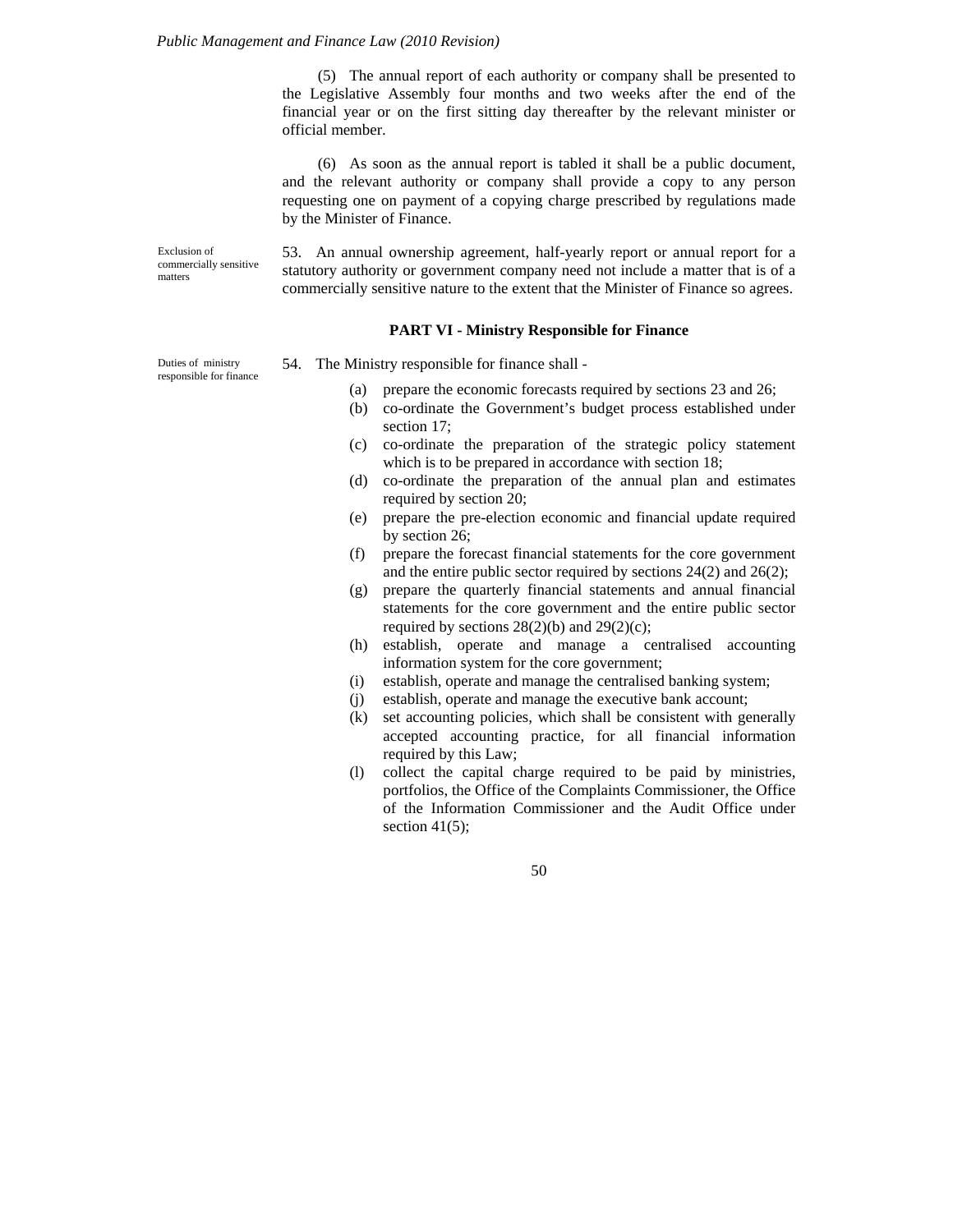- (m) monitor the output delivery and the ownership performance of ministries, portfolios, the Office of the Complaints Commissioner, the Office of the Information Commissioner, the Audit Office, statutory authorities and government companies;
- (n) review the management systems operated by ministries, portfolios, statutory authorities and government companies for compliance with the requirements of this Law and regulations; and
- (o) if requested to do so by a ministry, portfolio, the Office of the Complaints Commissioner, the Office of the Information Commissioner or the Audit Office, provide accounting and financial services to the entity and recover the actual cost of provision of those services from the entity to which they are provided.
- 55. (1) There shall be an executive bank account, which shall consist of Executive bank account

- (a) a main executive bank account or accounts which shall be operated by the ministry responsible for finance; and
- (b) such subsidiary executive bank accounts as the chief officer (Public Finance) of the ministry responsible for finance shall determine and which may be operated by a ministry, a portfolio, the Office of the Complaints Commissioner, the Office of the Information Commissioner or the Audit Office in accordance with a written delegation from the chief officer (Public Finance) of the ministry responsible for finance.

 (2) Money received or paid in respect of executive financial transactions shall be paid into or out of the executive bank account.

 (3) Trust assets consisting of money, and money received or paid in respect of entity financial transactions, may not be paid into or out of the executive bank account.

- (4) The executive bank account shall be operated
	- (a) as part of the centralised banking system but separately from the bank accounts of ministries, portfolios, the Office of the Complaints Commissioner, the Office of the Information Commissioner and the Audit Office; and
	- (b) at such bank, whether within or outside the Islands, and on such terms and conditions, as the Financial Secretary may approve.

56. (1) For the purposes of preparing the government budgets and reports required by this Law, Minister of Finance may request from members of the Governor in Cabinet, ministries, portfolios, the Office of the Complaints

Power to request information for Government reporting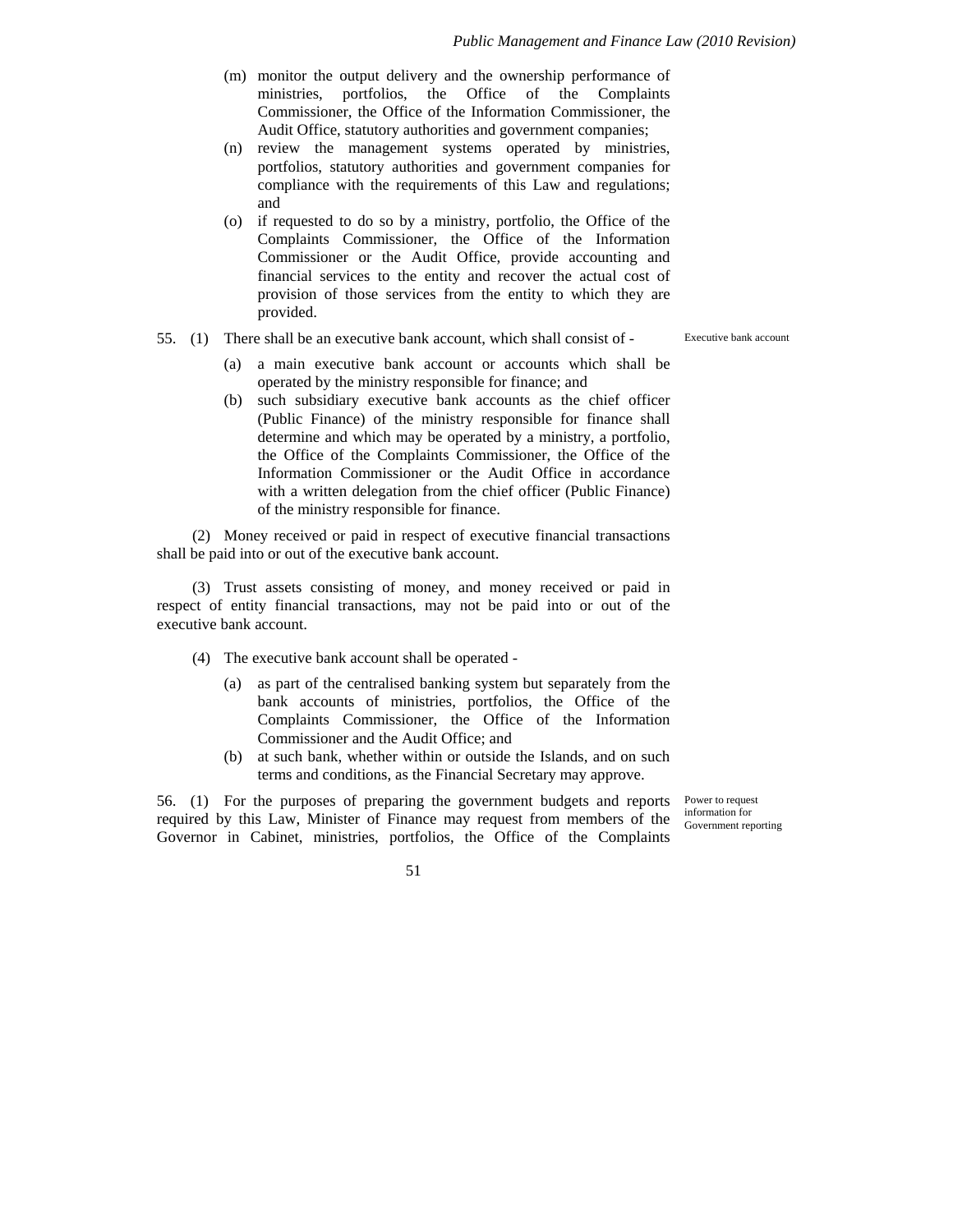#### *Public Management and Finance Law (2010 Revision)*

Commissioner, the Audit Office, statutory authorities, government companies or any non-government entity receiving money from the Governor in Cabinet, such relevant information as the chief officer (Public Finance) of the ministry responsible for finance may need to prepare those budgets or reports, and the person or entity concerned shall supply the information requested by the date and in the format requested by the Minister of Finance.

 (2) For the purposes of this section, whether information is relevant or not shall be determined by the Governor.

Powers of Internal Audit Unit

57. (1) For the purposes of reviewing the financial management systems operated by ministries, portfolios, the Office of the Complaints Commissioner, the Office of the Information Commissioner, the Audit Office, statutory authorities and government companies under section 54(n), the Director of Internal Audit shall have the right -

- (a) of access to all information held by any ministry, portfolio, statutory authority or government company, the Office of the Complaints Commissioner, the Office of the Information Commissioner or the Audit Office;
- (b) to take copies of any information referred to in paragraph (a);
- (c) to require explanations from officers or employees of entities subject to review; and
- (d) of access to all premises occupied by any ministry, portfolio, statutory authority or government company, the Office of the Complaints Commissioner, the Office of the Information Commissioner or the Audit Office.

 (2) The Director of Internal Audit may direct in writing a public officer or an employee of a statutory authority or government company that is subject to review to provide information to the Director of Internal Audit within the time and in the manner specified in the direction.

 (3) Notwithstanding the foregoing provisions of this section, the Director of Internal Audit shall not access or copy the medical records of a patient of a health care facility (whether an in-patient or an out-patient) without the written permission of the Chief Executive Officer; and, for the purposes of this subsection, "health care facility" and "Chief Executive Officer" have the respective meanings assigned to those expressions in section 2 of the Health 2010 Revision Services Authority Law (2010 Revision).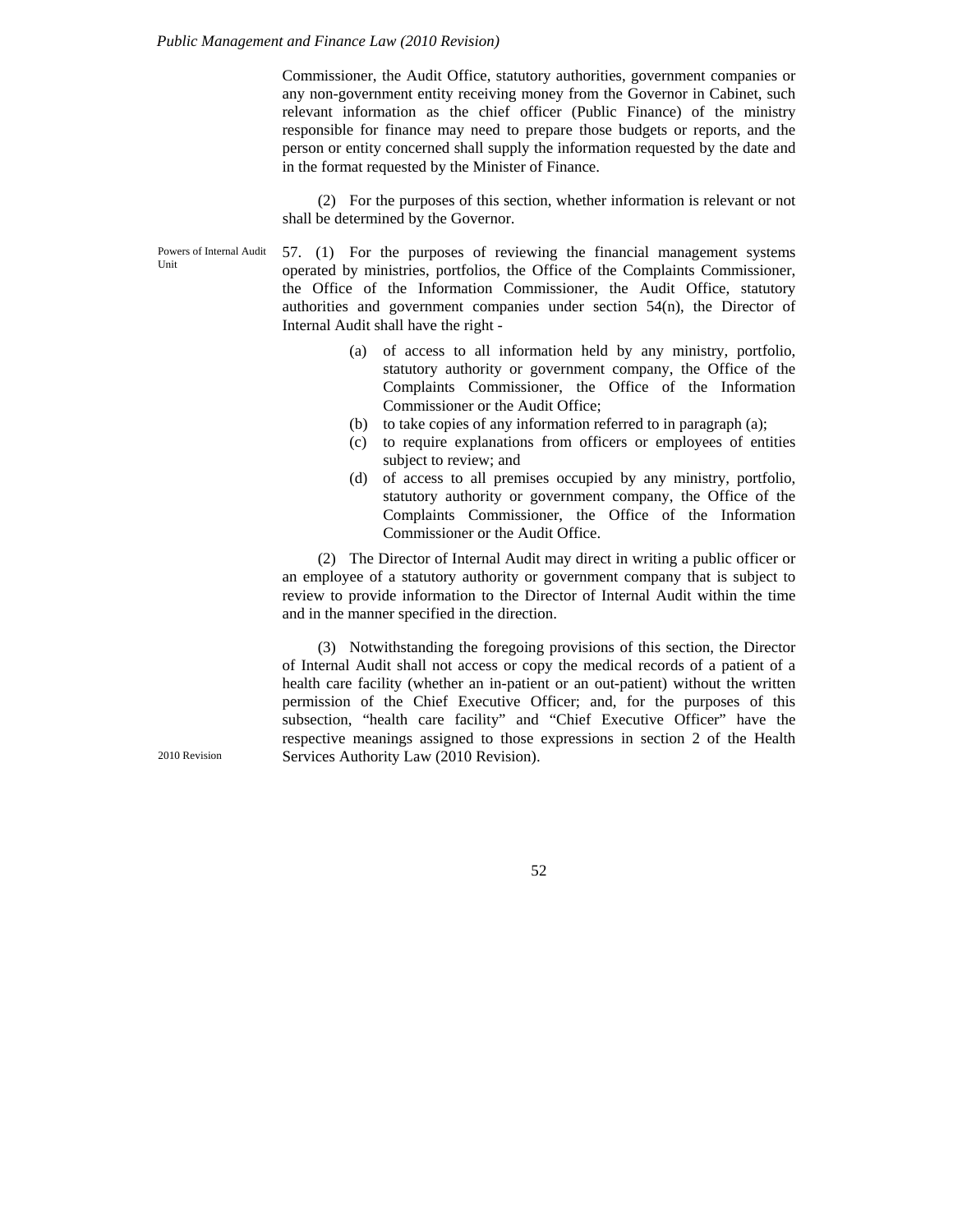## **PART VII - Audit Office**

### **Auditor General**

58. (1) In the performance of his duties or exercise of his powers under this or any other law, the Auditor General shall not be subject to the direction or control of any person.

(2) The Auditor General shall not be required to undertake any duty which is, in his opinion, incompatible with the duties imposed on him by this or any other law.

 (3) The Auditor General shall not, whilst he holds that office, hold any other paid office or employment.

 (4) If the Auditor General is removed from office under section 114 of the Constitution, a full statement of the circumstances shall be made at the first opportunity to the Legislative Assembly, and the Auditor General shall have the right of reply which shall be exercised by way of written statement which shall be tabled in the Legislative Assembly by the Speaker.

 (5) The Governor shall specify in writing the amount of the annual salary of the Auditor General, and the Auditor General shall be entitled to the salary so specified.

59. If in the opinion of the Governor, the Auditor General is unable to perform the duties of his office during any period for any reason, the Governor shall appoint another person to act as the Auditor General during that period.

#### **Powers and Duties of Auditor General**

## 60. The Auditor General shall - Powers and duties of

- (a) conduct audits of the annual financial statements in respect of Auditor General
	- (i) the core government and the entire public sector referred to in section  $29(2)(c)$ ; and
	- (ii) every ministry, portfolio, statutory authority and government company referred to in sections 44(2)(e) and  $52(2)(d);$
- (b) conduct audits of the summary referred to in section  $29(2)(b)$ , the schedule referred to in section 29(2)(d) and the statement referred to in section  $44(2)(a)$ ;

Independence of Auditor General

Appointment of acting Auditor General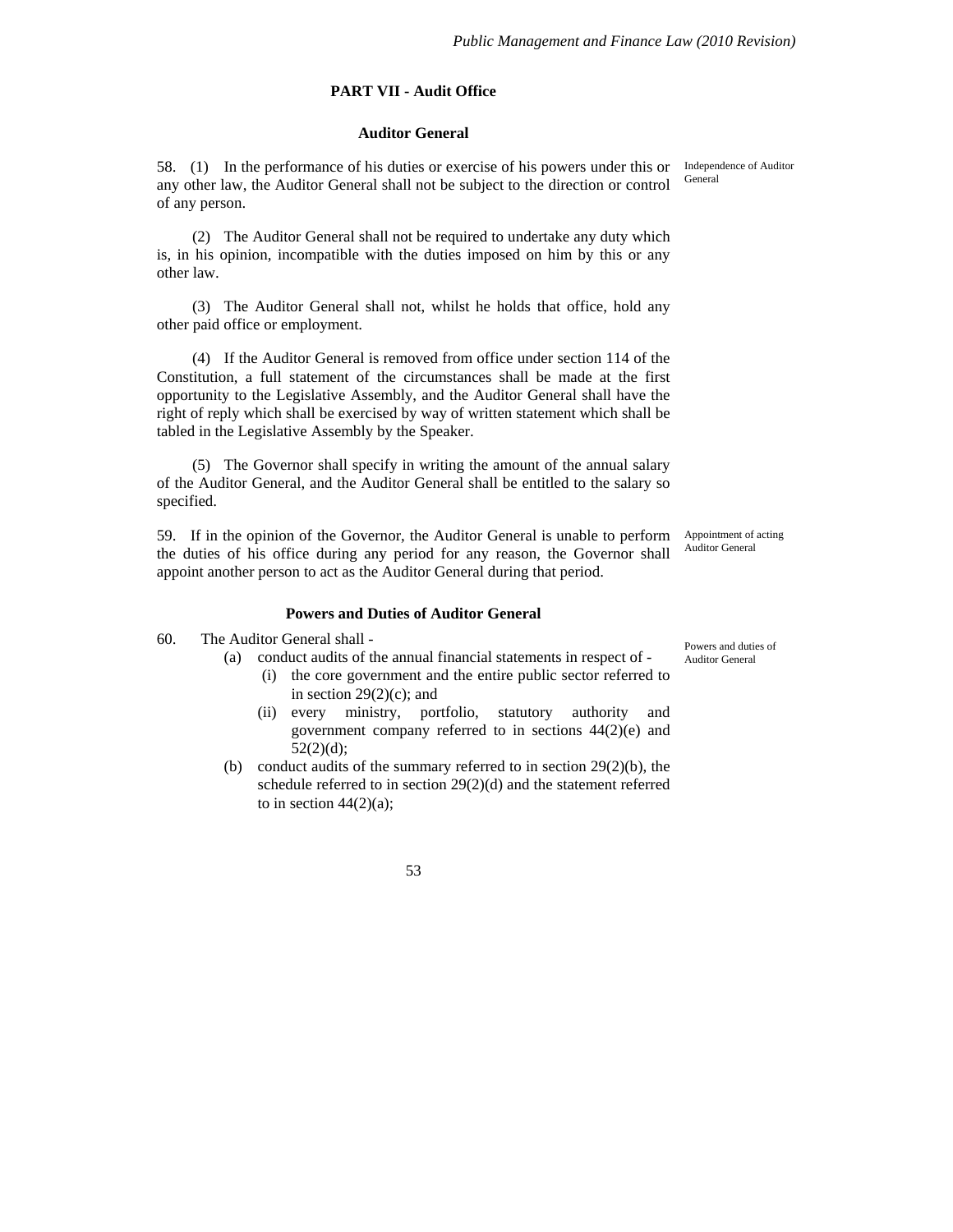- (c) on his own initiative or at the request of the Legislative Assembly or of any of its committees or subcommittees, conduct investigations and value for money audits, into -
	- (i) the management of executive financial transactions;
	- (ii) the financial management of any ministry, portfolio, statutory authority or government company or the Office of the Complaints Commissioner; or the Office of the Information Commissioner; and
	- (iii) the economy, efficiency and effectiveness with which any ministry, portfolio, the Office of the Complaints Commissioner, the Office of the Information Commissioner, or any statutory authority or government company has used its resources in discharging its functions and in its financial dealings;
- (d) at the request of the Legislative Assembly or of one of its committees or subcommittees, provide advice and assistance to the Legislative Assembly or to any of its committees or subcommittees; and
- (e) if he is authorised in writing to do so by the Governor in the public interest, conduct investigations into the financial management or affairs of persons, companies and bodies other than those referred to in paragraphs (a) to (d).
- Reporting by Auditor 61. The Auditor General shall prepare and General
	- (a) deliver to the entity whose financial statements, summary, schedule or statement have been audited -
		- (i) an audit opinion in relation to each audit referred to in section 60(a) and (b); and
		- (ii) in relation to each audit referred to in subparagraph (i) a summary of the issues resulting from each audit that he wishes to bring to the attention of the entity whose financial statements, summary, schedule or statement have been audited; and
	- (b) present to the Legislative Assembly
		- (i) at least one general report in each financial year on
			- (I) the results of audits referred to in paragraph (a); and
			- (II) matters that he wishes to bring to the attention of the Legislative Assembly; and
		- (ii) a report on each investigation requested by the Legislative Assembly or any of its committees or subcommittees and undertaken in accordance with section 60(c).
			- 54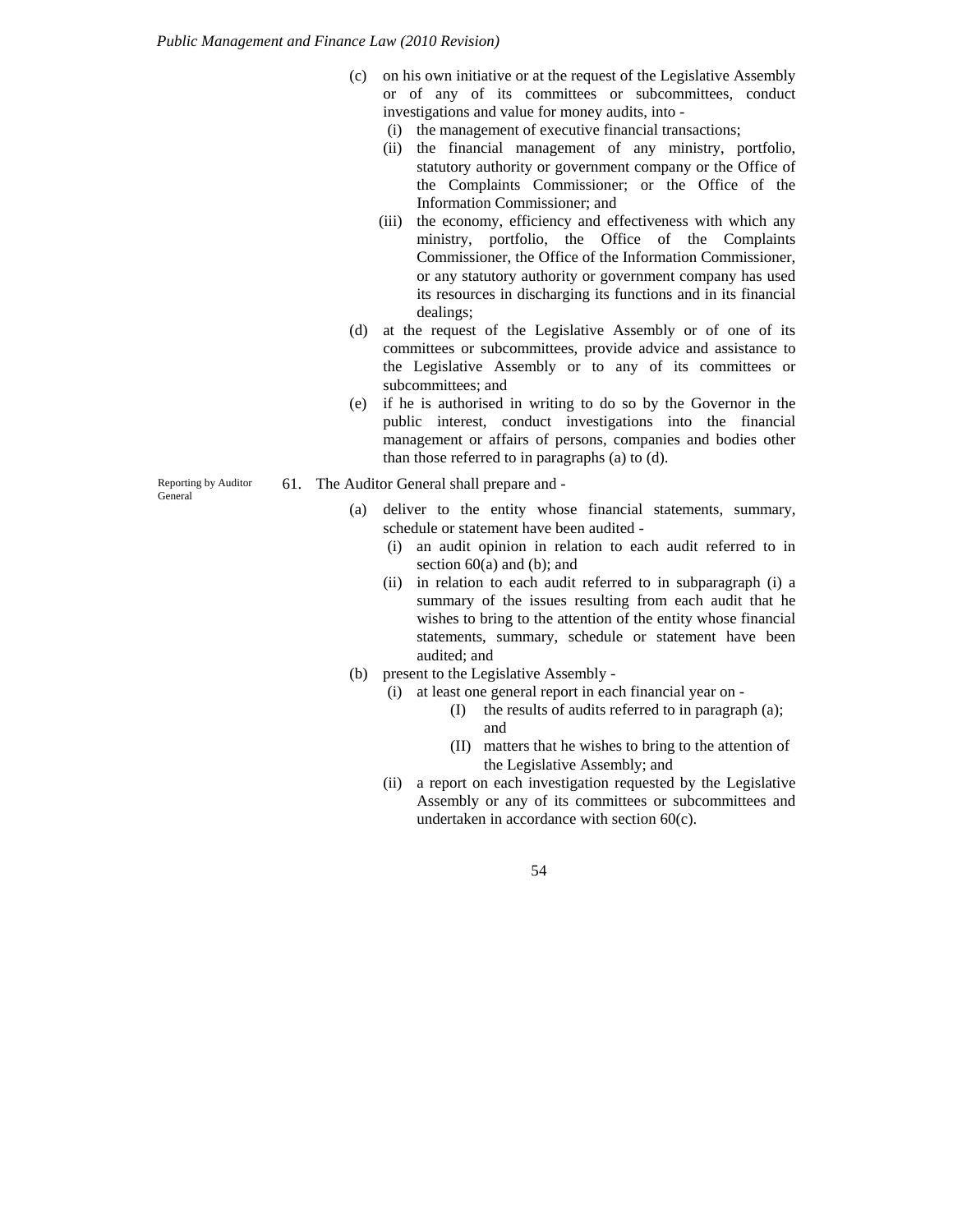62. The Auditor General may omit particular information from a report to the Reporting sensitive Legislative Assembly if -

- (a) he is of the opinion that its disclosure in the report would be contrary to the public interest because it could -
	- (i) have a serious adverse impact on the commercial interests of any person;
	- (ii) reveal trade secrets of any person;
	- (iii) prejudice the investigation of an alleged contravention of a law;
	- (iv) prejudice the fair trial of a person; or
	- (v) prejudice relations between the Islands and another country; or
- (b) the Governor has certified that the disclosure of the information would be contrary to the public interest.
- 63. The Auditor General shall ensure that Obligations of Auditor
	- (a) all audits and investigations carried out by him, or on his behalf, are carried out -
		- (i) in a competent fashion and with due care; and
		- (ii) in accordance with the International Standards on Auditing; and
	- (b) the persons carrying out such an audit or investigation are independent of the entity being audited or investigated.

64. (1) For the purposes of carrying out an audit or an investigation other than under section  $60(e)$ , the Auditor General or any person authorised by him for that purpose has -

- (a) the right of access to all information held by any public officer or employee of a statutory authority or government company;
- (b) the right to take copies of any information referred to in paragraph (a);
- (c) the right to require explanations from officers or employees of entities subject to audit or investigation; and
- (d) the right of access to all premises occupied by any ministry, portfolio, the Office of the Complaints Commissioner, the Office of the Information Commissioner or any statutory authority or government company.

 (2) The Auditor General may direct in writing a public officer or an employee of a statutory authority or government company subject to audit or to an investigation other than under section  $60(e)$ , to -

> (a) provide information to the Auditor General within the time and in the manner specified in the direction;

> > 55

General

Investigatory powers of Auditor General

information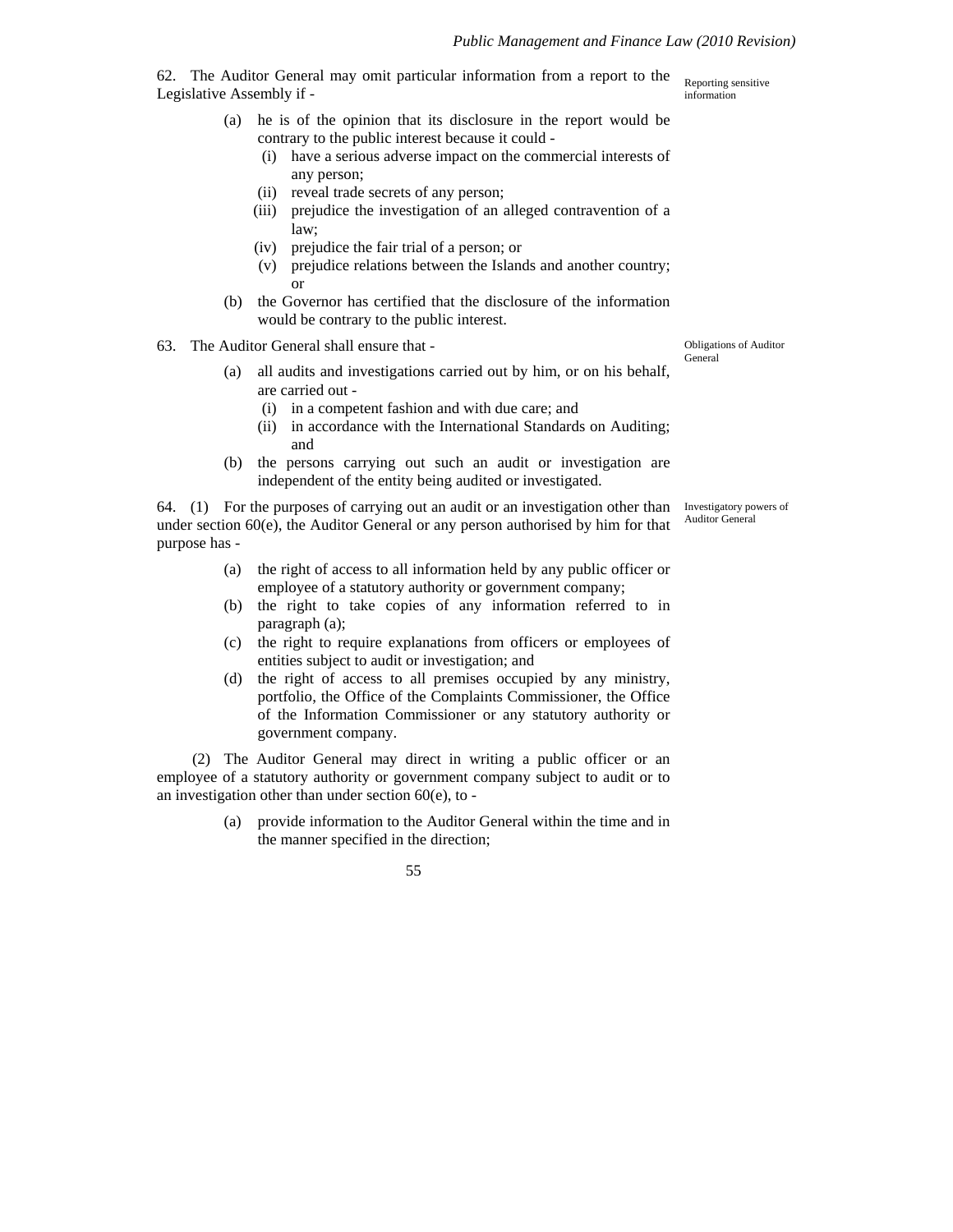- (b) attend before the Auditor General at a specified time and place and answer questions; and
- (c) grant access to the Auditor General or to any person authorised by the Auditor General, to any premises occupied by the entity.

 (3) For the purposes of carrying out any investigation under section 60(e), the Auditor General shall, in relation to the investigation, have the powers provided by subsections (1) and (2), and those powers shall also apply to all relevant persons, companies and bodies but shall not include a right of access to information held by a member of the Governor in Cabinet or a member of the Legislative Assembly.

 (4) Where a person fails to comply with a direction given under subsection (3) within three days from the date of the direction or such longer period as the Auditor General may permit, the Auditor General may apply to a court of summary jurisdiction for an order requiring the person to comply with the requirement or direction.

 (5) Where, in connection with a direction given under subsection (3), the Auditor General considers it necessary to examine a person on oath, the Auditor General may apply to a court of summary jurisdiction to have that person examined by the court and to have the results of that examination sent to the Auditor General.

 (6) The court shall process an application under subsection (5) and send the results of the examination to the Auditor General.

 (7) Where a person complies with a direction under subsection (3), an order under subsection (4) or gives evidence under subsection (5), such compliance shall not be treated as a breach of any restriction upon disclosure of information by or under any law and shall not give rise to any civil liability.

 (8) Notwithstanding the foregoing provisions of this section, the Auditor General shall not access or copy the medical records of a patient of a health care facility (whether an in-patient or an out-patient) without the written permission of the Chief Executive Officer; and, for the purposes of this subsection, "health care facility" and "Chief Executive Officer" have the respective meanings assigned to those expressions in section 2 of the Health Services Authority Law (2010 Revision).

65. (1) The Auditor General may engage a person under contract to carry out, or assist in the carrying out of, any audit or investigation that the Auditor General is required to or may carry out.

2010 Revision

Appointment of contractors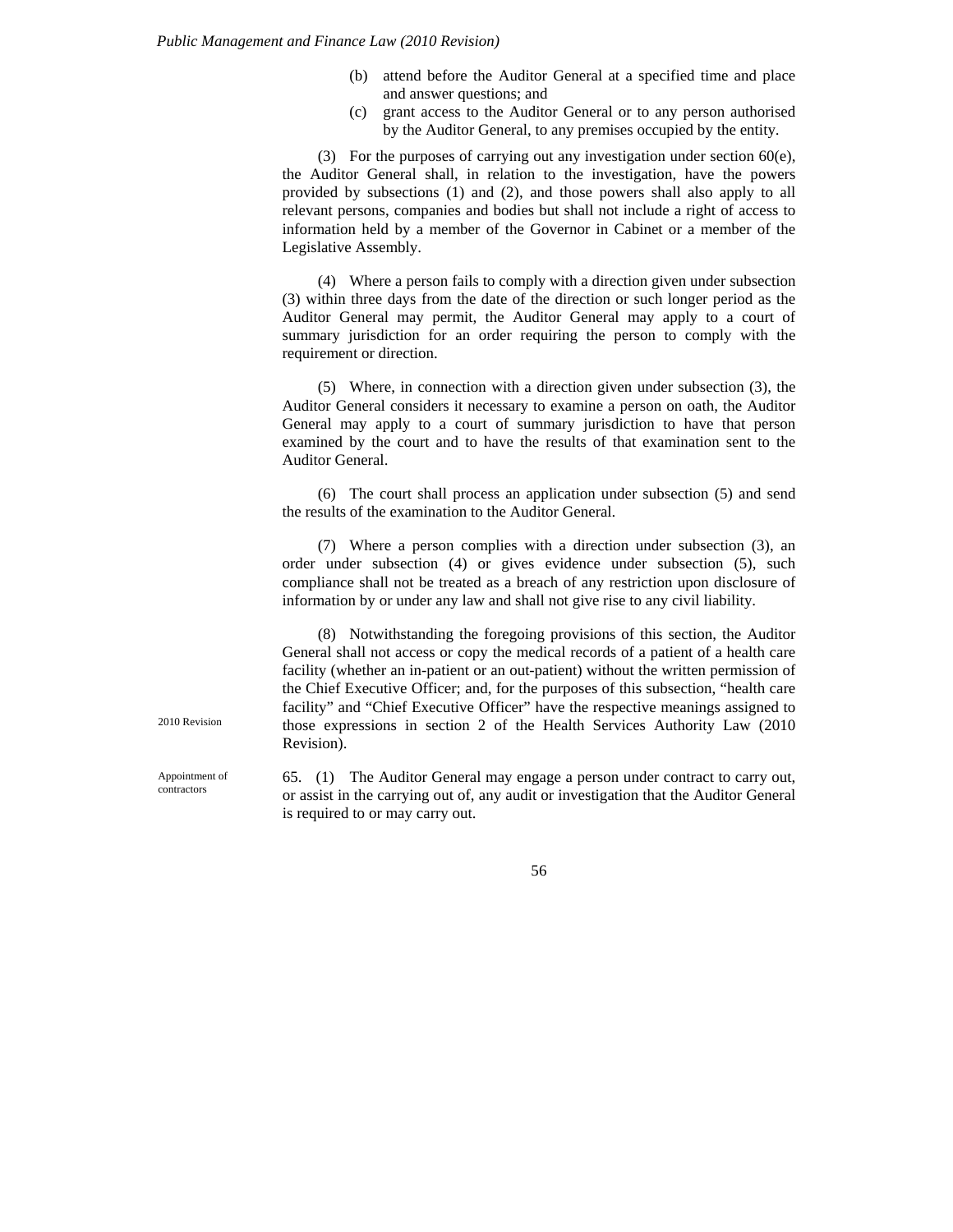(2) With the agreement of the Auditor General, a statutory authority or government company may engage a person under subsection (1) to carry out the audit of its annual financial statements.

 (3) Any person who is currently engaged, or who has within the previous twelve months been engaged, under section 69 as the auditor of the Auditor General may not be engaged under subsection (1).

 (4) The Auditor General may delegate in writing all or any of the Auditor General's powers to a person engaged under this section, and section 40 applies, with all necessary modifications, to any such delegation as if every reference in those subsections to a chief officer were a reference to the Auditor General.

#### **Accountability Arrangements in Relation to Audit Office**

66. (1) The Auditor General shall be the chief officer of the Audit Office. Audit Office

(2) The Auditor General shall be accountable to the Legislative Assembly for the performance of the Audit Office.

67. (1) Unless the context otherwise requires, Part IV shall apply in respect of Application of Part IV to the Audit Office as if -

- (a) every reference to the Governor in Cabinet or a minister were a reference to the Public Accounts Committee; and
- (b) every reference to a ministry were a reference to the Audit Office.

 (2) Notwithstanding sections 9, 19, 20, 22, 30 and 31, the Public Accounts Committee shall -

- (a) be granted the appropriations relating to the Audit Office;
- (b) in respect of the Audit Office, undertake the duties assigned to the Governor in Cabinet or a minister under sections 19, 20(a) and (b), 22(a), 30 and 31;
- (c) provide the chief officer (Public Finance) of the ministry responsible for finance with the necessary information in relation to the Audit Office to be included in the annual plan and estimates and the Appropriation Bill to be presented in accordance with section 24; and
- (d) provide the Financial Secretary with the necessary information in relation to the Audit Office to be included in any supplementary annual plan and estimates and the supplementary Appropriation Bill to be presented in accordance with section 25.

Audit Office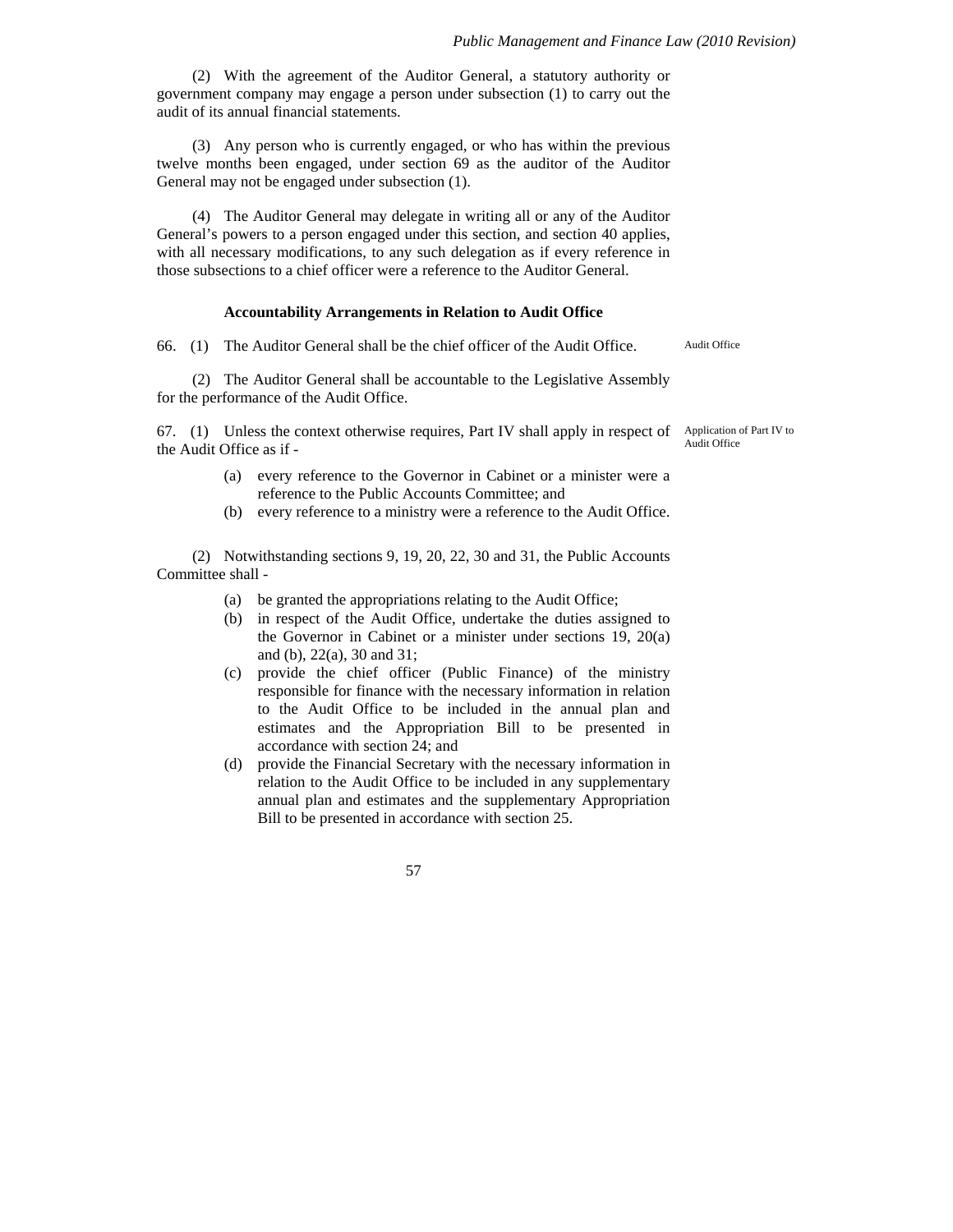(3) In carrying out its duties under this section the Public Accounts Committee shall -

- (a) make its decisions in accordance with the budget process established by the Governor in Cabinet under section 17; and
- (b) ensure that its decisions are consistent with the principles of responsible financial management set out in section 14(3).

- Fees and charges 68. (1) The Audit Office shall obtain its entity revenue by charging -
	- (a) the Governor in Cabinet, ministries, portfolios, statutory authorities and government companies for -
		- (i) audits conducted under section 60(a) and (b); and
		- (ii) investigations conducted under section 60(e) where the Governor determines that such investigations shall be paid for by Governor in Cabinet;
	- (b) the Legislative Assembly for audits, investigations or assistance and advice requested or agreed by it under section 60(c) and (d); and
	- (c) the persons, companies or bodies investigated under section  $60(e)$ for the investigations conducted, where paragraph (a)(ii) does not apply.

 (2) The charge to be made by the Audit Office under subsection (1) shall be a fair price.

(3) In this section -

"fair price" means -

- (a) the amount for which the output would be purchased and sold between knowledgeable and willing parties in an arm's length transaction; or
- (b) where an amount cannot be determined under paragraph (a), the cost of producing that output calculated on the basis of a complete allocation of input costs to outputs.

Annual report of Audit **Office** 

69. (1) In accordance with section 44, the Audit Office shall prepare an annual report on the activities of the Audit Office for the year.

(2) The statement of outputs delivered and the annual financial statements of the Audit Office shall be audited by an entity or individual who is independent of the Auditor General (called in this section the "independent auditor").

(3) The independent auditor shall -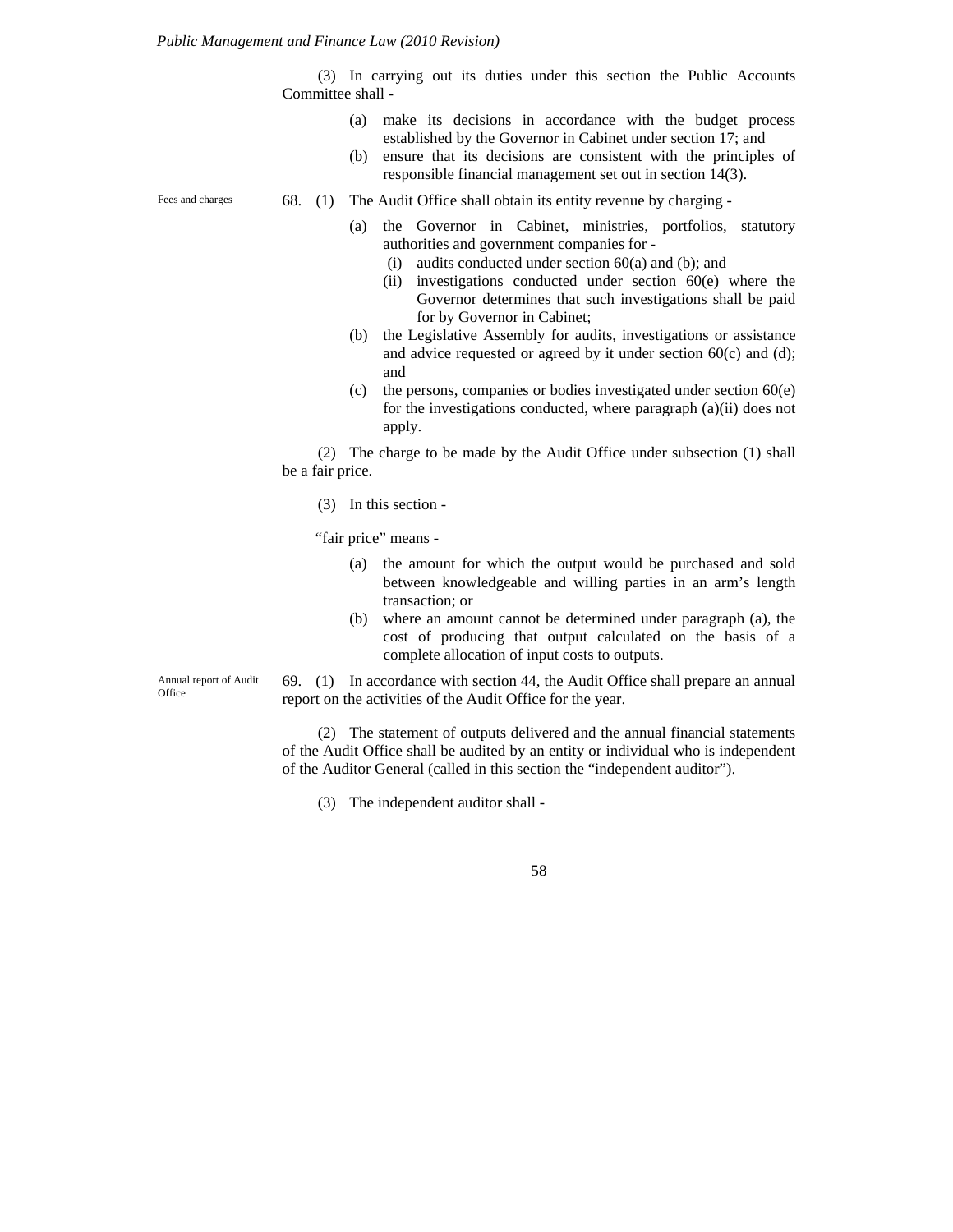- (a*)* be an entity or individual who is, in the opinion of the Public Accounts Committee, suitably qualified and experienced to be the independent auditor; and
- (b) be appointed by the Public Accounts Committee for a term not exceeding three years and on such other terms and conditions as the Public Accounts Committee determines.

 (4) For the purpose of conducting an audit of the Audit Office, the independent auditor shall have -

- (a) the obligations under section 63; and
- (b) the powers under section 64;

and entity assets.

 (5) Section 44 shall apply in respect of the Audit Office as if every reference in that section to the Auditor General were a reference to the independent auditor.

## **PART VIII - General Provisions**

## **Trust Assets**

70. (1) All trust assets shall be accounted for separately from executive assets Trust assets to be separately accounted for

(2) The chief officer (Public Finance) of the ministry responsible for finance shall manage all trust assets and shall have all such powers as are necessary for this purpose.

 (3) Any trust asset received by a ministry, portfolio, the Office of the Complaints Commissioner, the Office of the Information Commissioner or the Audit Office shall be immediately transferred to the chief officer (Public Finance) of the ministry responsible for finance.

 (4) The chief officer (Public Finance) of the ministry responsible for finance may charge fees in accordance with a scale prescribed by regulations for the management of trust assets which shall be deducted from the trust assets or from income from those assets when returned to the beneficiary, provided that the fee charged shall be no more than the income earned on those trust assets.

71. (1) There shall be established at one or more banks approved by the Trust bank accounts Financial Secretary, one or more accounts to be known as trust bank accounts.

(2) Trust bank accounts shall be operated only by the chief officer (Public Finance) of the ministry responsible for finance.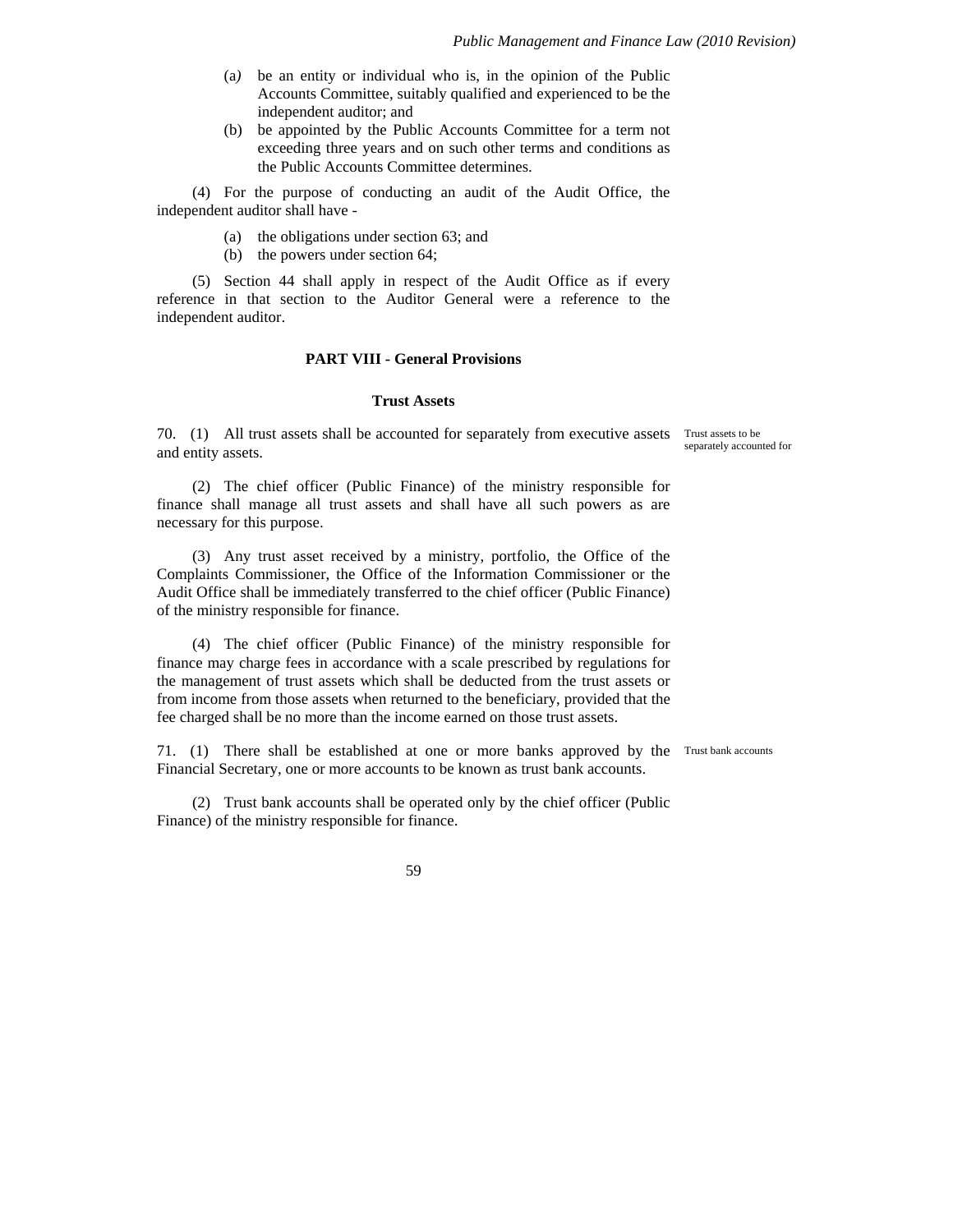*Public Management and Finance Law (2010 Revision)* 

(3) All receipts of trust assets consisting of money shall be paid into a trust bank account.

Deposit of trust assets consisting of money

72. (1) The chief officer (Public Finance) of the ministry responsible for finance, after consultation with the Financial Secretary may, for such periods and on such terms and conditions as he thinks fit, place trust assets, consisting of money, on deposit with any bank.

(2) No person shall have a right of action against the Minister of Finance, the Financial or the chief officer (Public Finance) of the ministry responsible for finance in respect of any deposit or non-deposit of any trust assets consisting of money.

73. When any trust asset is returned to a beneficiary by the chief officer (Public Finance) of the ministry responsible for finance, the amount of income, if any, certified by the chief officer (Public Finance) of the ministry responsible for finance to have been earned thereon shall be added to the trust asset. Transfer of trust assets

74. (1) Any trust asset that shall be unclaimed for a period of six years after having become transferable to any person entitled to the asset shall, together with any income payable in respect of the asset, be treated as an unclaimed trust asset. Unclaimed trust assets

> (2) An unclaimed trust asset in the form of money shall be paid into the executive bank account and recorded as executive revenue.

> (3) If any person establishes, to the satisfaction of the chief officer (Public Finance) of the ministry responsible for finance or his nominee, a claim to any money that has been paid into the executive bank account in accordance with subsection (2), that amount, together with such interest, if any, as the chief officer (Public Finance) of the ministry responsible for finance may approve, shall be paid to the claimant and recorded as an executive expense without further appropriation than this section.

> (4) Where any money paid to any claimant under subsection (3) is afterwards claimed by any other person, neither the Government, the Minister of Finance, the Financial Secretary, the chief officer (Public Finance) of the ministry responsible for finance nor his nominee shall be liable to that other person by reason of having paid the money to the first claimant.

> (5) An unclaimed trust asset that is not in the form of money shall be sold on such terms and conditions as the Financial Secretary thinks fit and the proceeds of sale shall be dealt with in accordance with subsections (2), (3) and (4).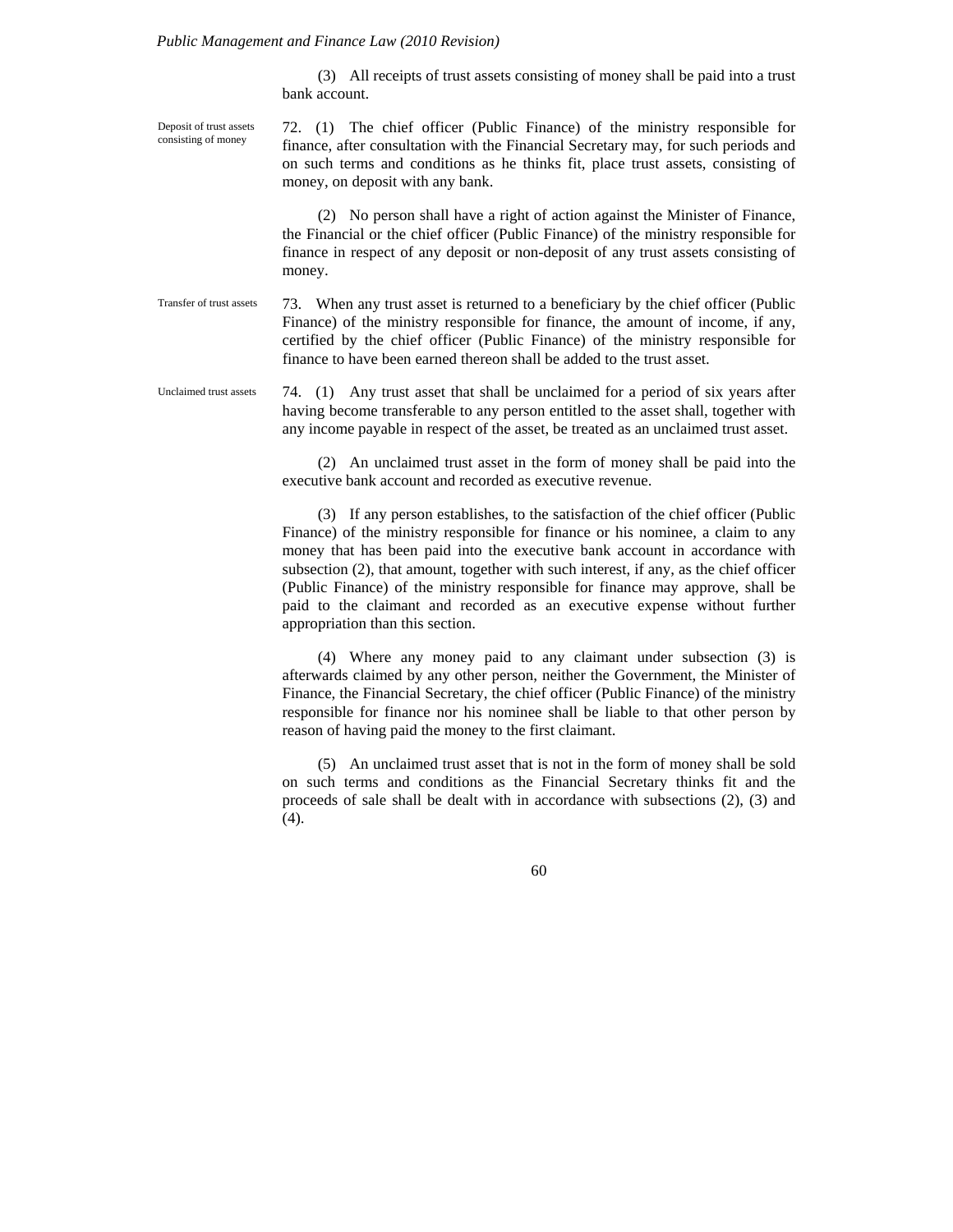(6) In the event of any inconsistency between this section and the operation of any other law, this section shall prevail to the extent of the inconsistency.

75. (1) Where any asset, except an interest in land, is vested in the Crown as *bona vacantia*, the Minister of Finance (or any person appointed by him for this purpose) may on behalf of the Crown exercise any power or right (including any power of disposal), and perform any obligation, in respect of or in connection with the asset that could be exercised or performed by the Crown.

(2) If any person claims any asset which belongs to the Crown as *bona vacantia*, and establishes a claim to the satisfaction of the Minister of Finance (or any entity appointed by him under subsection (1)), the asset shall be transferred to that person without further appropriation.

 (3) Where any asset transferred to any claimant under subsection (2) is afterwards claimed by any other person, neither the Government, nor the Minister of Finance nor a person appointed under subsection (1) shall be liable to that other person by reason of having transferred the asset to the first claimant.

## **Offences**

76. A person who, without reasonable excuse - Offences and penalties

- (a) fails, after a request in writing, to
	- (i) produce any information that is in that person's possession or under that person's control;
	- (ii) allow access to premises; or
	- (iii) provide answers or explanations,

when required to do so by or by regulations made under this Law; or

(b) makes any statement or gives any information required by, or by regulations made under, this Law, knowing it to be false or misleading,

is guilty of an offence and liable on summary conviction to a fine of ten thousand dollars and to imprisonment for six months, or on conviction on indictment to a fine of one hundred thousand dollars and to imprisonment for five years, and if the offence of which he is convicted is continued after conviction he is guilty of a further offence and liable to a fine of ten thousand dollars for every day on which the offence is so continued.

77. (1) Where an offence under, or under any regulation made under, this Law which has been committed by a body corporate is proved to have been committed with the consent or connivance of, or to be attributable to any neglect on the part Offences by corporations

61

Bona vacantia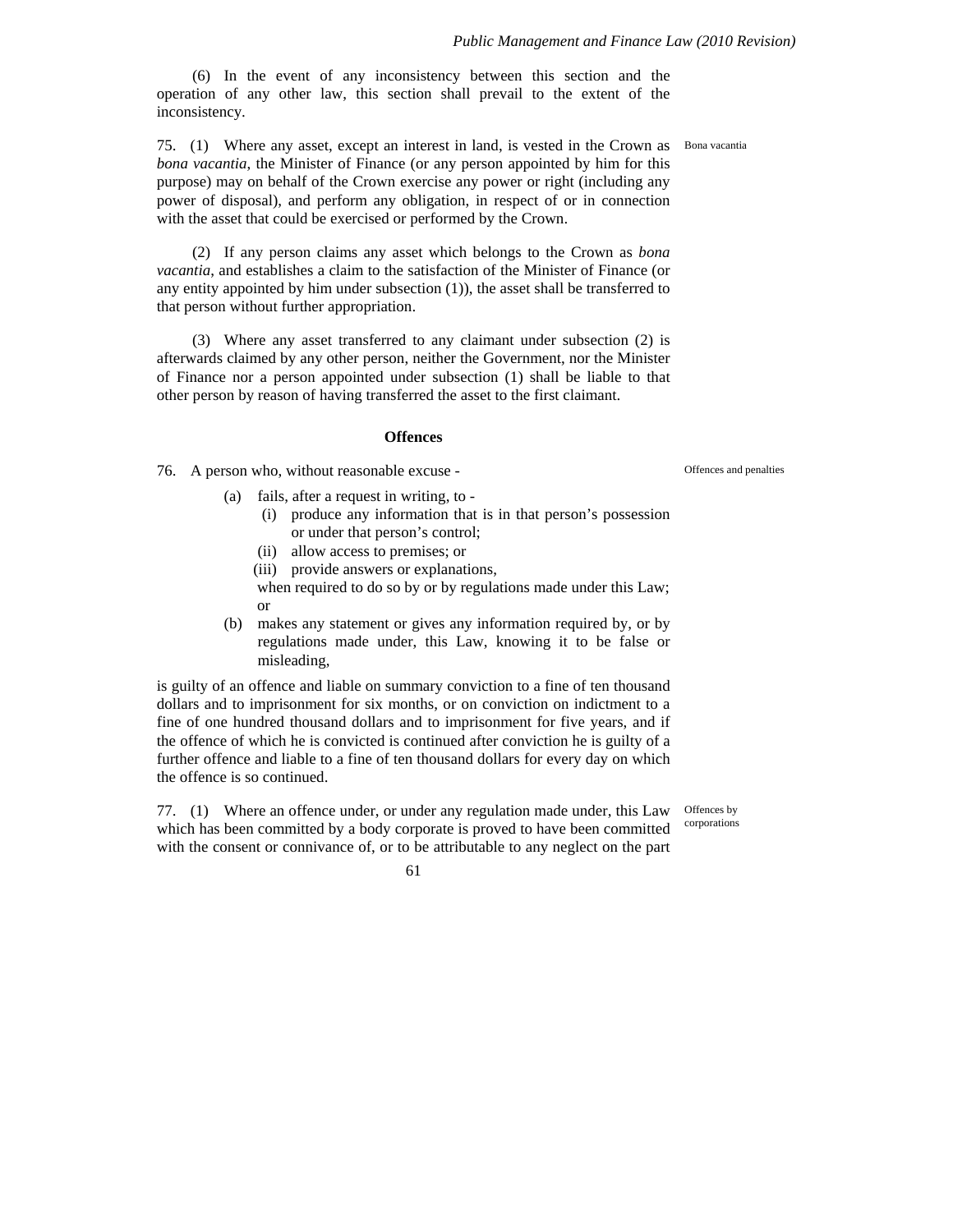of, any director, manager, secretary or other similar officer of the body corporate, or any person who was purporting to act in any such capacity, he as well as the body corporate is guilty of that offence and is liable to be proceeded against and punished accordingly.

 (2) Where the affairs of a body corporate are managed by its members, subsection (1) shall apply in relation to the acts and defaults of a member in connection with his functions of management as if he were a director of the body corporate.

#### **Miscellaneous Provisions**

78. (1) Nothing in this Law shall affect the constitutional functions or independence of the Governor, his office or support staff.

(2) Nothing in this Law shall be construed so as to define the Governor as a ministry or portfolio or to require him to comply with any of the provisions of Parts III, IV or V.

 (3) The Office of the Governor shall not be required to comply with sections 42, 43 and 44, but the outputs and ownership performance of the Office of the Governor shall be included in the annual budget statement and the quarterly and annual reports of the Portfolio of Internal and External Affairs prepared in accordance with those sections.

 (4) Notwithstanding subsection (3), the chief officer of the Portfolio of Internal and External Affairs shall not be accountable, or deemed to be accountable, for the activities or the financial performance of the office of the Governor.

79. (1) Nothing in this Law shall affect the constitutional functions or constitutional independence of the Attorney General.

(2) This Law shall apply to the Portfolio of Legal Affairs, except that -

- (a) in the annual budget statement
	- (i) in relation to the outputs of the Portfolio that relate to the functions of the Attorney General specified in the Constitution, the specifications set out in section  $42(2)(a)(i)$ to (iv) shall be contained in the annual budget statement but shall be subject to agreement with the Attorney General;
	- (ii) in relation to the outputs of the Portfolio that relate to the functions of the Attorney General specified in the Constitution, the specifications set out in section  $42(2)(a)(v)$ to (viii) shall be contained in the annual budget statement

62

Law not to affect the independence of Governor

Law not to affect constitutional independence of Attorney General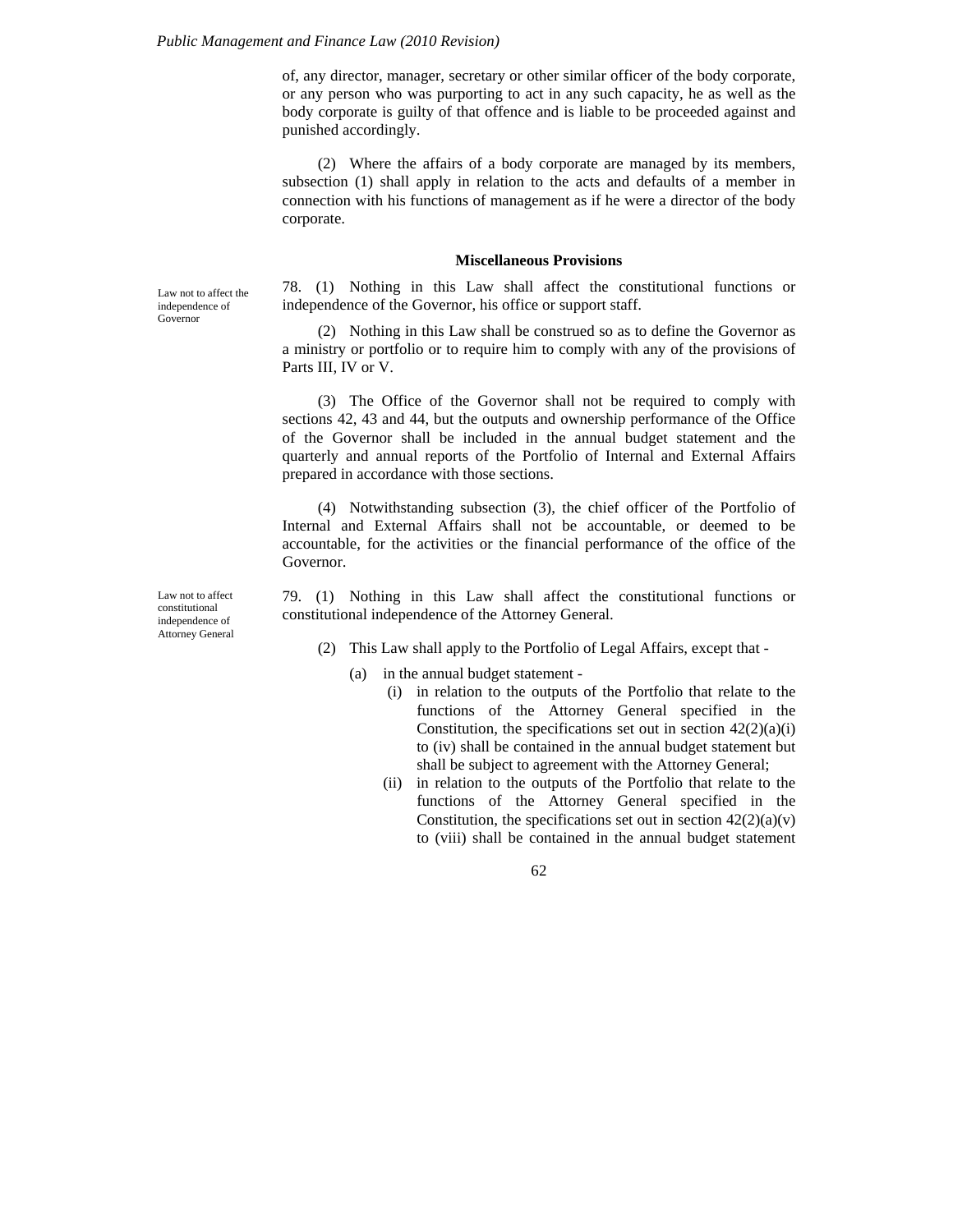but shall be subject to agreement with the Governor in Cabinet; and

- (iii) in relation to the other outputs of the Portfolio, the specifications set out in section 42(2)(a) shall be contained in the annual budget statement and shall be subject to agreement with the Governor in Cabinet; and
- (b) the chief officer shall be accountable to the Attorney General for the delivery of the specifications provided for in paragraph  $(a)(i)$ and shall be accountable to the Governor in Cabinet for the delivery of the specifications provided for in paragraph (a)(ii) and (iii).

80. (1) Nothing in this Law shall affect the constitutional functions or Law not to affect constitutional independence of -

- (a) the President or any Judge of the Court of Appeal; or
- (b) the Chief Justice or any Judge of the Grand Court.

 (2) Nothing in this Law shall be construed so as to define the judiciary as a ministry or portfolio or to require the judiciary to comply with Parts III, IV or V.

 (3) This Law shall apply to the judicial administration except that the outputs and the details of the ownership performance specified in the annual budget statement of the judicial administration shall be specified so as to ensure that they do not impinge on the constitutional functions or constitutional independence of the judiciary.

81. Nothing in this Law shall affect the constitutional functions or constitutional Law not to affect independence of the Complaints Commissioner.

81A. Nothing in this Law shall affect the independence of the Information Commissioner as set out in the Freedom of Information Law, 2007.

### **Transitional Arrangements, Repeals and Consequential Amendments**

82. (1) The following bank accounts existing and operated by the Treasury immediately prior to the 7th April, 2003 are deemed to be executive bank accounts established in accordance with section 54(j) -

- (a) current account;
- (b) Cayman Brac account;
- (c) US dollar call account;
- (d) US dollar account;
- (e) pound sterling accounts;

63

constitutional independence of

constitutional independence of Complaints Commissioner

Law not to affect independence of Information Commissioner Law 10 of 2007

Transition of accounts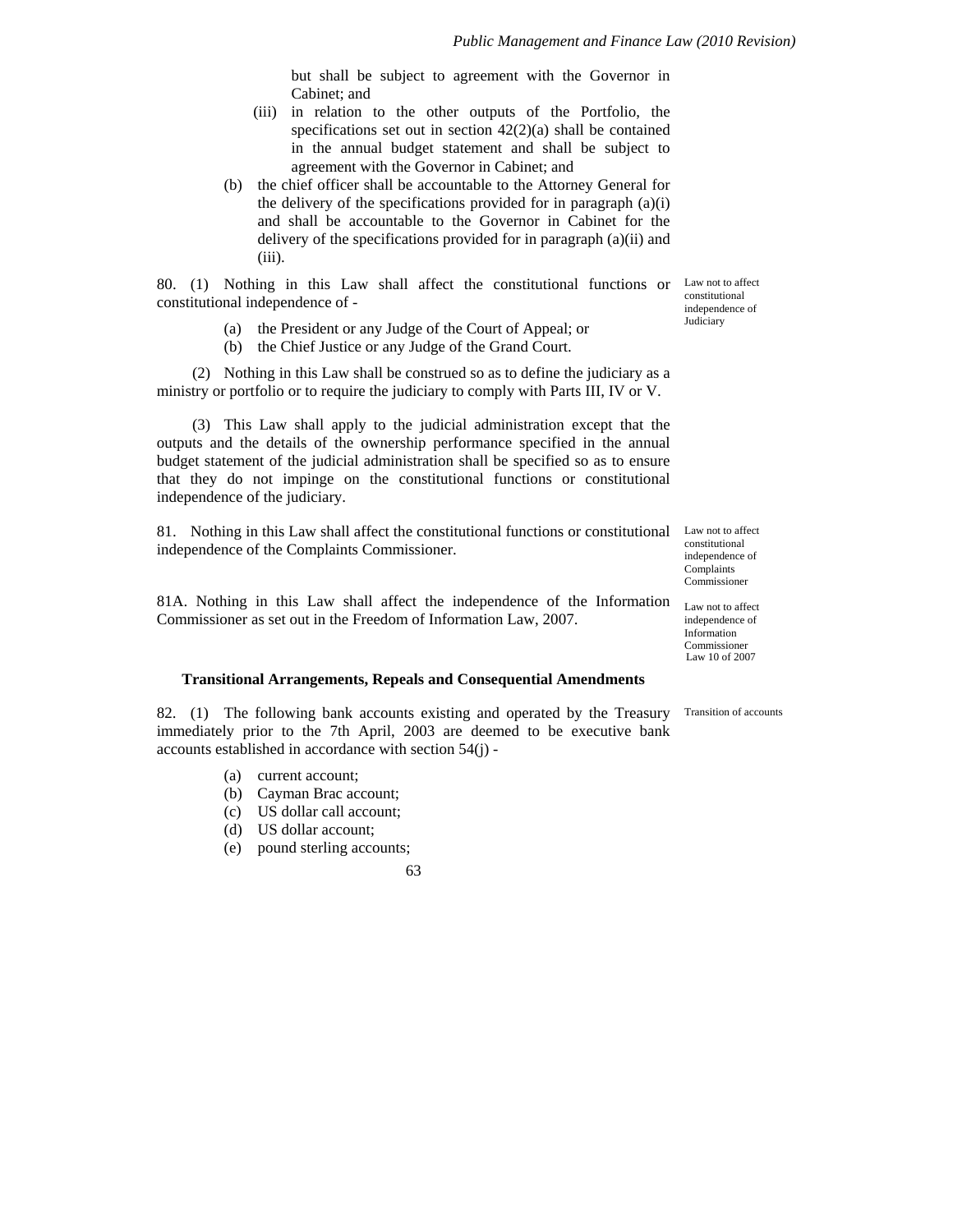*Public Management and Finance Law (2010 Revision)* 

- (f) capital development fund accounts;
- (g) payroll account; and
- (h) revenue account.

 (2) The following bank accounts existing and operated by a ministry or portfolio prior to the 7th April, 2003 are deemed to be entity bank accounts established in accordance with section 41(3) -

- (a) Commissioner of Police account;
- (b) the bank accounts operated by the United Kingdom representative;
- (c) the bank accounts operated by the Department of Tourism overseas offices; and
- (d) the bank accounts of the London shipping office.

 (3) The balance of each imprest account recorded by the Treasury at the 7th April, 2003 shall be recorded as a cash balance in the opening balance sheet of the relevant ministry or portfolio.

 (4) All fund balances, public debt, fixed deposit and investments, advance accounts, deposit accounts, investment undertakings, self-financing loans, loans recoverable and arrears of revenue recorded by the Treasury at the 7th April, 2003, shall be transferred and appropriately classified in accordance with generally accepted accounting practice to the executive balance sheet or the balance sheet of the relevant ministry, portfolio, statutory authority or government company.

 (5) All physical assets of the core government and any financial assets or liabilities of the core government not referred to in subsections (1) to (4) that exist at the 7th April, 2003 are to be recorded in the opening balance sheets of the executive and ministries, portfolios and the Audit Office as follows -

- (a) all Crown land is to be recorded on the executive balance sheet;
- (b) all debtors relating to entity revenue and all creditors relating to entity expenses are to be allocated to the relevant ministry, portfolio or Audit Office balance sheet; and
- (c) all assets used by a ministry a portfolio or the Audit Office to produce its outputs, are to be recorded on the relevant ministry, portfolio or Audit Office balance sheet, except to the extent that the Financial Secretary declares this shall not occur in relation to a specific asset; and
- (d) all other assets and liabilities not covered by paragraphs (a) to (c) are to be recorded on the executive balance sheet.
- 83. (1) If at the time that section 14 came into force, the financial performance and financial position of the core government was not consistent with the

64

Transition to responsible financial management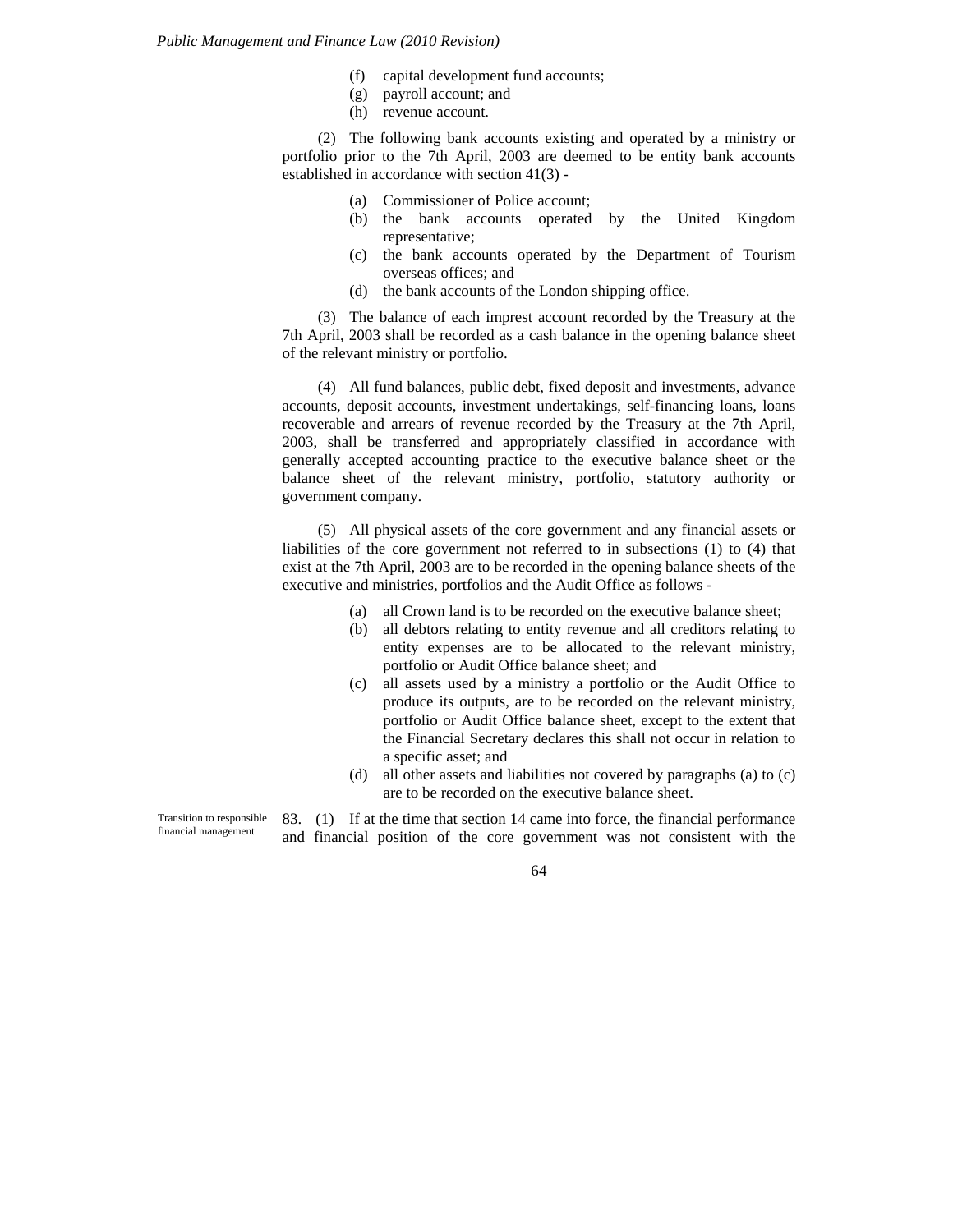principles of responsible financial management specified in section 14, the Governor in Cabinet shall ensure that the results of the strategic phase specified in section 18 and the detailed planning and budgeting phase specified in section 19 are such that -

- (a) total core government revenue less total core government expenses (as defined in section  $14(3)(a)$ ) is positive from the next financial year;
- (b) total core government assets less total core government liabilities (as defined in section  $14(3)(b)$ ) is increased each financial year by the amount specified in subsection (2) until the level defined by section 14(3)(b) is achieved;
- (c) core government borrowing is decreased each financial year by the amount specified in subsection (3) until the level defined by section  $14(3)(c)$  is achieved; and
- (d) core government cash reserves are increased each financial year to the amounts specified in subsection (4) until the level defined in section 14(3)(e) is achieved.

 (2) The amount by which net worth shall be increased under subsection (1)(b) shall be at least an amount equal to one-eighth of the difference between the level of net worth at the commencement of section 14 and the level defined in section  $14(3)(b)$ .

 (3) The amount by which borrowing shall be decreased under subsection (1)(c) shall be at least an amount equal to one-eighth of the difference between the level of borrowing at the commencement of section 14 and the level defined in section  $14(3)(c)$ .

 (4) The amounts that cash reserves are to be increased to under subsection  $(1)(d)$  are -

- (a) thirty days by the end of the financial year ending the 30th June, 2005;
- (b) forty-five days by the end of the financial year ending the 30th June, 2006;
- (c) sixty days by the end of the financial year ending the 30th June, 2007;
- (d) seventy-five days by the end of the financial year ending the 30th June, 2008; and
- (e) ninety days by the end of the financial year ending the 30th June, 2009.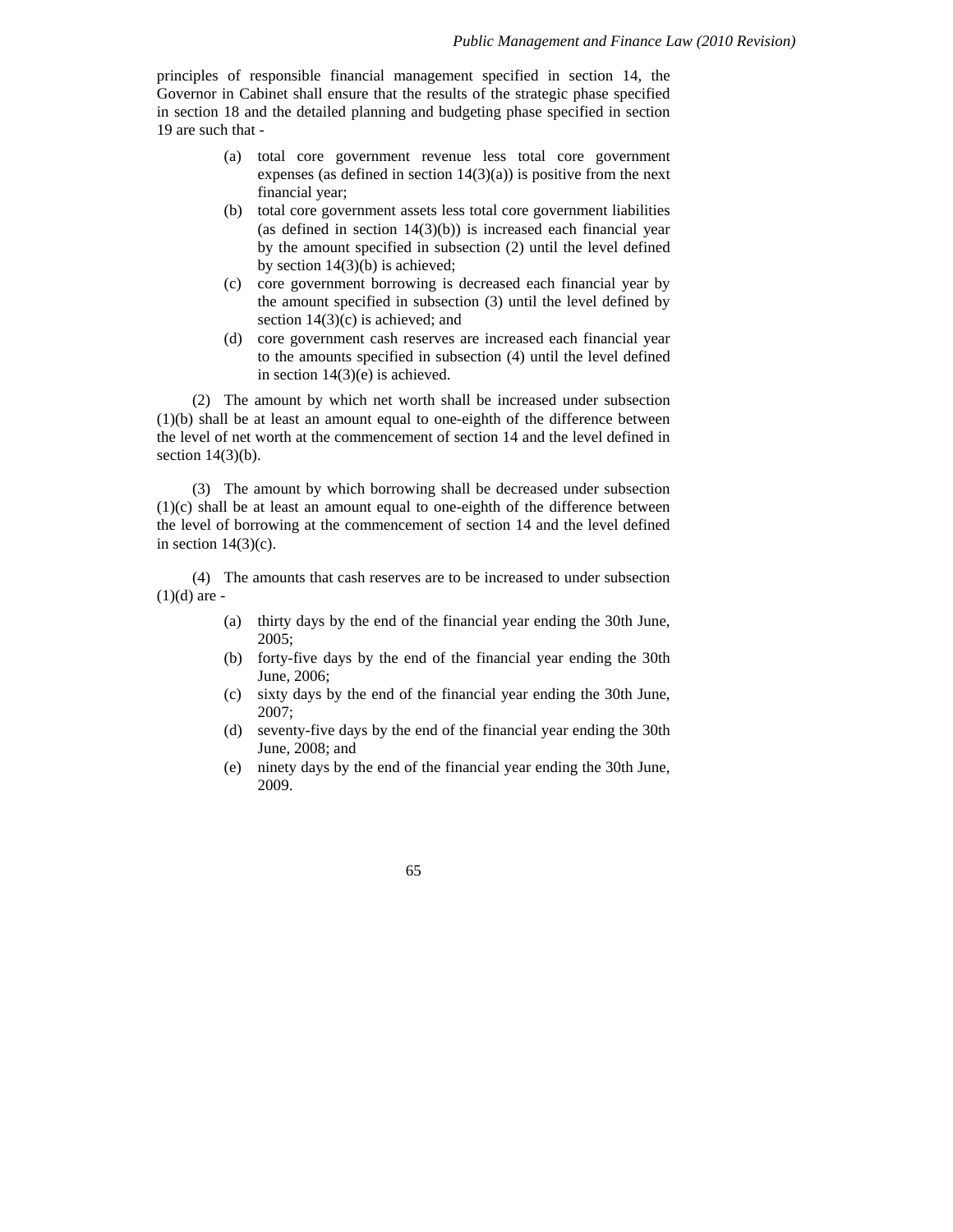### **FIRST SCHEDULE**

sections 23 and 26

### **ECONOMIC FORECASTS**

- 1. Gross domestic product.
- 2. Consumer prices.
- 3. Unemployment and employment.
- 4. Current account position of the balance of payments.
- 5. A statement of all significant assumptions underlying the above.

## **SECOND SCHEDULE**

sections 24, 26, 42 and 50

## **FORECAST FINANCIAL STATEMENTS**

- 1. Forecast financial statements shall include
	- (a) a forecast operating statement;
	- (b) a forecast balance sheet statement;
	- (c) a forecast statement of changes in net worth;
	- (d) a forecast statement of cash flows;
	- (e) such other statements as may be required fairly to reflect financial performance and position;
	- (f) a statement of accounting policies;
	- (g) a statement of responsibility prepared in accordance with paragraph 4; and
	- (h) except as provided in paragraph 3, in respect of each statement referred to in subparagraphs (a) to (e) -
		- (i) comparative estimated actual figures for the immediately preceding financial year; and
		- (ii) comparative actual figures for the financial year preceding the financial year referred to in subsubparagraph (i).

2. Forecast financial statements for the core government and the entire public sector shall also include -

- (a) a forecast statement of borrowings, and the comparative figures referred to in paragraph 1(h);
- (b) a forecast statement of loans, and the comparative figures referred to in paragraph 1(h);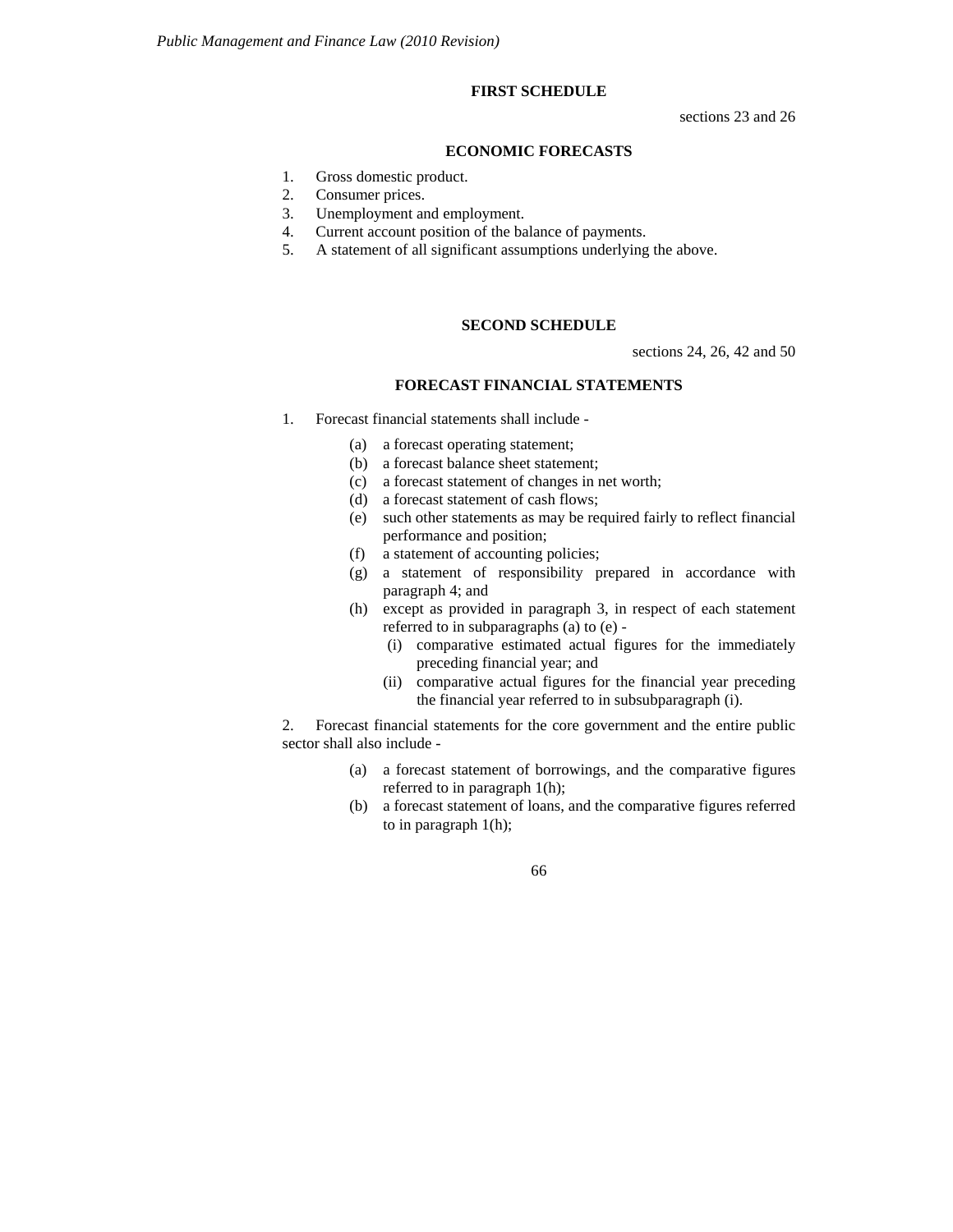- (c) a statement of actual commitments as at the day on which the forecasts are finalised;
- (d*)* a statement of actual contingent liabilities as at the day on which the forecasts are finalised; and
- (e) a statement of significant assumptions underlying the forecasts.
- 3. In the case of forecast financial statements required by section 26
	- (a) actual figures published in the Government quarterly report immediately preceding the economic and financial update and the year to date budget for that quarter are required instead of estimated actual figures; and
	- (b*)* comparative actual figures are not required.
- 4. Every statement of responsibility required by this Schedule shall
	- (a) be signed by
		- (i) in the case of the core government and the entire public sector forecast financial statements, the Minister of Finance and a member of the Governor in Cabinet appointed by the Governor in Cabinet to do so on their behalf;
		- (ii) in the case of forecast financial statements of a ministry, portfolio, the Office of the Complaints Commissioner, the Office of the Information Commissioner or the Audit Office, the chief officer; and
		- (iii) in the case of a forecast financial statement of a statutory authority or government company, the chairman on behalf of the board;
	- (b) include
		- (i) a statement acknowledging responsibility for the accuracy of the information in the forecast financial statements; and
		- (ii) a statement that the forecast financial statements fairly reflect the forecast financial position and performance of the entity for the period concerned; and
	- (c) in the case of the core government and the entire public sector forecast financial statements, include a statement that those statements include all policy decisions that have or may have a material effect on the economic or financial forecasts.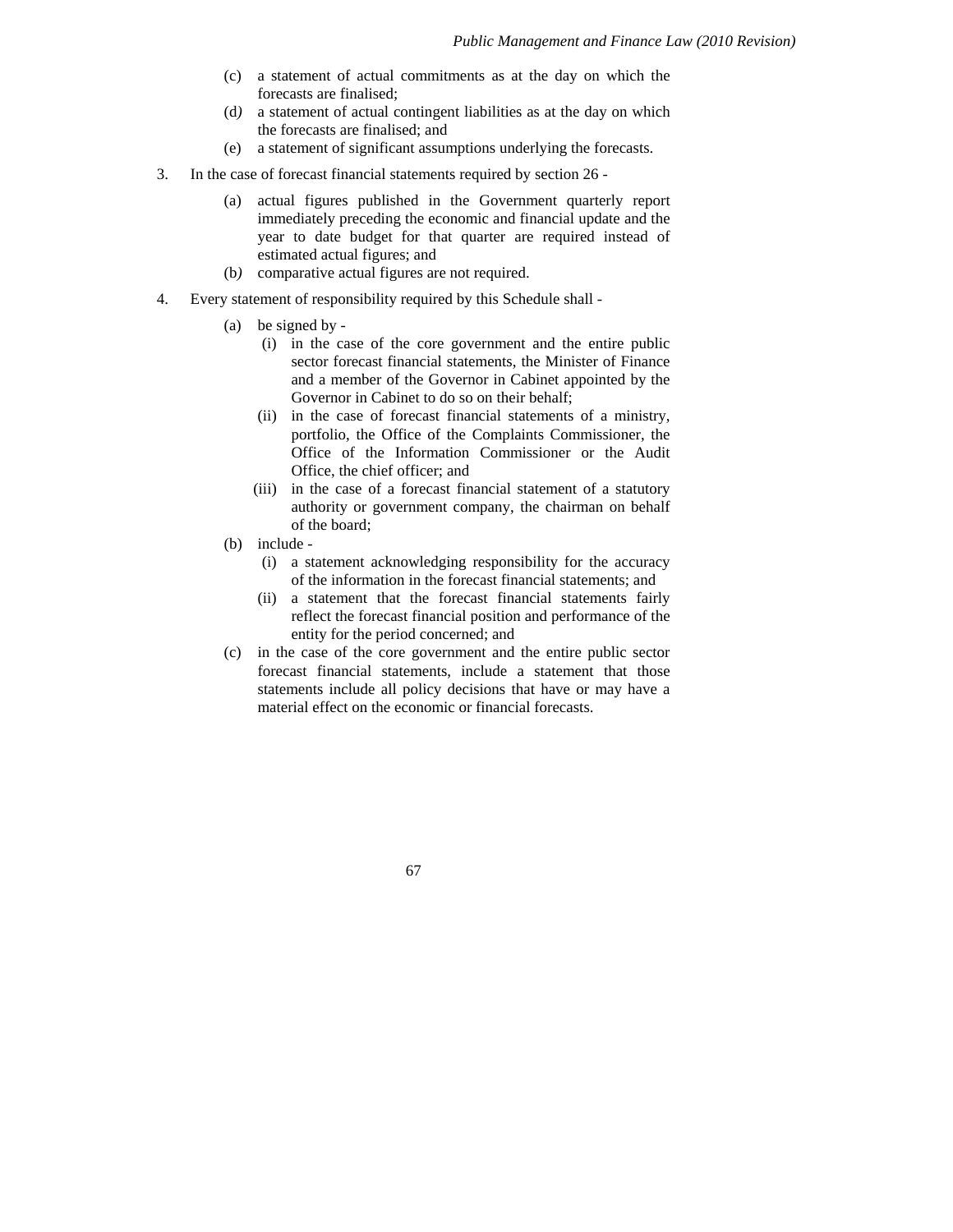### **THIRD SCHEDULE**

## **QUARTERLY FINANCIAL STATEMENTS**

1. Quarterly financial statements (or in the case of statutory authorities and government companies half-year financial statements) shall contain for the quarter in question, and for any preceding quarters in the current financial year on a cumulative basis -

- (a) an operating statement;
- (b) a balance sheet statement;
- (c) a statement of changes in net worth;
- (d) a statement of cash flows;
- (e) such other statements as may be required fairly to reflect financial performance and position;
- (f) a statement of accounting policies;
- (g) a statement of responsibility prepared in accordance with paragraph 3; and
- (h) in respect of each statement referred to in subparagraphs (a) to (e)-
	- (i) comparative cumulative forecast figures for the current and preceding quarters in the current financial year; and
	- (ii) comparative actual figures for the period corresponding to that referred to in subsubparagraph (i) in the preceding financial year.

2. Quarterly financial statements for the core government and the entire public sector shall also include -

- (a) a statement of borrowings, and the comparative figures and information referred to in paragraph 1(h);
- (b) a statement of loans, and the comparative figures and information referred to in paragraph 1(h); and
- (c) a statement of emergency financial transactions, being financial transactions approved under section 13.
- 3. Every statement of responsibility required by this Schedule shall
	- (a) be signed by
		- (i) in the case of the core government and the entire public sector quarterly financial statements, the Financial Secretary;
		- (ii) in the case of quarterly financial statements of a ministry or portfolio, the Office of the Complaints Commissioner, the

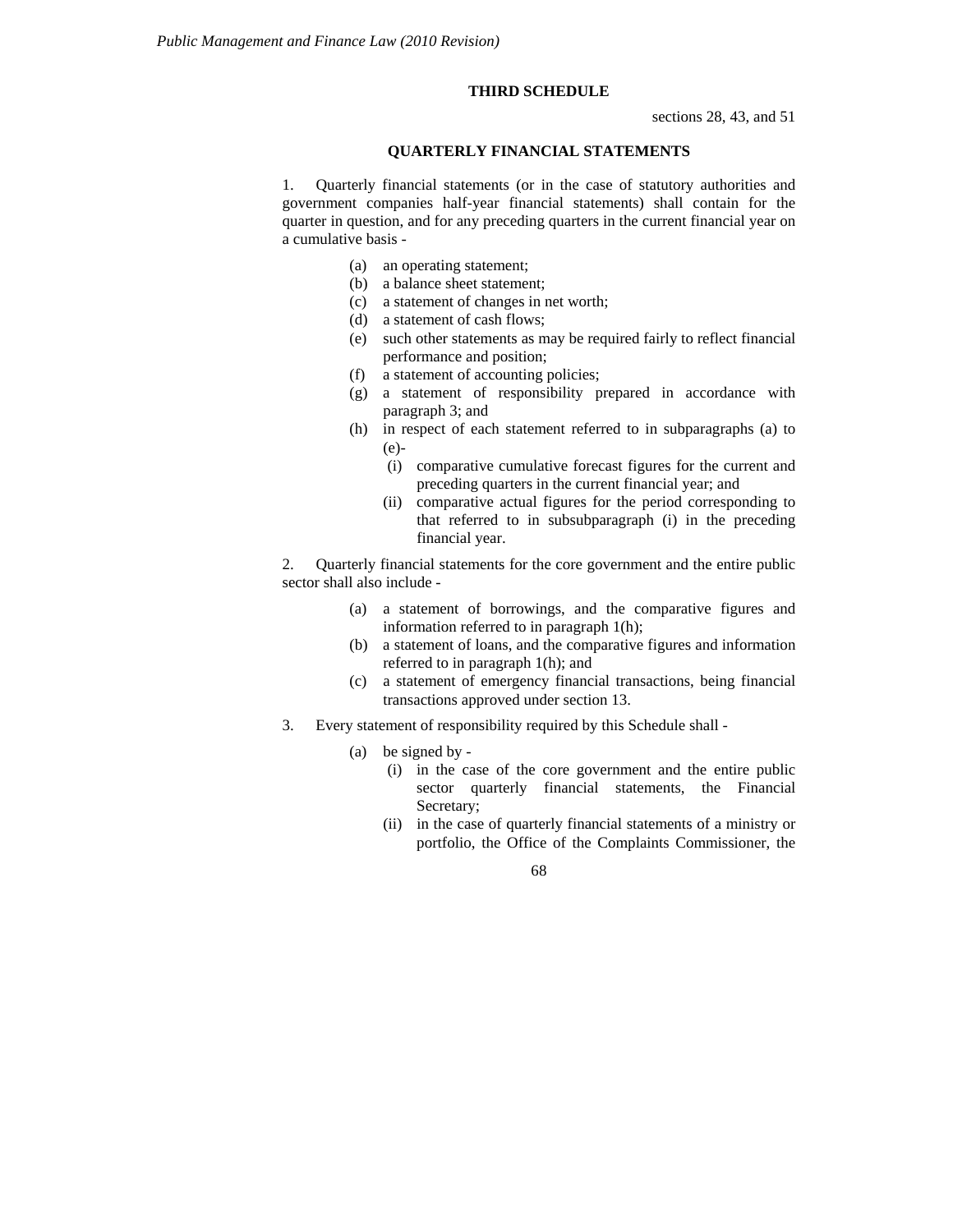Office of the Information Commissioner or the Audit Office, the chief officer; or

- (iii) in the case of half-yearly financial statements of a statutory authority or government company, the chairman of the board; and
- (b) include
	- (i) a statement acknowledging responsibility for the accuracy of the information in the financial statements;
	- (ii) a statement acknowledging responsibility for establishing and maintaining a system of internal controls designed to provide reasonable assurance that the transactions recorded in the financial statements are authorised by law and properly record the financial transactions of the entity; and
	- (iii) a statement that the financial statements fairly reflect the financial position and performance of the entity for the financial year concerned.

## **FOURTH SCHEDULE**

sections 29, 44 and 52

## **ANNUAL FINANCIAL STATEMENTS**

- 1. Annual financial statements shall include
	- (a) an operating statement;
	- (b) a balance sheet statement;
	- (c) a statement of changes in net worth;
	- (d) a statement of cash flows;
	- (e) such other statements as may be required fairly to reflect financial performance and position;
	- (f) a statement of commitments;
	- (g) a statement of contingent liabilities;
	- (h) a statement of accounting policies;
	- (i) a statement of responsibility prepared in accordance with paragraph 4; and
	- (j) in respect of each statement referred to in subparagraphs (a) to (e)-
		- (i) comparative figures for the preceding financial year; and
		- (ii) comparative forecast figures for the financial year,

and an explanation of all significant differences between actual and forecast figures.

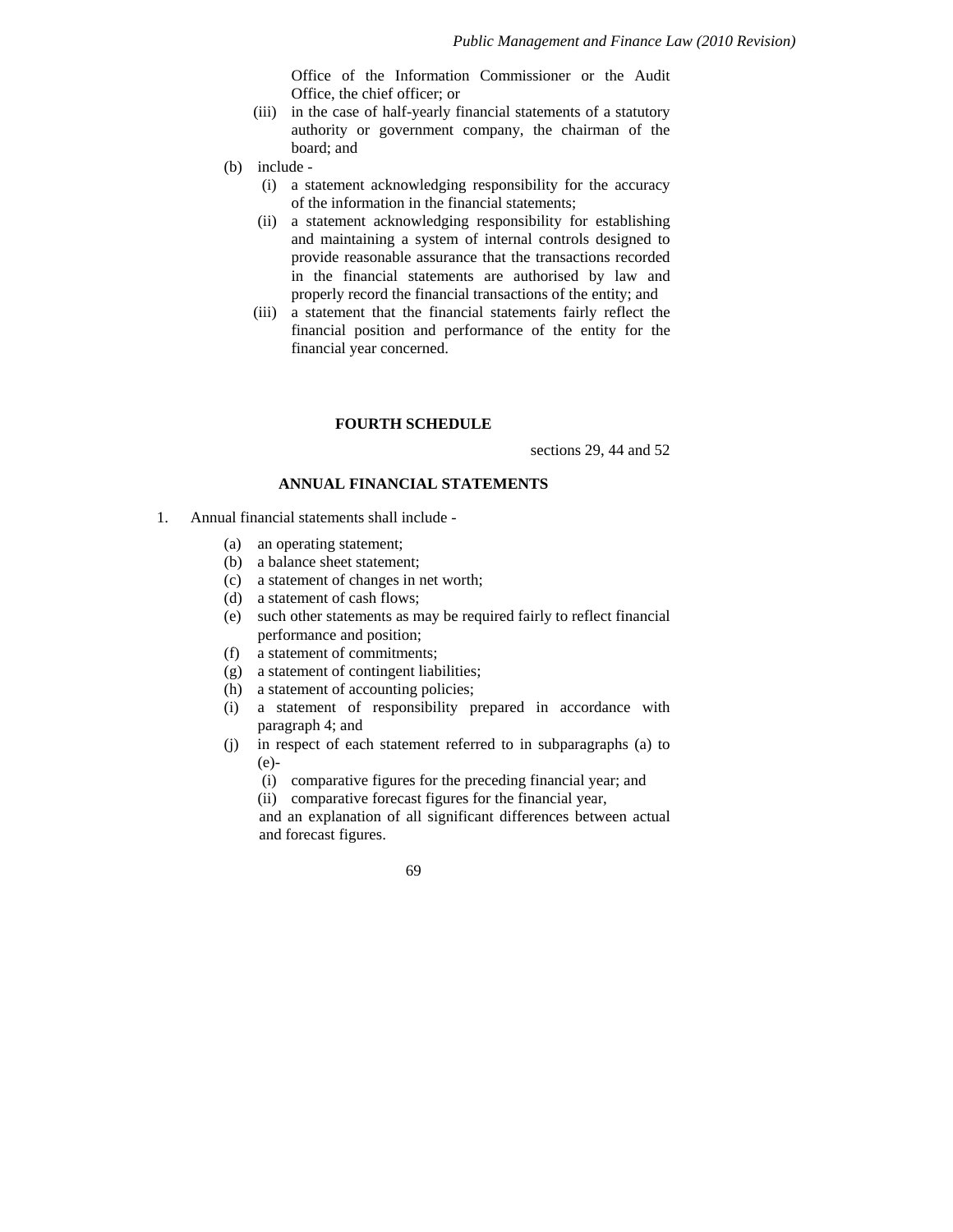2. Annual financial statements for the core government and the entire public sector shall also include -

- (a) a statement of borrowings, and the comparative figures and information referred to in paragraph 1(j);
- (b) a statement of loans, and the comparative figures and information referred to in paragraph 1(j);
- (c) a statement of unappropriated financial transactions, being those executive financial transactions that require, but have not been granted, appropriation;
- (d) a statement of emergency financial transactions, being financial transactions under section 13; and
- (e) a statement of trust assets, stating the revenues, expenses and opening and closing balances for each category of such assets.
- 3. Every statement of responsibility required by this Schedule shall
	- (a) be signed by
		- (i) in the case of the core government and the entire public sector financial statements, the Minister of Finance and a member of the Governor in Cabinet appointed by the Governor in Cabinet to do so on their behalf;
		- (ii) in the case of financial statements of a ministry or portfolio, the Office of the Complaints Commissioner or the Audit Office, the chief officer; and
		- (iii) in the case of financial statements of a statutory authority or government company, the chairman on behalf of the board; and
	- (b) include
		- (i) a statement acknowledging responsibility for the accuracy of the information in the annual financial statements;
		- (ii) a statement acknowledging responsibility for establishing and maintaining a system of internal controls designed to provide reasonable assurance that the transactions recorded in the financial statements are authorised by law and properly record the financial transactions of the entity; and
		- (iii) a statement that the financial statements fairly reflect the financial position and performance of the entity for the financial year concerned.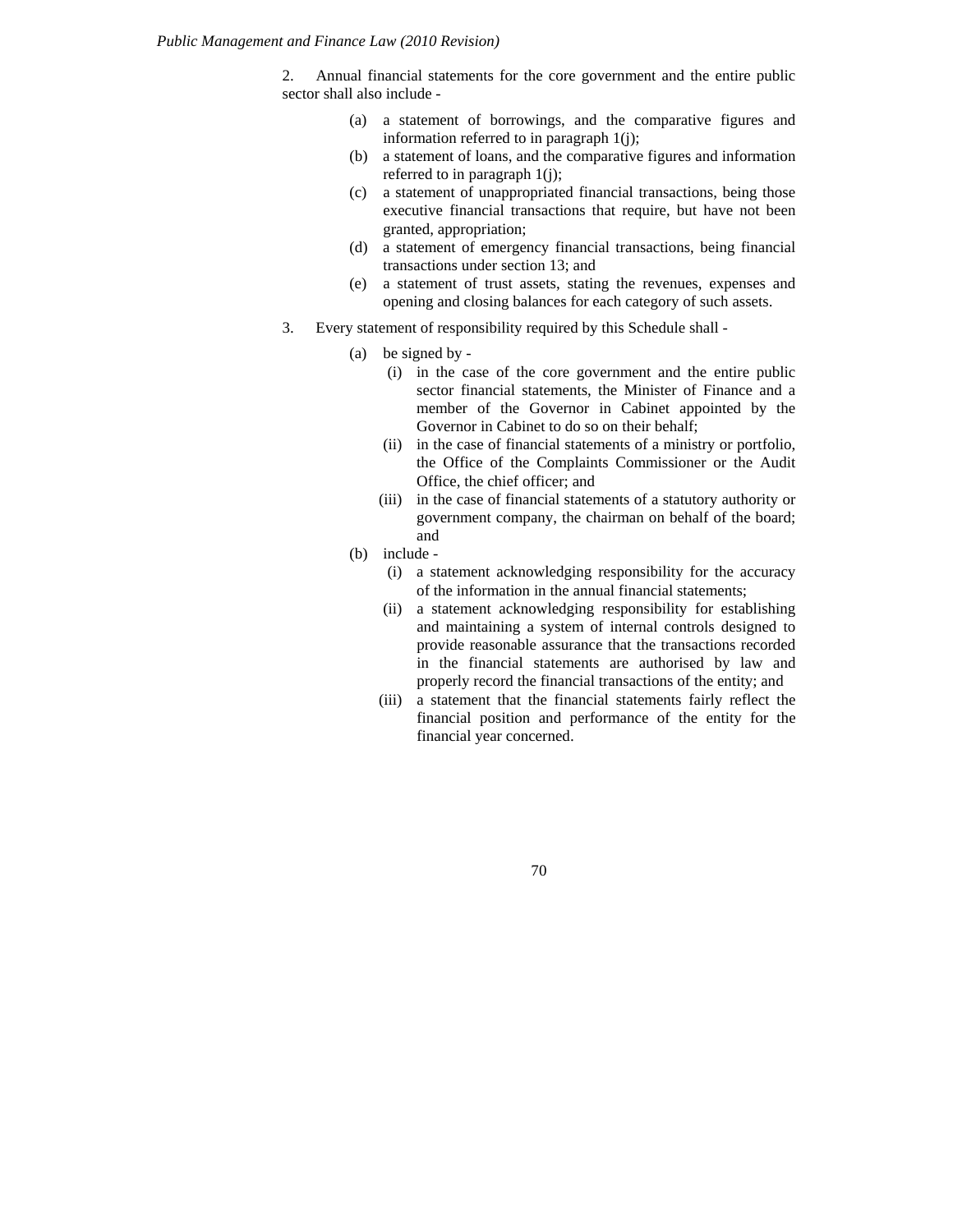### **FIFTH SCHEDULE**

sections 42, 43, 44 and 50

## **OWNERSHIP PERFORMANCE MEASURES**

#### **Financial Performance**

- 1. (1) Amounts for
	- (a) revenue from trading with the Governor in Cabinet;
	- (b) revenue from trading with ministries, portfolios, the Office of the Complaints Commissioner, the Office of the Information Commissioner, the Audit Office, statutory authorities and government companies;
	- (c) revenue from trading with any other person;
	- (d) surplus/deficit from outputs;
	- (e) ownership expenses (such as major losses on sales of fixed assets and downward asset revaluations);
	- (f) net surplus/deficit;
	- (g) net worth;
	- (h) cash from operating activities;
	- (i) cash from investing activities;
	- (j) cash from financing activities; and
	- (k) change in cash balances.
	- (2) Ratios of
		- (a) current assets to current liabilities; and
		- (b) total assets to total liabilities.

## **Capital Maintenance**

- 2. (1) Details of human capital, including
	- (a) total full time equivalent staff;
	- (b) staff turnover;
	- (c) average length of service; and
	- (d) significant changes to personnel management system.
	- (2) Details of physical capital, including
		- (a) value of total physical assets;
		- (b) asset replacements as a percentage of total assets;
		- (c) ratio of book value of depreciated assets to initial cost of depreciated assets;
		- (d) ratio of depreciation to cash flow on asset purchases; and
		- (e) any changes in asset management policies and systems.